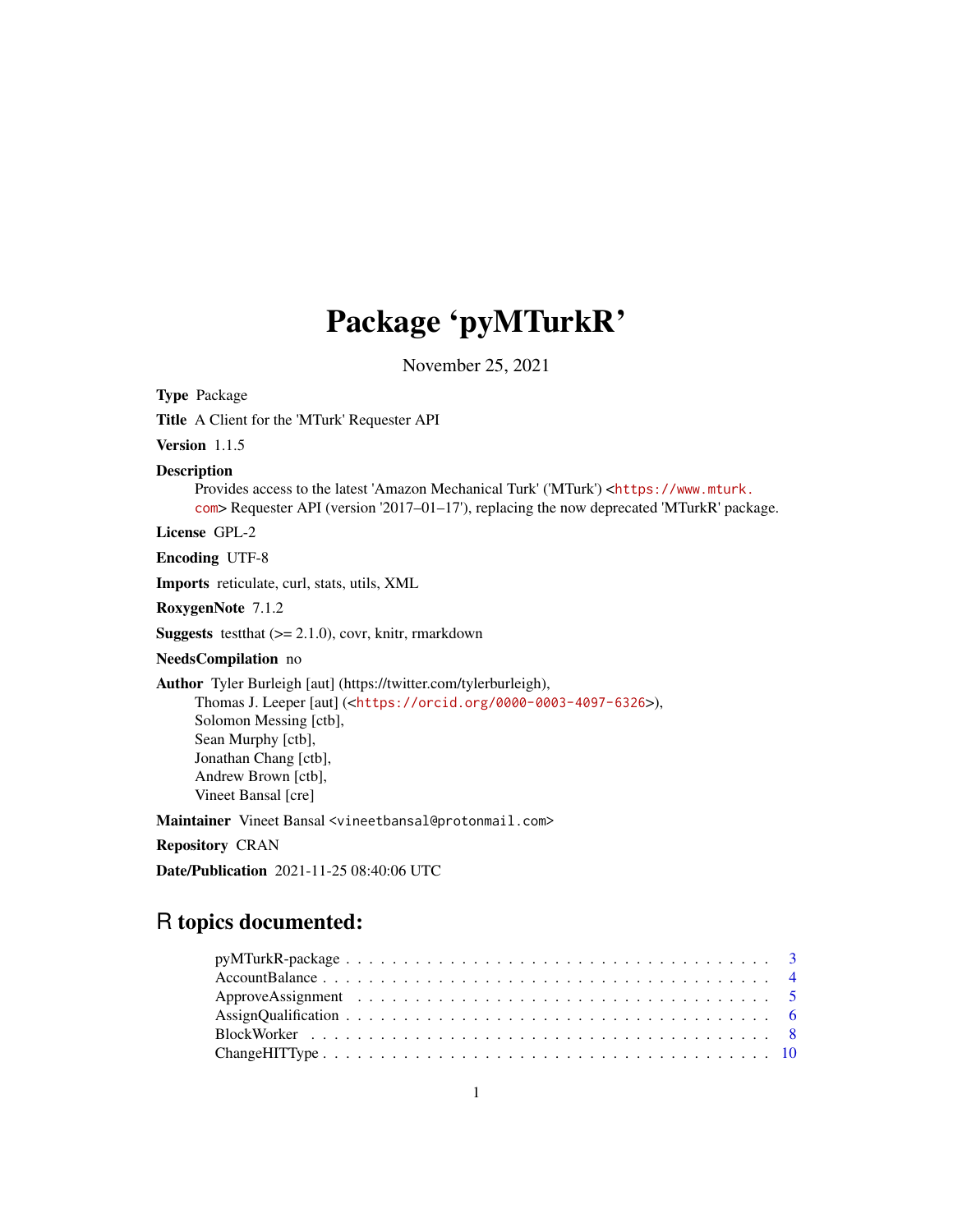|                                 | 13 |
|---------------------------------|----|
|                                 | 15 |
|                                 | 17 |
|                                 | 20 |
|                                 | 22 |
|                                 | 23 |
|                                 | 23 |
|                                 | 25 |
|                                 | 27 |
|                                 | 30 |
|                                 | 32 |
|                                 | 33 |
|                                 | 35 |
|                                 | 36 |
|                                 | 38 |
|                                 | 40 |
|                                 | 41 |
|                                 | 42 |
|                                 | 43 |
|                                 | 45 |
|                                 | 46 |
|                                 | 48 |
|                                 | 49 |
|                                 | 50 |
|                                 | 52 |
|                                 | 54 |
|                                 | 55 |
|                                 | 57 |
|                                 | 58 |
|                                 | 60 |
|                                 | 61 |
|                                 | 62 |
|                                 |    |
|                                 |    |
|                                 |    |
|                                 |    |
| ToDataFrameBonusPayments        | 69 |
| <b>ToDataFrameHITs</b>          | 69 |
|                                 | 70 |
|                                 | 70 |
|                                 | 71 |
|                                 | 71 |
|                                 |    |
|                                 | 72 |
|                                 | 72 |
| <b>ToDataFrameReviewResults</b> | 73 |
|                                 | 73 |
|                                 | 74 |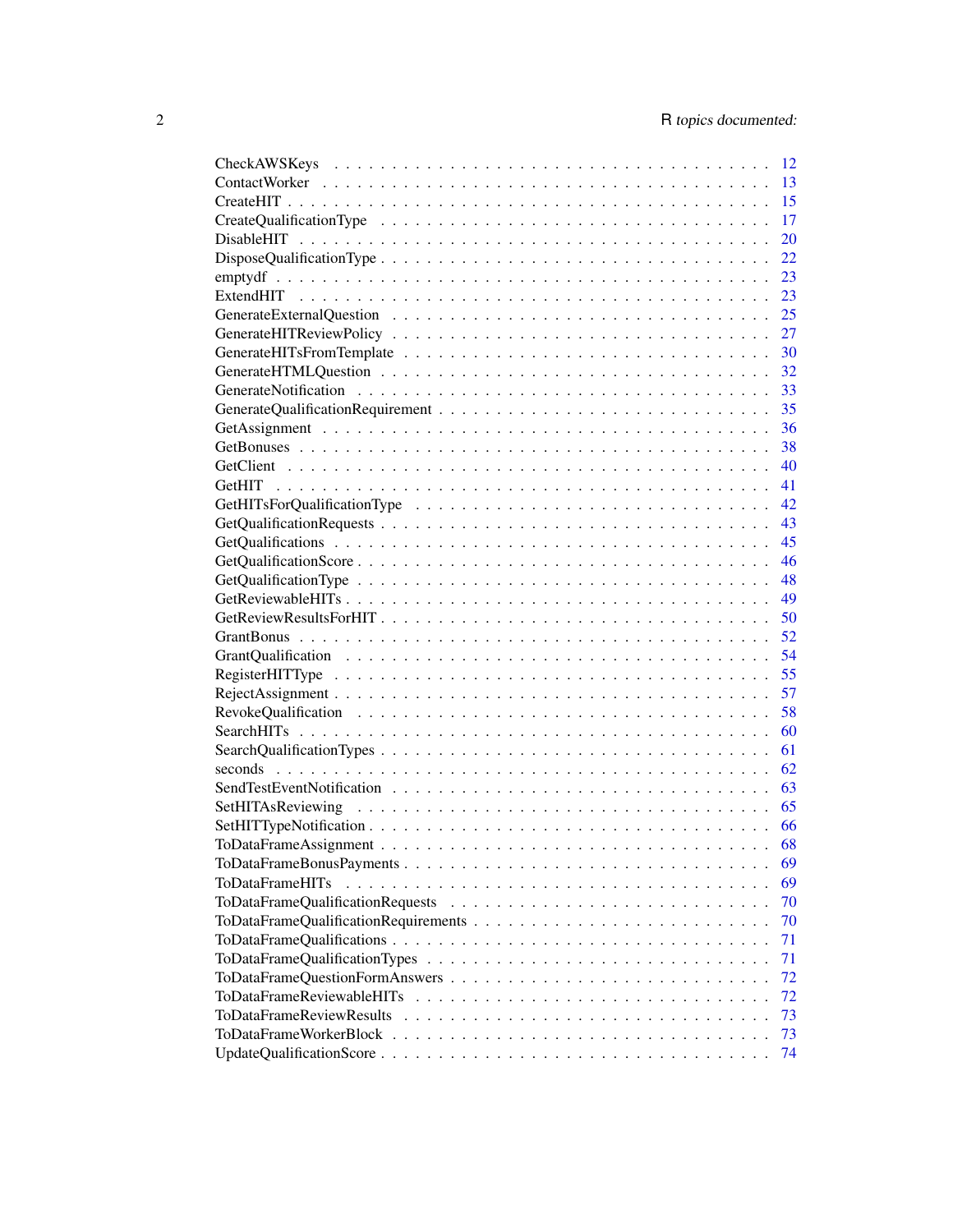<span id="page-2-0"></span>

|--|--|--|--|--|--|--|--|--|--|--|--|--|--|--|--|--|--|--|--|--|--|--|--|--|--|--|--|--|--|--|--|--|--|--|--|--|--|--|--|

#### **Index 28 April 2018 19:30 The Second Line Control of the Second Line Control of the Second Line Control of the Second Line Control of the Second Line Control of the Second Line Control of the Second Line Control of the Se**

pyMTurkR-package *R Client for the MTurk Requester API*

#### Description

This package provides access to the Amazon Mechanical Turk (MTurk) Requester API. The package provides users of the MTurk Requester User Interface with access to a variety of functions currently unavailable to them (the creation and maintenance of worker Qualifications, email notifications to workers through [ContactWorker](#page-12-1), automated reviewing of assignments using Review Policies, and streamlined bonus payments through [GrantBonus](#page-51-1)). It also provides users with all functions available in the RUI directly in R as well as a large number of other functions, and a simple, interactive command-line tool for performing many operations.

Most users will find themselves using three principal functions: [CreateHIT](#page-14-1), [GetAssignments](#page-35-1), and [ApproveAssignments](#page-4-1), to create one or more HITs on the MTurk server, to retrieve completed assignments, and to approve assignments (and thus pay workers), respectively. As task complexity increases, additional functions are provided to handle worker qualifications, bonuses, emails to workers, automated review policies, bulk creation of HITs, and so forth.

Critically important, nothing in pyMTurkR will work during a given session without either first setting AWS credentials. The easiest way to do this is to specify 'AWS\_ACCESS\_KEY\_ID' and 'AWS\_SECRET\_ACCESS\_KEY' environment variables using Sys.setenv() or by placing these values in an .Renviron file. Credentials can also be specified in an AWS CLI credentials file [as described](https://boto3.amazonaws.com/v1/documentation/api/latest/guide/quickstart.html#configuration) [here.](https://boto3.amazonaws.com/v1/documentation/api/latest/guide/quickstart.html#configuration)

This package is a reboot of the MTurkR package after the MTurk API was updated in June 2019 and rendered it obsolete. This package uses reticulate to wrap boto3, the AWS SDK for Python, and access the MTurk API functions.

#### Author(s)

Tyler Burleigh

Maintainer: Tyler Burleigh <tylerburleigh@gmail.com>

#### References

[Amazon Mechanical Turk](https://www.mturk.com/)

[Amazon Mechanical Turk API Documentation](https://docs.aws.amazon.com/mturk/index.html)

### See Also

To get started using pyMTurkR, see the documentation for [CreateHIT](#page-14-1) (for creating single tasks). For some tutorials on how to use MTurkR for specific use cases, see the following: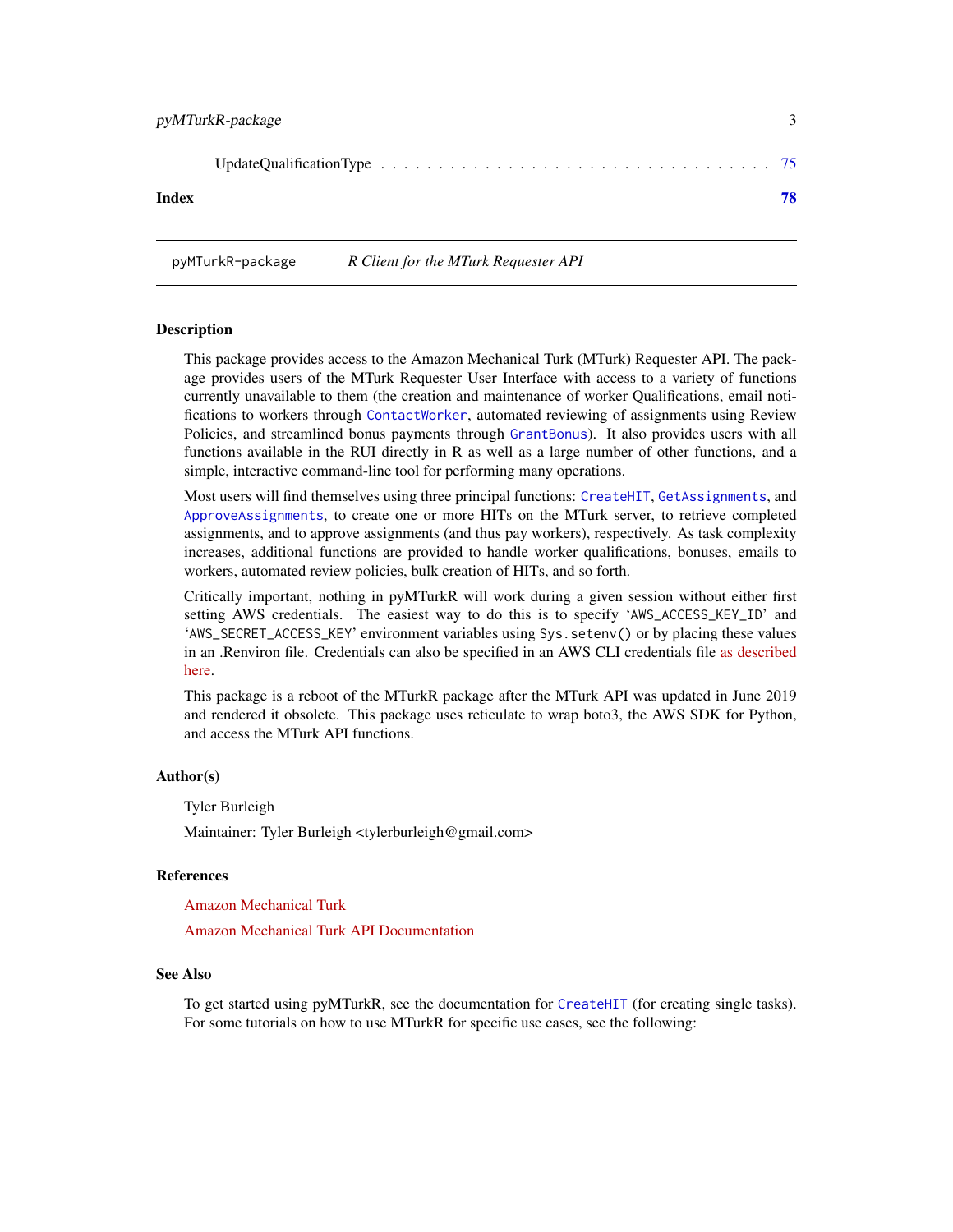<span id="page-3-0"></span>

### Description

Retrieves the amount of money (in US Dollars) in your MTurk account.

### Usage

AccountBalance()

### Details

AccountBalance takes no arguments.

accountbalance(), get\_account\_balance() and getbalance() are aliases for AccountBalance.

### Value

Returns a list of length 2: "AvailableBalance", the balance of the account in US Dollars, and "RequestMetadata", the metadata for the request. Note: list is returned invisibly.

### Author(s)

Tyler Burleigh, Thomas J. Leeper

### References

[API Reference](https://docs.aws.amazon.com/AWSMechTurk/latest/AWSMturkAPI/ApiReference_GetAccountBalanceOperation.html)

[MTurk Pricing Structure](https://requester.mturk.com/pricing)

### Examples

## Not run: AccountBalance()

## End(Not run)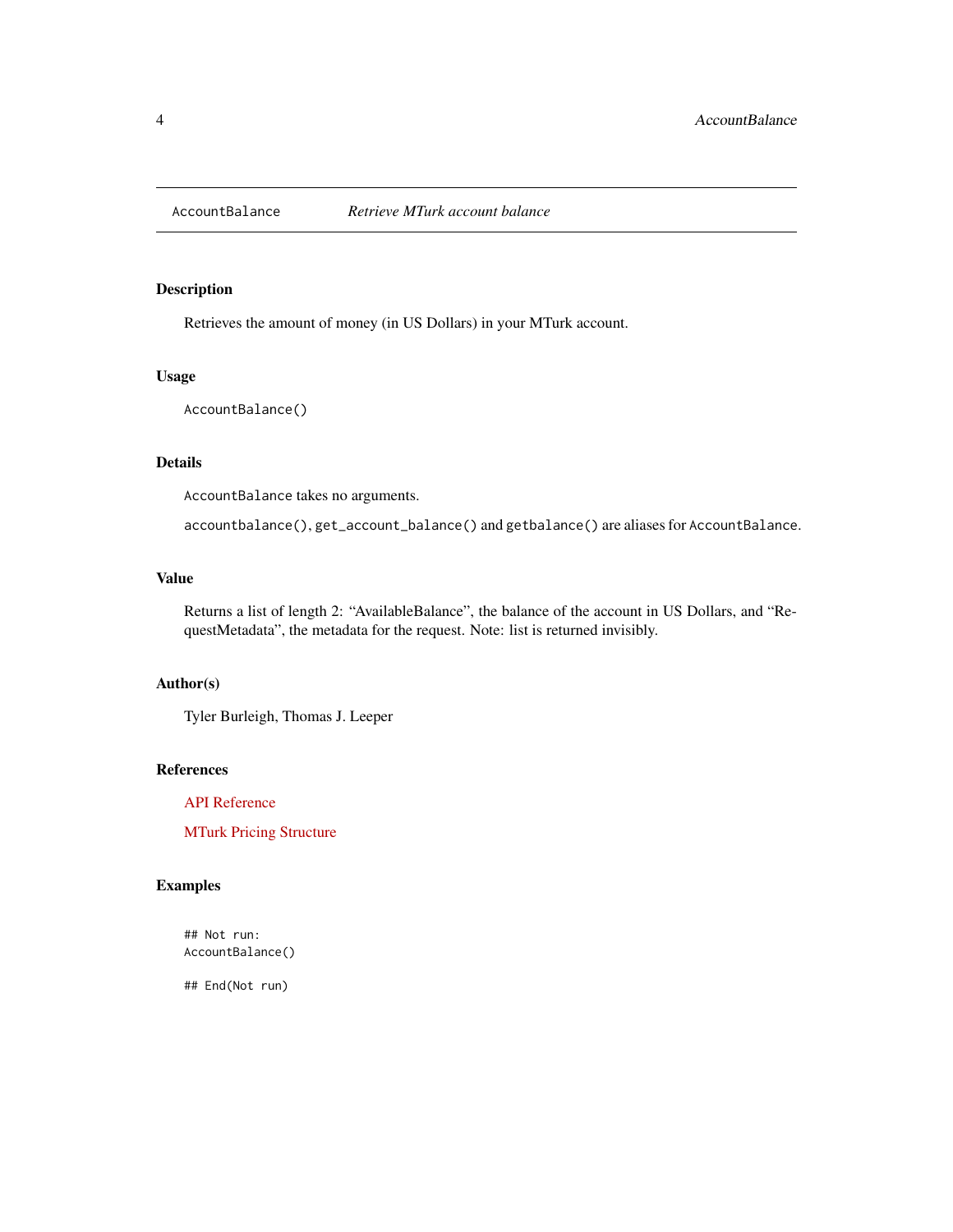#### <span id="page-4-1"></span><span id="page-4-0"></span>Description

Approve one or more submitted assignments, or approve all assignments for a given HIT or HIT-Type. Also allows you to approve a previously rejected assignment. This function spends money from your MTurk account.

#### Usage

```
ApproveAssignment(
  assignments,
  feedback = NULL,
  rejected = FALSE,
  verbose = getOption("pyMTurkR.verbose", TRUE)
)
```
### Arguments

| assignments | A character string containing an AssignmentId, or a vector of multiple character<br>strings containing multiple AssignmentIds, to approve.                             |
|-------------|------------------------------------------------------------------------------------------------------------------------------------------------------------------------|
| feedback    | An optional character string containing any feedback for a worker. This must<br>have length 1 or length equal to the number of workers. Maximum of 1024<br>characters. |
| rejected    | A logical indicating whether the assignment(s) had previously been rejected (de-<br>fault FALSE), or a vector of logicals.                                             |
| verbose     | Optionally print the results of the API request to the standard output. Default is<br>taken from getOption('pyMTurkR.verbose',TRUE).                                   |

### Details

Approve assignments, by AssignmentId (as returned by [GetAssignment](#page-35-2) or by HITId or HITTypeId. Must specify assignments. ApproveAllAssignments approves all assignments of a given HIT or HITType without first having to perform [GetAssignment](#page-35-2).

ApproveAssignments() and approve() are aliases for ApproveAssignment. approveall() is an alias for ApproveAllAssignments.

### Value

A data frame containing the list of AssignmentIds, feedback (if any), whether previous rejections were to be overriden, and whether or not each approval request was valid.

### Author(s)

Tyler Burleigh, Thomas J. Leeper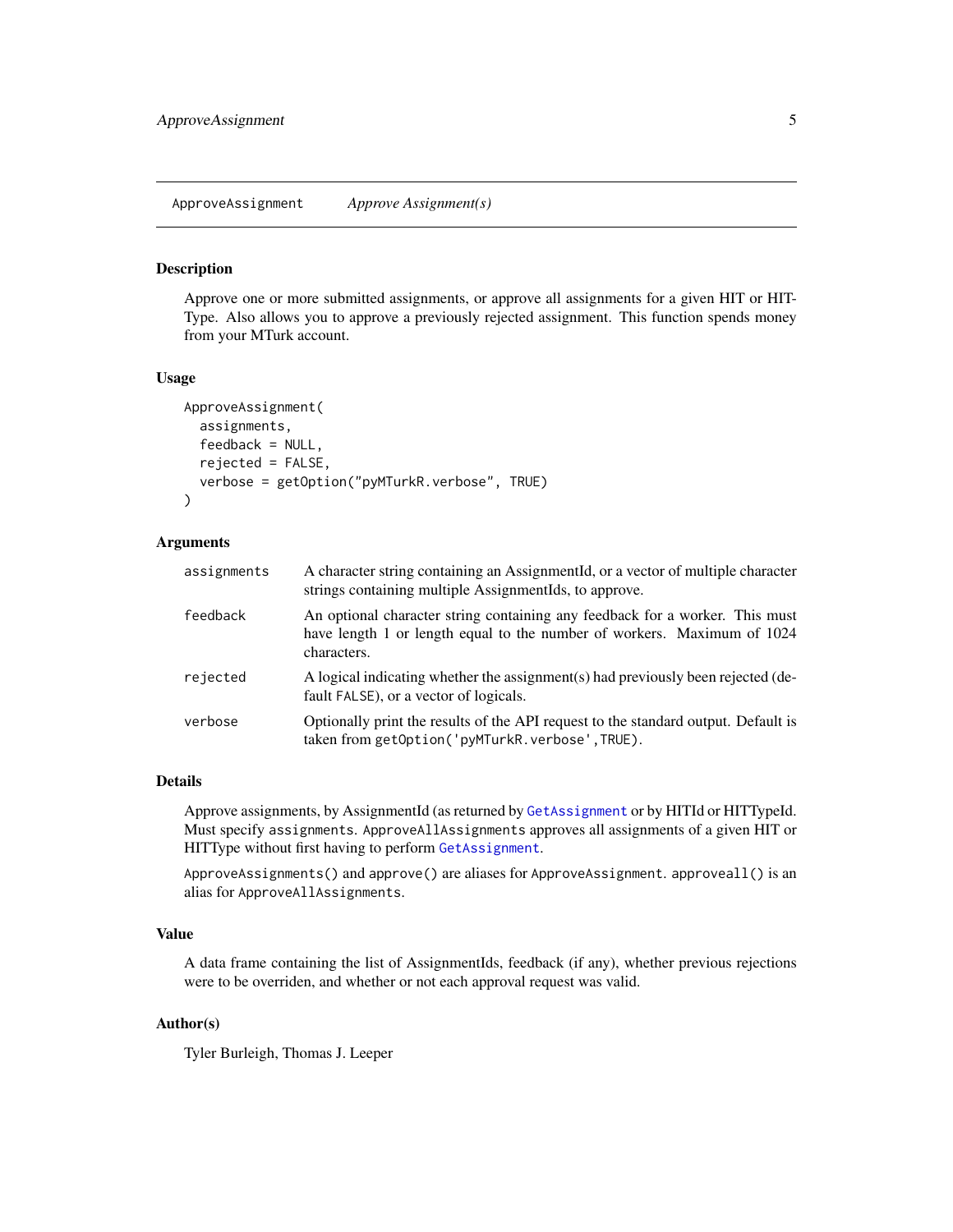### <span id="page-5-0"></span>References

[API Reference: Approve Assignment](https://docs.aws.amazon.com/AWSMechTurk/latest/AWSMturkAPI/ApiReference_ApproveAssignmentOperation.html)

[API Reference: Approve Rejected Assignment](https://docs.aws.amazon.com/AWSMechTurk/latest/AWSMturkAPI/ApiReference_ApproveRejectedAssignmentOperation.html)

#### See Also

[RejectAssignment](#page-56-1)

#### Examples

```
## Not run:
# Approve one assignment
ApproveAssignment(assignments = "26XXH0JPPSI23H54YVG7BKLEXAMPLE")
# Approve multiple assignments with the same feedback
ApproveAssignment(assignments = c("26XXH0JPPSI23H54YVG7BKLEXAMPLE1",
                                  "26XXH0JPPSI23H54YVG7BKLEXAMPLE2"),
                  feedback = "Great work!")
```
## End(Not run)

<span id="page-5-1"></span>AssignQualification *Assign Qualification*

### Description

Assign a Qualification to one or more workers. The QualificationType should have already been created by [CreateQualificationType](#page-16-1), or the details of a new QualificationType can be specified atomically. This function also provides various options for automatically specifying the value of a worker's QualificationScore based upon a worker's statistics.

### Usage

```
AssignQualification(
  qual = NULL,workers,
  value = 1,
  notify = FALSE,name = NULL,
  description = NULL,
  keywords = NULL,
  status = NULL,retry.delay = NULL,
  test = NULL,answerkey = NULL,
```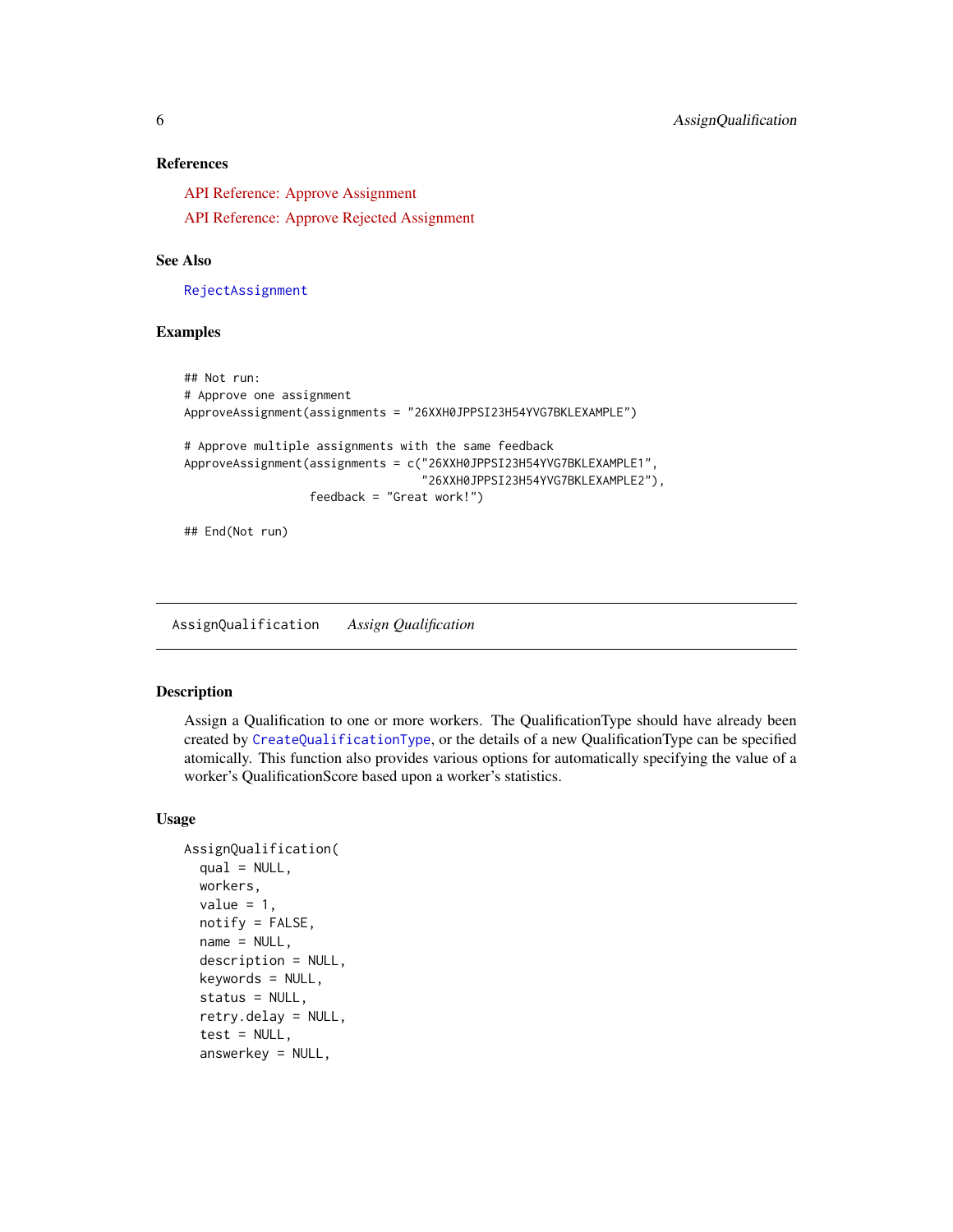```
test.duration = NULL,
 auto = NULL,
 auto.value = NULL,
 verbose = getOption("pyMTurkR.verbose", TRUE)
)
```
### Arguments

| qual          | A character string containing a QualificationTypeId.                                                                                                                                                              |
|---------------|-------------------------------------------------------------------------------------------------------------------------------------------------------------------------------------------------------------------|
| workers       | A character string containing a WorkerId, or a vector of character strings con-<br>taining multiple WorkerIds.                                                                                                    |
| value         | A character string containing the value to be assigned to the worker(s) for the<br>QualificationType.                                                                                                             |
| notify        | A logical indicating whether workers should be notified that they have been<br>assigned the qualification. Default is FALSE.                                                                                      |
| name          | An optional character string specifying a name for a new QualificationType.<br>This is visible to workers. Cannot be modified by UpdateQualificationType.                                                         |
| description   | An optional character string specifying a longer description of the Qualification-<br>Type. This is visible to workers. Maximum of 2000 characters.                                                               |
| keywords      | An optional character string containing a comma-separated set of keywords by<br>which workers can search for the QualificationType. Cannot be modified by<br>UpdateQualificationType. Maximum of 1000 characters. |
| status        | A character vector of "Active" or "Inactive", indicating whether the Qualifica-<br>tionType should be active and visible.                                                                                         |
| retry.delay   | An optional time (in seconds) indicating how long workers have to wait before<br>requesting the QualificationType after an initial rejection.                                                                     |
| test          | An optional character string consisting of a QuestionForm data structure, used<br>as a test a worker must complete before the Qualification Type is granted to them.                                              |
| answerkey     | An optional character string consisting of an AnswerKey data structure, used to<br>automatically score the test.                                                                                                  |
| test.duration | An optional time (in seconds) indicating how long workers have to complete the<br>test.                                                                                                                           |
| auto          | A logical indicating whether the Qualification is automatically granted to work-<br>ers who request it. Default is FALSE.                                                                                         |
| auto.value    | An optional parameter specifying the value that is automatically assigned to<br>workers when they request it (if the Qualification is automatically granted).                                                     |
| verbose       | Optionally print the results of the API request to the standard output. Default is<br>taken from getOption('pyMTurkR.verbose', TRUE).                                                                             |

### Details

A very robust function to assign a Qualification to one or more workers. The simplest use of the function is to assign a Qualification of the specified value to one worker, but assignment to multiple workers is possible. Workers can be assigned a Qualification previously created by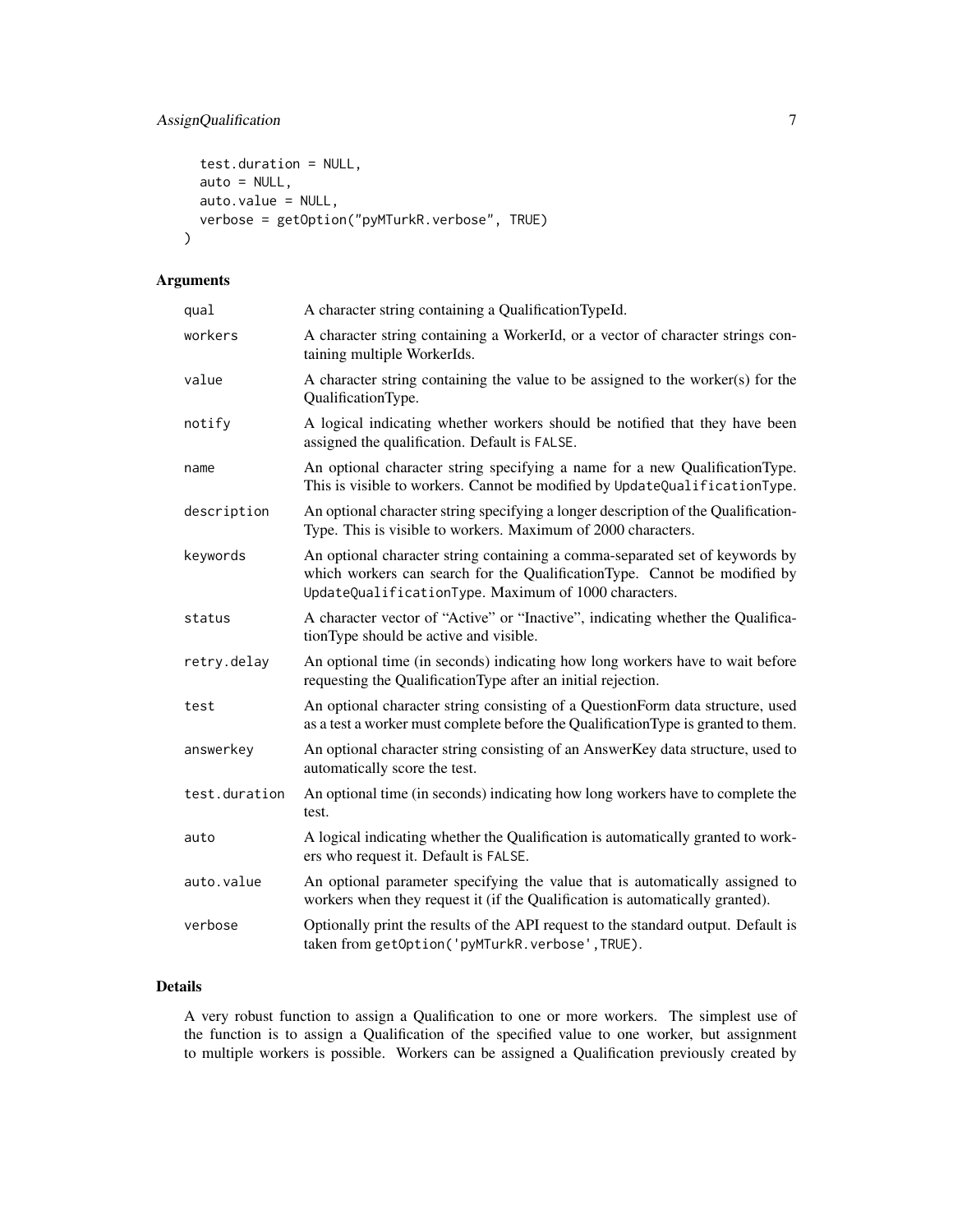<span id="page-7-0"></span>[CreateQualificationType](#page-16-1), with the characteristics of a new QualificationType specified atomically, or a QualificationTypeID for a qualification created in the MTurk RUI.

AssignQualifications(), assignqual() and AssociateQualificationWithWorker() are aliases.

### Value

A data frame containing the list of workers, the QualificationTypeId, the value each worker was assigned, whether they were notified of their QualificationType assignment, and whether the request was valid.

#### Author(s)

Tyler Burleigh, Thomas J. Leeper

#### References

[API Reference](https://docs.aws.amazon.com/AWSMechTurk/latest/AWSMturkAPI/ApiReference_AssignQualificationOperation.html)

### Examples

```
## Not run:
qual1 < -CreateQualificationType(name="Worked for me before",
    description="This qualification is for people who have worked for me before",
    status = "Active",
    keywords="Worked for me before")
# assign qualification to single worker
AssignQualification(qual1$QualificationTypeId, "A1RO9UJNWXMU65", value = "50")
# delete the qualification
DeleteQualificationType(qual1)
# assign a new qualification (defined atomically)
AssignQualification(workers = "A1RO9UJNWXMU65",
                    name = "Worked for me before",
             description = "This qualification is for people who have worked for me before",
                    status = "Active",
                    keywords = "Worked for me before")
## End(Not run)
```
BlockWorker *Block Worker(s)*

#### Description

Block a worker. This prevents a worker from completing any HITs for you while they are blocked, but does not affect their ability to complete work for other requesters or affect their worker statistics.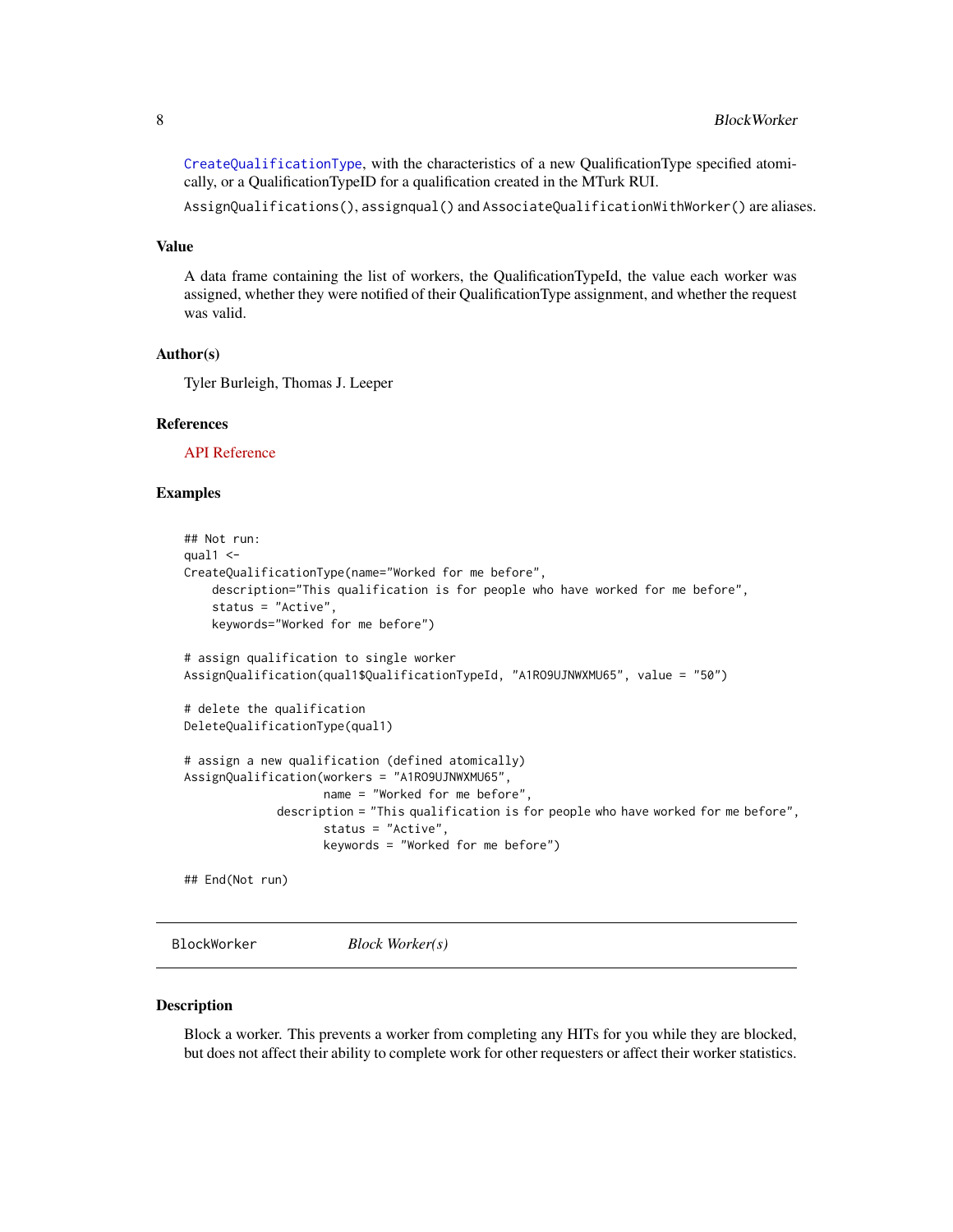### BlockWorker 9

### Usage

```
BlockWorker(
 workers,
 reasons = NULL,
  verbose = getOption("pyMTurkR.verbose", TRUE)
\lambda
```
### Arguments

| workers | A character string containing a WorkerId, or a vector of character strings con-<br>taining multiple WorkerIds.                       |
|---------|--------------------------------------------------------------------------------------------------------------------------------------|
| reasons | A character string containing a reason for blocking a worker. This must have<br>length 1 or length equal to the number of workers.   |
| verbose | Optionally print the results of the API request to the standard output. Default is<br>taken from getOption('pyMTurkR.verbose',TRUE). |

### Details

BlockWorker prevents the specified worker from completing any of your HITs.

BlockWorkers(), block() and CreateWorkerBlock(), are aliases for BlockWorker. UnblockWorkers(), unblock(), and DeleteWorkerBlock() are aliases for UnblockWorker. blockedworkers() is an alias for GetBlockedWorkers.

#### Value

BlockWorker returns a data frame containing the list of workers, reasons (for blocking them), and whether the request to block was valid.

### Author(s)

Tyler Burleigh, Thomas J. Leeper

### References

[API Reference: Block](https://docs.aws.amazon.com/AWSMechTurk/latest/AWSMturkAPI/ApiReference_CreateWorkerBlockOperation.html)

### Examples

```
## Not run:
BlockWorker("A1RO9UJNWXMU65", reasons="Did not follow HIT instructions.")
UnblockWorker("A1RO9UJNWXMU65")
```
## End(Not run)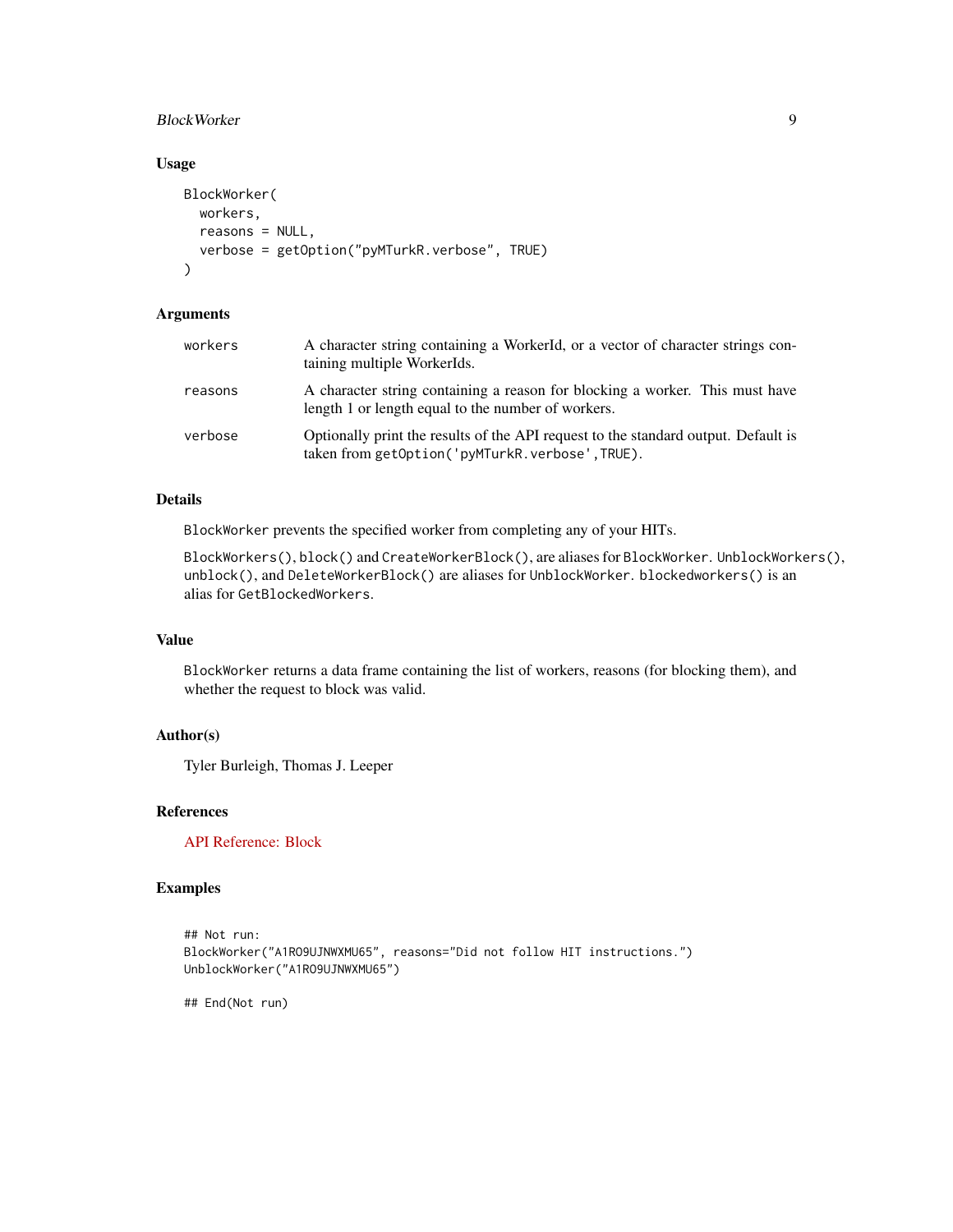<span id="page-9-0"></span>

#### Description

Change the HITType of a HIT from one HITType to another (e.g., to change the title, description, or qualification requirements associated with a HIT). This will cause a HIT to no longer be grouped with HITs of the previous HITType and instead be grouped with those of the new HITType. You cannot change the payment associated with a HIT without expiring the current HIT and creating a new one.

### Usage

```
ChangeHITType(
  hit = NULL,old.hit.type = NULL,
  new.hit.type = NULL,
  title = NULL,
  description = NULL,
  reward = NULL,
  duration = NULL,
  keywords = NULL,
  auto.approval.delay = as.integer(2592000),
  qual.req = NULL,
  old.annotation = NULL,
  verbose = getOption("pyMTurkR.verbose", TRUE)
\mathcal{L}
```
#### Arguments

| hit          | An optional character string containing the HITId whose HITTypeId is to be<br>changed, or a vector of character strings containing each of multiple HITIds to<br>be changed. Must specify hit xor old. hit. type xor annotation. |
|--------------|----------------------------------------------------------------------------------------------------------------------------------------------------------------------------------------------------------------------------------|
| old.hit.type | An optional character string containing the HITTypeId (or a vector of HITType-<br>Ids) whose HITs are to be changed to the new HITTypeId. Must specify hit xor<br>old.hit.type xor annotation.                                   |
| new.hit.type | An optional character string specifying the new HITTypeId that this HIT should<br>be visibly grouped with (and whose properties, e.g. reward amount, this HIT<br>should inherit).                                                |
| title        | An optional character string containing the title for the HITType. All HITs of<br>this HITType will be visibly grouped to workers according to this title.                                                                       |
| description  | An optional character string containing a description of the HITType. This is<br>visible to workers.                                                                                                                             |
| reward       | An optional character string containing the per-assignment reward amount, in<br>U.S. Dollars (e.g., $(0.15)$ ).                                                                                                                  |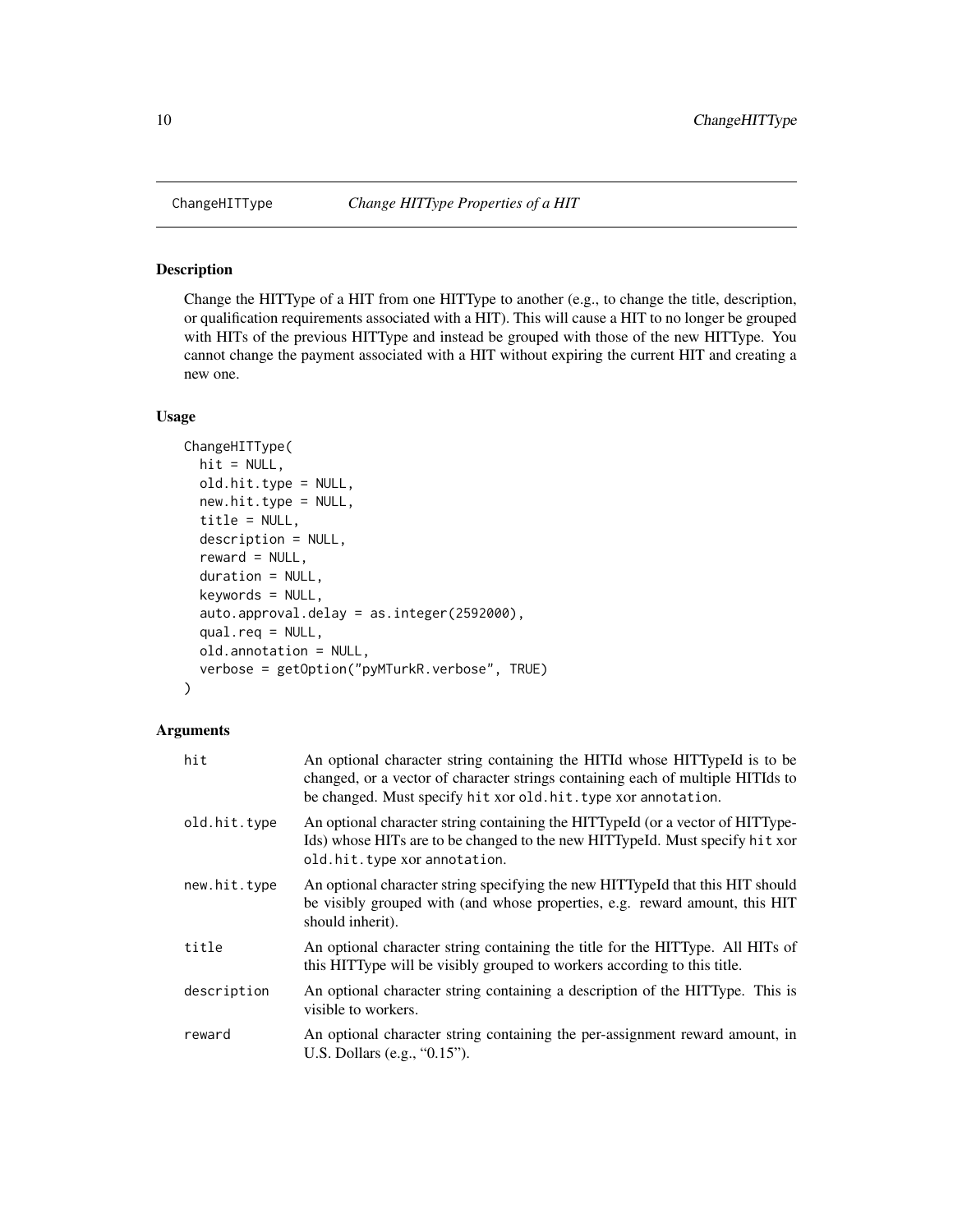### ChangeHITType 11

| duration            | An optional character string containing the duration of each HIT, in seconds (for<br>example, as returned by seconds).                                                                                                                                                                                                                                                                                                                                                                         |
|---------------------|------------------------------------------------------------------------------------------------------------------------------------------------------------------------------------------------------------------------------------------------------------------------------------------------------------------------------------------------------------------------------------------------------------------------------------------------------------------------------------------------|
| keywords            | An optional character string containing a comma-separated set of keywords by<br>which workers can search for HITs of this HITType.                                                                                                                                                                                                                                                                                                                                                             |
| auto.approval.delay |                                                                                                                                                                                                                                                                                                                                                                                                                                                                                                |
|                     | An optional character string specifying the amount of time, in seconds (for ex-<br>ample, as returned by seconds), before a submitted assignment is automatically<br>granted.                                                                                                                                                                                                                                                                                                                  |
| qual.req            | An optional character string containing one a Qualification Requirement data<br>structure, as returned by GenerateQualificationRequirement.                                                                                                                                                                                                                                                                                                                                                    |
|                     | old. annotation An optional character string specifying the value of the Requester Annotation<br>field for a batch of HITs to change the HITType of. This can be used to change<br>the HITType for all HITs from a "batch" created in the online Requester User<br>Interface (RUI). To use a batch ID, the batch must be written in a character string<br>of the form "BatchId:78382;", where "73832" is the batch ID shown in the RUI.<br>Must specify hit xor old. hit. type xor annotation. |
| verbose             | Optionally print the results of the API request to the standard output. Default is<br>taken from getOption('pyMTurkR.verbose',TRUE).                                                                                                                                                                                                                                                                                                                                                           |

### Details

This function changes the HITType of a specified HIT (or multiple specific HITs or all HITs of a specified HITType) to a new HITType. hit xor old.hit.type must be specified. Then, either a new HITTypeId can be specified or a new HITType can be created by atomically by specifying the characteristics of the new HITType.

changehittype() and UpdateHITTypeOfHIT() are aliases.

### Value

A data frame listing the HITId of each HIT who HITType was changed, its old HITTypeId and new HITTypeId, and whether the request for each HIT was valid.

### Author(s)

Tyler Burleigh, Thomas J. Leeper

### References

[API Reference](https://docs.aws.amazon.com/AWSMechTurk/latest/AWSMturkAPI/ApiReference_ChangeHITTypeOfHITOperation.html)

### See Also

[CreateHIT](#page-14-1)

[RegisterHITType](#page-54-1)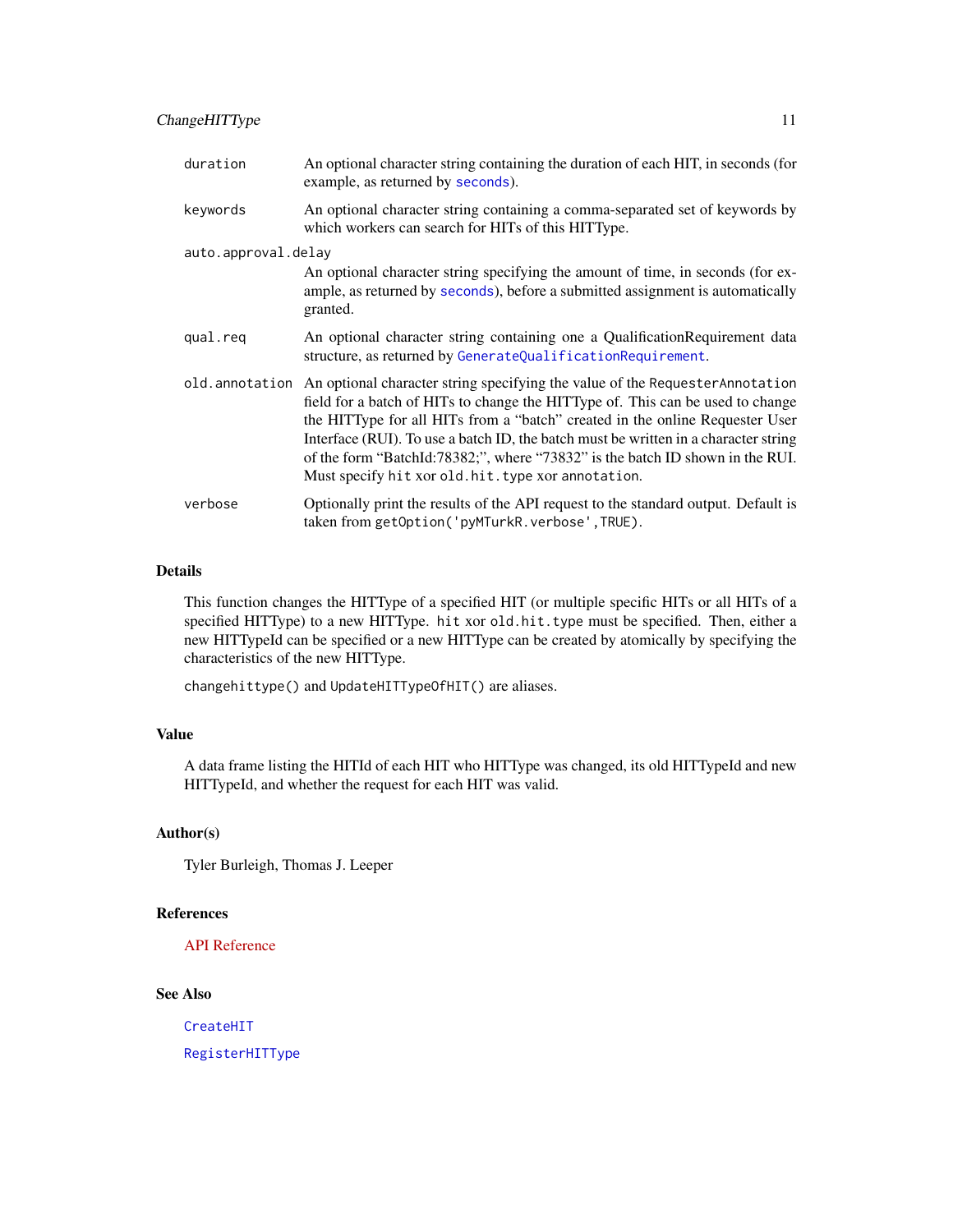### Examples

```
## Not run:
hittype1 <- RegisterHITType(title = "10 Question Survey",
          description = "Complete a 10-question survey about news coverage and your opinions",
                reward = ".20",duration = seconds(hours=1),
                keywords = "survey, questionnaire, politics")
a <- GenerateExternalQuestion("https://www.example.com/", "400")
hit <- CreateHIT(hit.type = hittype1$HITTypeId,
                 assignments = 1,
                 expiration = seconds(days=1),
                 question = a$string)
# change to HITType with new reward amount
hittype2 <- RegisterHITType(title = "10 Question Survey",
          description = "Complete a 10-question survey about news coverage and your opinions",
                reward = " .45",
                duration = seconds(hours=1),
                keywords = "survey, questionnaire, politics")
ChangeHITType(hit = hit$HITId,new.hit.type=hittype2$HITTypeId)
# Change to new HITType, with arguments stated atomically
ChangeHITType(hit = hit$HITId,
              title = "10 Question Survey",
         description = "Complete a 10-question survey about news coverage and your opinions",
              reward = ".20",duration = seconds(hours=1),
              keywords = "survey, questionnaire, politics")
# expire and dispose HIT
ExpireHIT(hit = hit$HITId)
DeleteHIT(hit = hit$HITId)
## End(Not run)
```
CheckAWSKeys *Helper function to check AWS Keys*

#### Description

Checks for the existence of environment variables AWS\_ACCESS\_KEY\_ID and AWS\_SECRET\_ACCESS\_KEY.

#### Usage

CheckAWSKeys()

<span id="page-11-0"></span>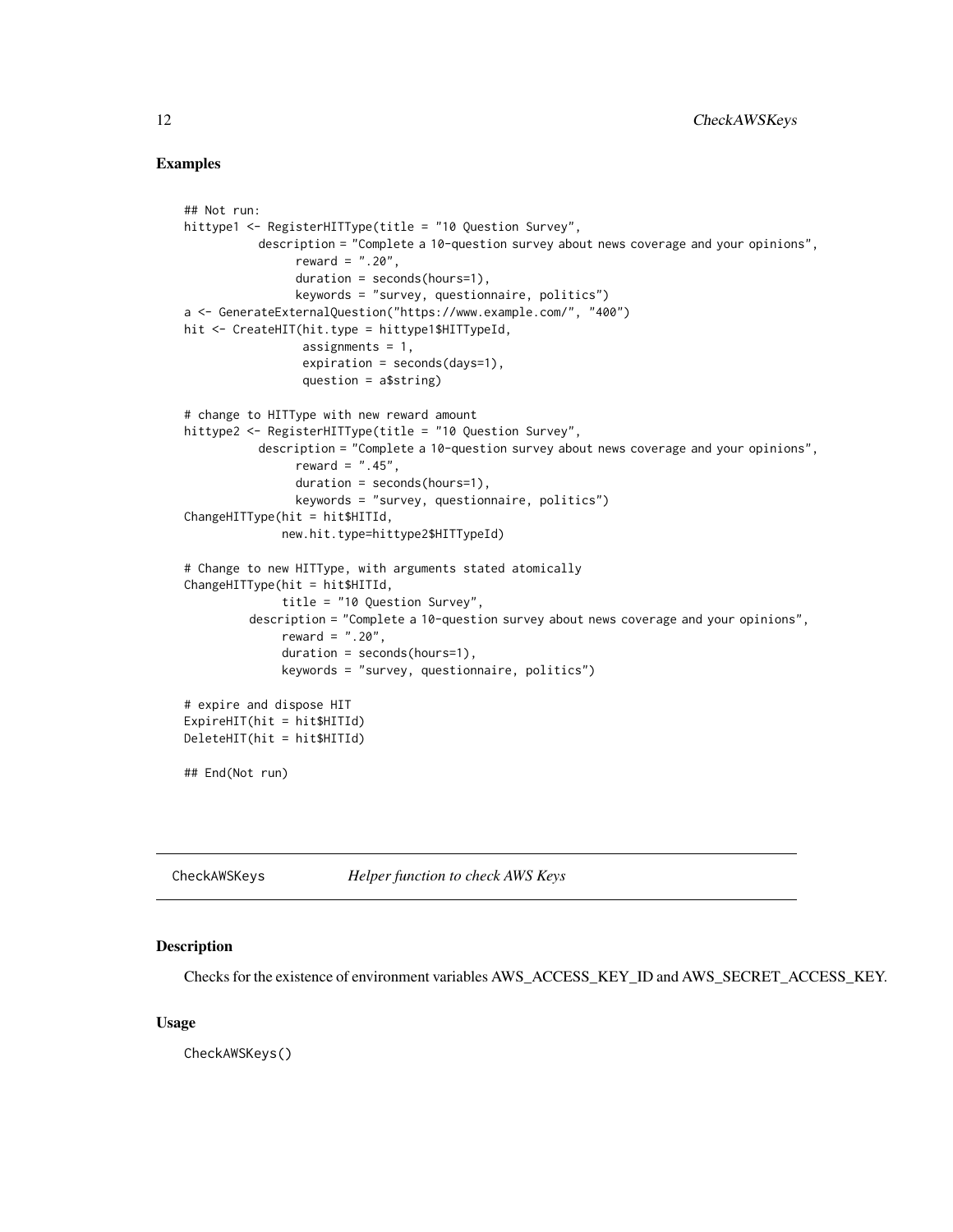### <span id="page-12-0"></span>ContactWorker 13

### Value

A logical indicating whether AWS Keys were found as environment variables.

<span id="page-12-1"></span>ContactWorker *Contact Worker(s)*

### Description

Contact one or more workers. This sends an email with specified subject line and body text to one or more workers. This can be used to recontact workers in panel/longitudinal research or to send follow-up work.

### Usage

```
ContactWorker(
  subjects,
  msgs,
  workers,
  batch = FALSE,verbose = getOption("pyMTurkR.verbose", TRUE)
\mathcal{L}
```
### Arguments

| subjects | A character string containing subject line of an email, or a vector of character<br>strings of of length equal to the number of workers to be contacted containing<br>the subject line of the email for each worker. Maximum of 200 characters.                                   |
|----------|-----------------------------------------------------------------------------------------------------------------------------------------------------------------------------------------------------------------------------------------------------------------------------------|
| msgs     | A character string containing body text of an email, or a vector of character<br>strings of of length equal to the number of workers to be contacted containing<br>the body text of the email for each worker. Maximum of 4096 characters.                                        |
| workers  | A character string containing a WorkerId, or a vector of character strings con-<br>taining multiple WorkerIds.                                                                                                                                                                    |
| batch    | A logical (default is FALSE), indicating whether workers should be contacted in<br>batches of 100 (the maximum allowed by the API). This significantly reduces the<br>time required to contact workers, but eliminates the ability to send customized<br>messages to each worker. |
| verbose  | Optionally print the results of the API request to the standard output. Default is<br>taken from getOption('pyMTurkR.verbose', TRUE).                                                                                                                                             |

### Details

Send an email to one or more workers, either with a common subject and body text or subject and body customized for each worker.

In batch mode (when batch=TRUE), workers are contacted in batches of 100 with a single identical email. If one email fails (e.g., for one worker) the other emails should be sent successfully. That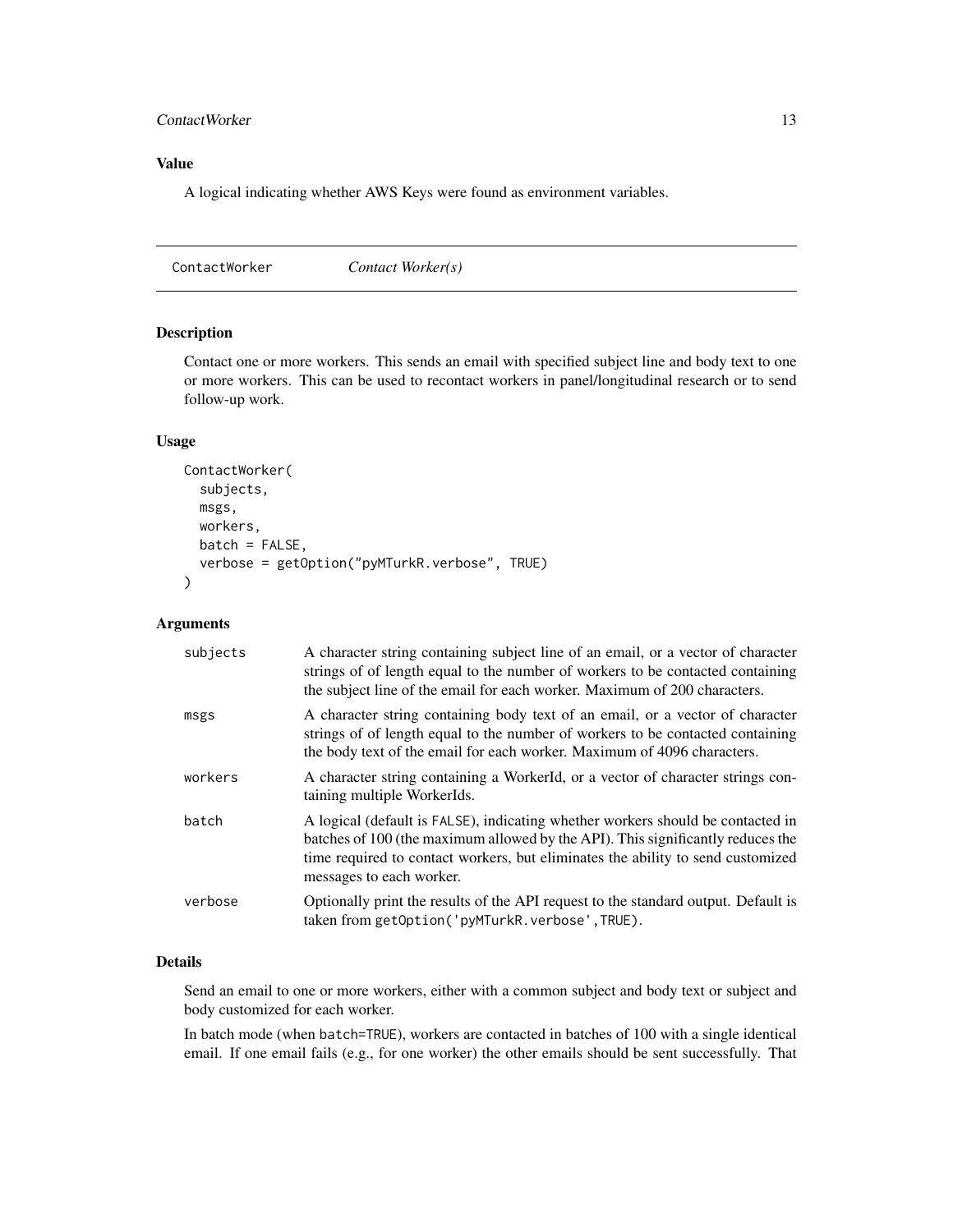is to say, the request as a whole will be valid but will return additional information about which workers were not contacted. This information can be found in the MTurkR log file and viewing the XML responses directly.

Note: It is only possible to contact workers who have performed work for you previously. When attempting to contact a worker who has not worked for you before, this function will indicate that the request was successful even though the email is not sent. The function will return a value of "HardFailure" for Valid when this occurs. The printed results may therefore appear contradictory because MTurk reports that requests to contact these workers are Valid, but they are not actually contacted. In batch, this means that a batch will be valid but individual ineligible workers will be reported as not contacted.

```
ContactWorkers(), contact(), NotifyWorkers, NotifyWorker(), and notify() are aliases.
```
### Value

A data frame containing the list of workers, subjects, and messages, and whether the request to contact each of them was valid.

### Author(s)

Tyler Burleigh, Thomas J. Leeper

### References

[API Reference](https://docs.aws.amazon.com/AWSMechTurk/latest/AWSMturkAPI/ApiReference_NotifyWorkersOperation.html)

#### Examples

```
## Not run:
a <- "Complete a follow-up survey for $.50"
b <- "Thanks for completing my HIT!
I will pay a $.50 bonus if you complete a follow-up survey by Friday at 5:00pm.
The survey can be completed at
http://www.surveymonkey.com/s/pssurvey?c=A1RO9UEXAMPLE."
# contact one worker
c1 <- "A1RO9UEXAMPLE"
d <- ContactWorker(subjects = a,
                  msgs = b,
                  workers = c1)
# contact multiple workers in batch
c2 <- c("A1RO9EXAMPLE1","A1RO9EXAMPLE2","A1RO9EXAMPLE3")
e <- ContactWorker(subjects = a,
                   msgs = b,
                   workers = c2,
                   batch = TRUE)
## End(Not run)
```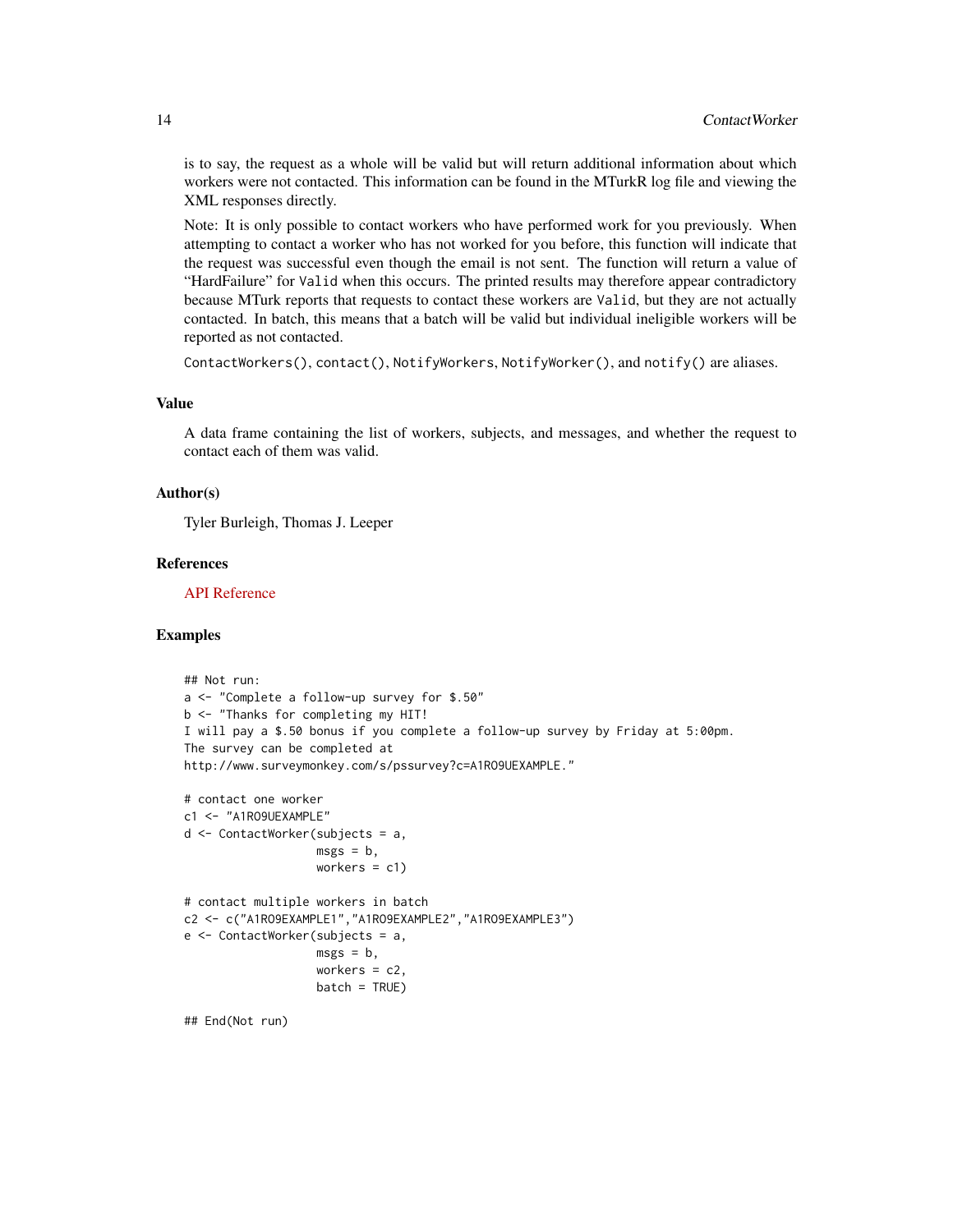<span id="page-14-1"></span><span id="page-14-0"></span>

### Description

Create a single HIT. This is the most important function in the package. It creates a HIT based upon the specified parameters: (1) characteristics inherited from a HITType or specification of those parameters and (2) some kind of Question data structure.

### Usage

```
CreateHIT(
  hit.type = NULL,
  question = NULL,
  expiration,
  assignments = NULL,
  assignment.review.policy = NULL,
  hit.review.policy = NULL,
  annotation = NULL,
  unique.request.token = NULL,
  title = NULL,
  description = NULL,
  reward = NULL,
  duration = NULL,
  keywords = NULL,
  auto.approval.delay = NULL,
  qual.req = NULL,
  hitlayoutid = NULL,
 hitlayoutparameters = NULL,
  verbose = getOption("pyMTurkR.verbose", TRUE)
\mathcal{L}
```
### Arguments

| hit.type                 | An optional character string specifying the HITTypeId that this HIT should be<br>generated from. If used, the HIT will inherit title, description, keywords, reward,<br>and other properties of the HIT.                                                    |
|--------------------------|-------------------------------------------------------------------------------------------------------------------------------------------------------------------------------------------------------------------------------------------------------------|
| question                 | A mandatory (unless layoutid is specified) character string containing a Ques-<br>tionForm, HTMLQuestion, or ExternalQuestion data structure. In lieu of a ques-<br>tion parameter, a hitlayoutid and, optionally, hitlayoutparameters can be<br>specified. |
| expiration               | The time (in seconds) that the HIT should be available to workers. Must be<br>between 30 and 31536000 seconds.                                                                                                                                              |
| assignments              | A character string specifying the number of assignments                                                                                                                                                                                                     |
| assignment.review.policy |                                                                                                                                                                                                                                                             |
|                          | An optional character string containing an Assignment-level ReviewPolicy data<br>structure as returned by GenerateAssignmentReviewPolicy.                                                                                                                   |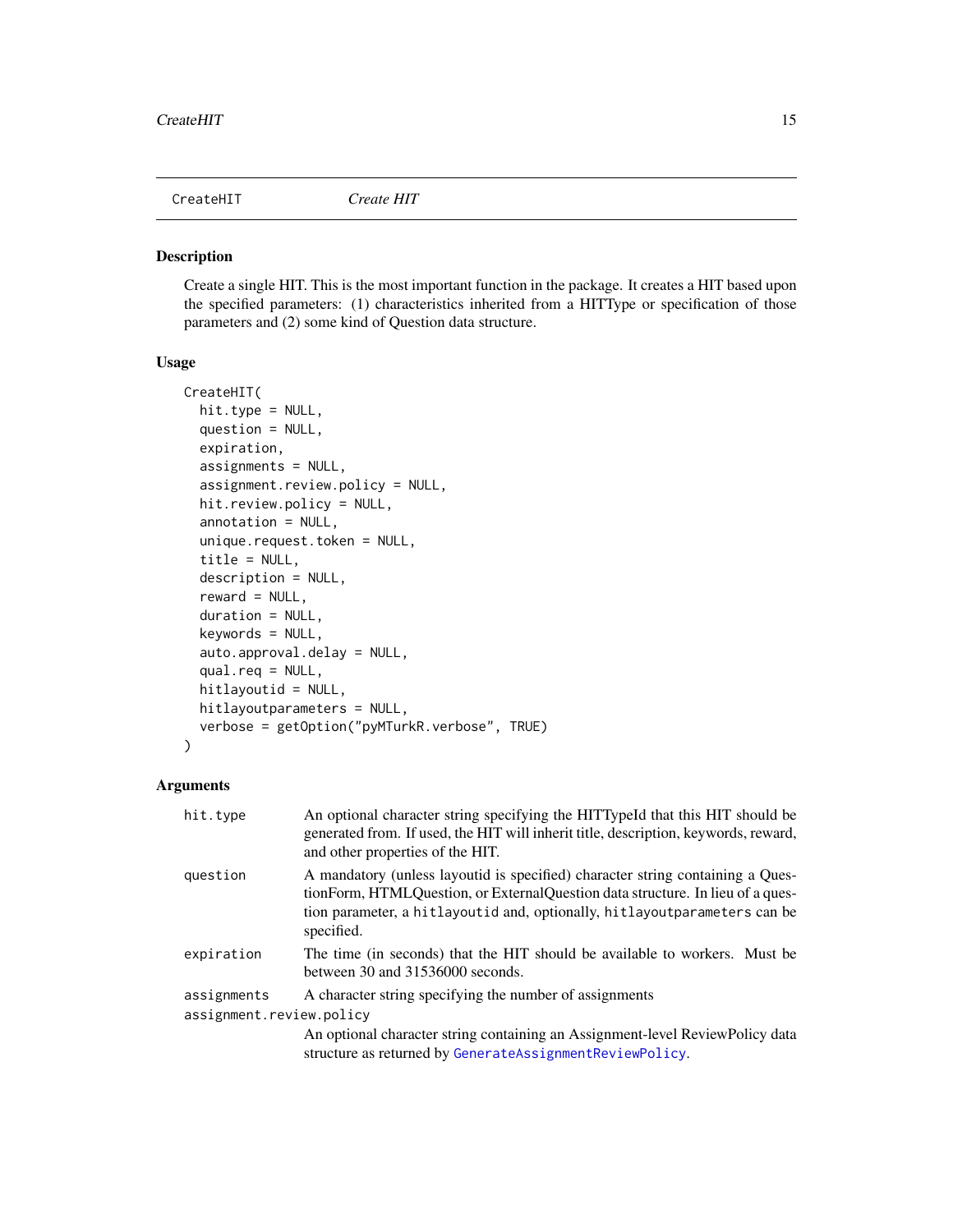| hit.review.policy    |                                                                                                                                                                                                                                                                                |
|----------------------|--------------------------------------------------------------------------------------------------------------------------------------------------------------------------------------------------------------------------------------------------------------------------------|
|                      | An optional character string containing a HIT-level ReviewPolicy data structure<br>as returned by GenerateHITReviewPolicy.                                                                                                                                                     |
| annotation           | An optional character string annotating the HIT. This is not visible to workers,<br>but can be used as a label by which to identify the HIT from the API.                                                                                                                      |
| unique.request.token |                                                                                                                                                                                                                                                                                |
|                      | An optional character string, included only for advanced users. It can be used to<br>prevent creating a duplicate HIT. A HIT will not be creatd if a HIT was previ-<br>ously granted (within a short time window) using the same unique. request. token.                       |
| title                | A character string containing the title for the HITType. All HITs of this HITType<br>will be visibly grouped to workers according to this title. Maximum of 128<br>characters.                                                                                                 |
| description          | A character string containing a description of the HITType. This is visible to<br>workers. Maximum of 2000 characters.                                                                                                                                                         |
| reward               | A character string containing the per-assignment reward amount, in U.S. Dollars<br>(e.g., "0.15").                                                                                                                                                                             |
| duration             | A character string containing the amount of time workers have to complete an<br>assignment for HITs of this HITType, in seconds (for example, as returned by<br>seconds). Minimum of 30 seconds and maximum of 365 days.                                                       |
| keywords             | An optional character string containing a comma-separated set of keywords by<br>which workers can search for HITs of this HITType. Maximum of 1000 charac-<br>ters.                                                                                                            |
| auto.approval.delay  |                                                                                                                                                                                                                                                                                |
|                      | An optional character string specifying the amount of time, in seconds (for ex-<br>ample, as returned by seconds), before a submitted assignment is automatically<br>granted. Maximum of 30 days.                                                                              |
| qual.req             | An optional list containing one or more QualificationRequirements, for example<br>as returned by GenerateQualificationRequirement.                                                                                                                                             |
| hitlayoutid          | An optional character string including a HITLayoutId retrieved from a HIT<br>"project" template generated in the Requester User Interface at 'https://requester.mturk.com/create<br>If the HIT template includes variable placeholders, must also specify hitlayoutparameters. |
| hitlayoutparameters  |                                                                                                                                                                                                                                                                                |
|                      | Required if using a hitlayoutid with placeholder values. This must be a list of<br>lists containing Name and String values.                                                                                                                                                    |
| verbose              | Optionally print the results of the API request to the standard output. Default is<br>taken from getOption('pyMTurkR.verbose', TRUE).                                                                                                                                          |

### Details

This function creates a new HIT and makes it available to workers. Characteristics of the HIT can either be specified by including a valid HITTypeId for "hit.type" or creating a new HITType by atomically specifying the characteristics of a new HITType.

When creating a HIT, some kind of Question data structure must be specified. Either, a QuestionForm, HTMLQuestion, or ExternalQuestion data structure can be specified for the question parameter or, if a HIT template created in the Requester User Interface (RUI) is being used, the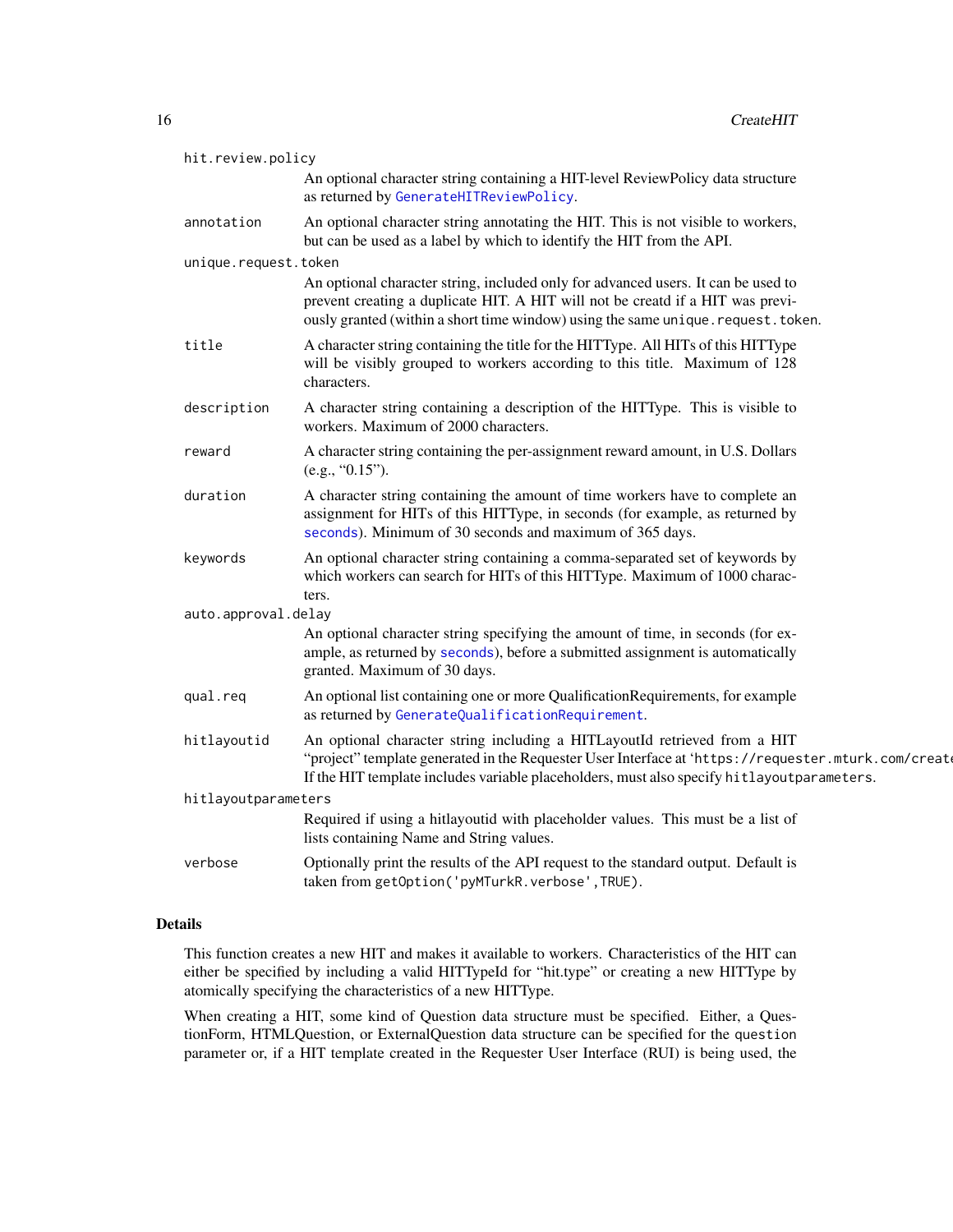### <span id="page-16-0"></span>CreateQualificationType 17

appropriate hitlayoutid can be specified. If the HIT template contains variable placeholders, then the hitlayoutparameters should also be specified.

When creating a ExternalQuestion HITs, the [GenerateHITsFromTemplate](#page-29-1) function can emulate the HIT template functionality by converting a template .html file into a set of individual HIT .html files (that would also have to be uploaded to a web server) and executing CreateHIT for each of these external files with an appropriate ExternalQuestion data structure specified for the question parameter.

Note that HIT and Assignment Review Policies are not currently supported.

createhit(), create(), CreateHITWithHITType(), and createhitwithhittype() are aliases.

### Value

A data frame containing the HITId and other details of the newly created HIT.

### Author(s)

Tyler Burleigh, Thomas J. Leeper

### References

[API Reference](https://docs.aws.amazon.com/AWSMechTurk/latest/AWSMturkAPI/ApiReference_CreateHITOperation.html)

## Not run:

### Examples

```
CreateHIT(title = "Survey",
        description = "5 question survey",
        reward = "0.10",
         assignments = 1,
         expiration = seconds(days = 4),
         duration = seconds(hours = 1),
         keywords = "survey, questionnaire",
         question = GenerateExternalQuestion("https://www.example.com/","400"))
```
## End(Not run)

<span id="page-16-1"></span>CreateQualificationType

*Create QualificationType*

### **Description**

Create a QualificationType. This creates a QualificationType, but does not assign it to any workers. All characteristics of the QualificationType (except name and keywords) can be changed later with [UpdateQualificationType](#page-74-1).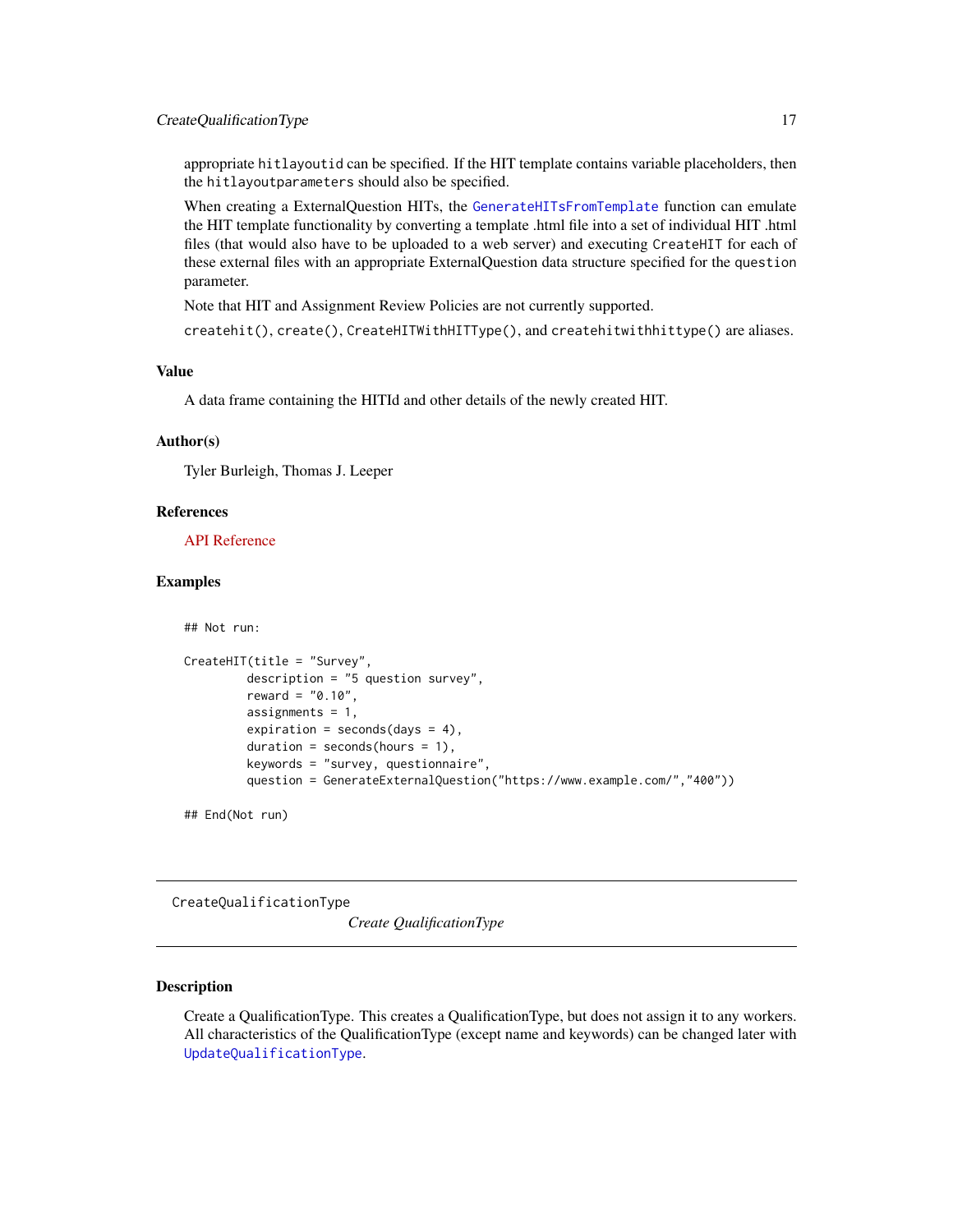### Usage

```
CreateQualificationType(
  name,
  description,
  status,
  keywords = NULL,
  retry.delay = NULL,
  test = NULL,answerkey = NULL,
  test.duration = NULL,
  auto = NULL,auto.value = NULL,
  verbose = getOption("pyMTurkR.verbose", TRUE)
\mathcal{L}
```
### Arguments

| name          | A name for the QualificationType. This is visible to workers. It cannot be<br>modified by UpdateQualificationType.                                                                                                                                                                                                     |
|---------------|------------------------------------------------------------------------------------------------------------------------------------------------------------------------------------------------------------------------------------------------------------------------------------------------------------------------|
| description   | A longer description of the QualificationType. This is visible to workers. Maxi-<br>mum of 2000 characters.                                                                                                                                                                                                            |
| status        | A character vector of "Active" or "Inactive", indicating whether the Qualifica-<br>tionType should be active and visible.                                                                                                                                                                                              |
| keywords      | An optional character string containing a comma-separated set of keywords by<br>which workers can search for the QualificationType. Maximum 1000 characters.<br>These cannot be modified by UpdateQualificationType.                                                                                                   |
| retry.delay   | An optional time (in seconds) indicating how long workers have to wait before<br>requesting the Qualification Type after an initial rejection. If not specified, retries<br>are disabled and Workers can request a Qualification of this type only once, even<br>if the Worker has not been granted the Qualification. |
| test          | An optional character string consisting of a QuestionForm data structure, used<br>as a test a worker must complete before the Qualification Type is granted to them.                                                                                                                                                   |
| answerkey     | An optional character string consisting of an AnswerKey data structure, used to<br>automatically score the test                                                                                                                                                                                                        |
| test.duration | An optional time (in seconds) indicating how long workers have to complete the<br>test.                                                                                                                                                                                                                                |
| auto          | A logical indicating whether the Qualification is automatically granted to work-<br>ers who request it. Default is NULL meaning FALSE.                                                                                                                                                                                 |
| auto.value    | An optional parameter specifying the value that is automatically assigned to<br>workers when they request it (if the Qualification is automatically granted).                                                                                                                                                          |
| verbose       | Optionally print the results of the API request to the standard output. Default is<br>taken from getOption('pyMTurkR.verbose', TRUE).                                                                                                                                                                                  |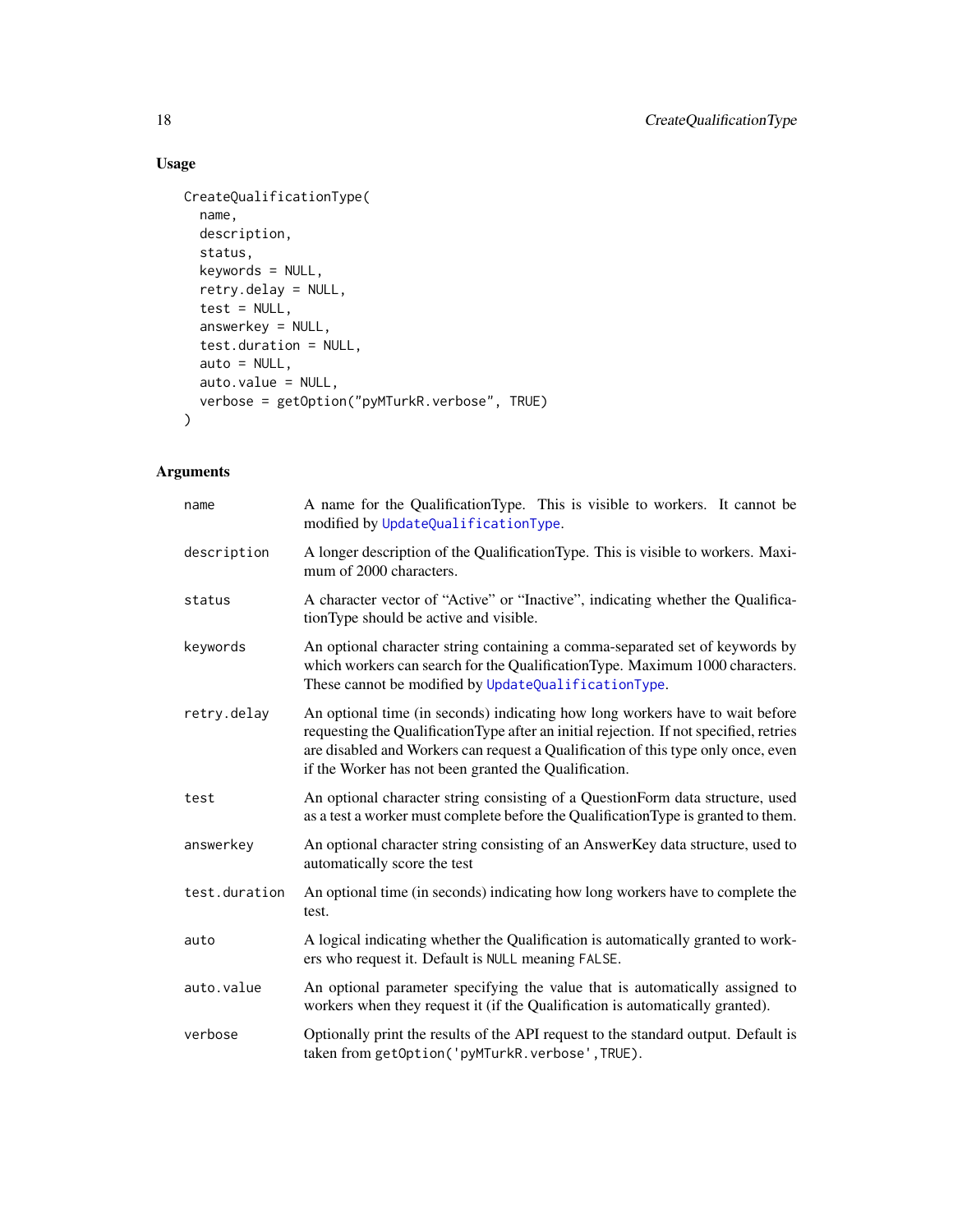### Details

A function to create a QualificationType. Active QualificationTypes are visible to workers and to other requesters. All characteristics of the QualificationType, other than the name and keywords, can later be modified by [UpdateQualificationType](#page-74-1). Qualifications can then be used to assign Qualifications to workers with [AssignQualification](#page-5-1) and invoked as QualificationRequirements in [RegisterHITType](#page-54-1) and/or [CreateHIT](#page-14-1) operations.

createqual() is an alias.

### Value

A data frame containing the QualificationTypeId and other details of the newly created QualificationType.

#### Author(s)

Tyler Burleigh, Thomas J. Leeper

#### References

#### [API Reference](https://docs.aws.amazon.com/AWSMechTurk/latest/AWSMturkAPI/ApiReference_CreateQualificationTypeOperation.html)

### Examples

```
## Not run:
# Create a Qualification Type
qual1 <- CreateQualificationType(name="Worked for me before",
          description="This qualification is for people who have worked for me before",
           status = "Active",
           keywords = "Worked for me before")
DisposeQualificationType(qual1$QualificationTypeId)
```

```
# Create a Qualification Type with a Qualification Test
f <- system.file("templates/qualificationtest1.xml", package = "pyMTurkR")
QuestionForm <- paste0(readLines(f, warn = FALSE), collapse = "")
```

```
qual2 <- CreateQualificationType(name = "Qual0001",
                        description = "This is a qualification",
                        status = "Active",
                        test = QuestionForm,
                        test.duration = 30)
DisposeQualificationType(qual2$QualificationTypeId)
```

```
# Create a Qualification Type with a Qualification Test and Answer Key
f <- system.file("templates/qualificationtest1.xml", package = "pyMTurkR")
QuestionForm <- paste0(readLines(f, warn = FALSE), collapse = "")
f <- system.file("templates/answerkey1.xml", package = "pyMTurkR")
AnswerKey <- paste0(readLines(f, warn = FALSE), collapse = "")
```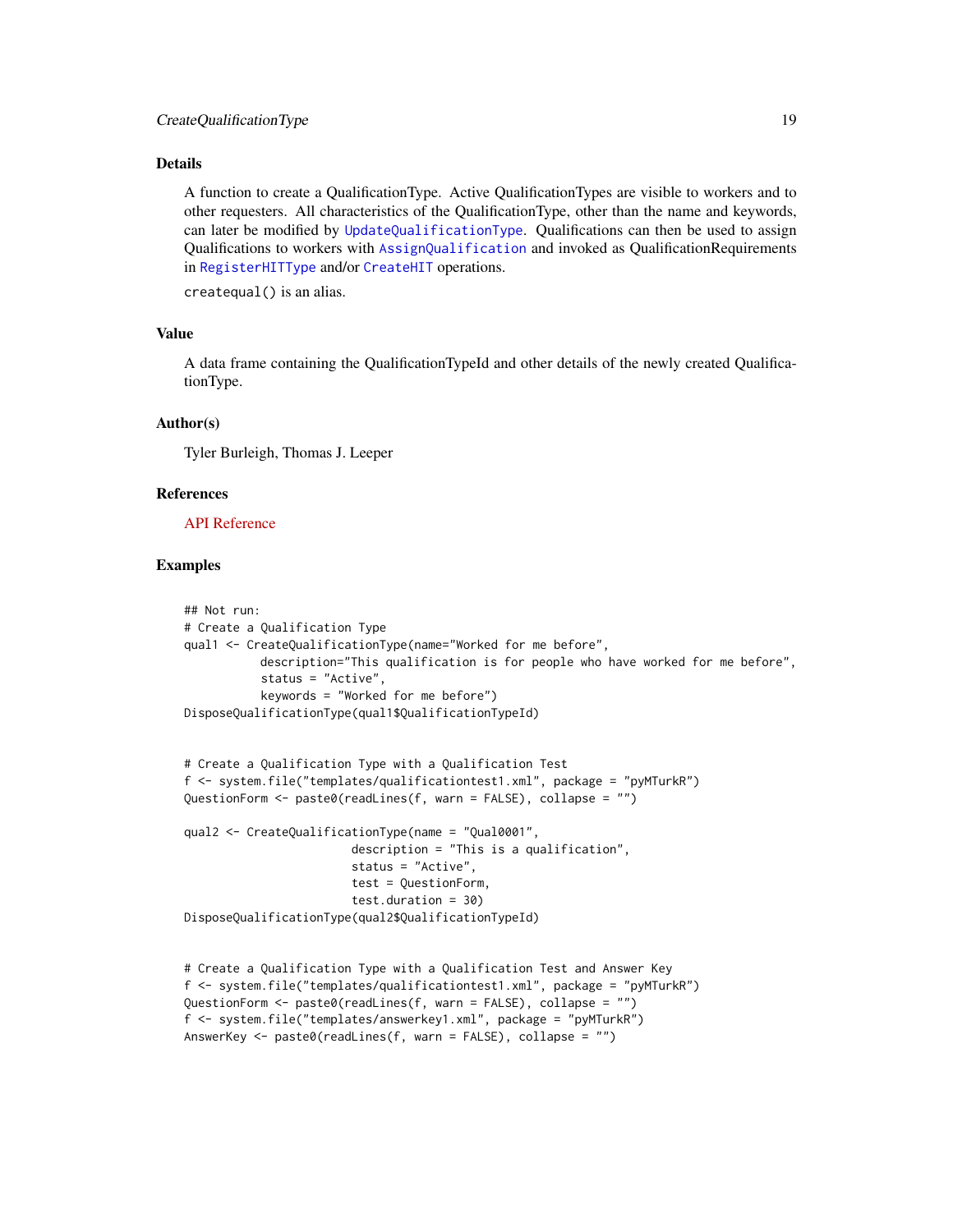```
qual3 <- CreateQualificationType(name = "Qual0001",
                       description = "This is a qualification",
                        status = "Active",
                        test = QuestionForm,
                        test.duration = 30,
                        answerkey = AnswerKey)
DisposeQualificationType(qual3$QualificationTypeId)
```
## End(Not run)

#### DisableHIT *Disable/Expire or Delete HIT*

#### Description

This function will allow you to expire a HIT early, which means it will no longer be available for new workers to accept. Optionally, when disabling the HIT you can approve all pending assignments and you can also try to delete the HIT.

#### Usage

```
DisableHIT(
 hit = NULL,hit.type = NULL,
  annotation = NULL,
  approve.pending.assignments = FALSE,
  skip.delete.prompt = FALSE,
  verbose = getOption("pyMTurkR.verbose", TRUE)
)
```
### Arguments

| hit                         | A character string containing a HITId or a vector of character strings containing<br>multiple HITIds. Must specify hit xor hit. type xor annotation.                                                                                                                                                                                                                                                                              |
|-----------------------------|-----------------------------------------------------------------------------------------------------------------------------------------------------------------------------------------------------------------------------------------------------------------------------------------------------------------------------------------------------------------------------------------------------------------------------------|
| hit.type                    | An optional character string containing a HITTypeId (or a vector of HITType-<br>Ids). Must specify hit xor hit. type xor annotation.                                                                                                                                                                                                                                                                                              |
| annotation                  | An optional character string specifying the value of the Requester Annotation<br>field for a batch of HITs. This can be used to disable all HITs from a "batch"<br>created in the online Requester User Interface (RUI). To use a batch ID, the<br>batch must be written in a character string of the form "BatchId:78382;", where<br>"73832" is the batch ID shown in the RUI. Must specify hit xor hit. type xor<br>annotation. |
| approve.pending.assignments |                                                                                                                                                                                                                                                                                                                                                                                                                                   |
|                             | A logical indicating whether the pending assignments should be approved when<br>the HIT is disabled.                                                                                                                                                                                                                                                                                                                              |

<span id="page-19-0"></span>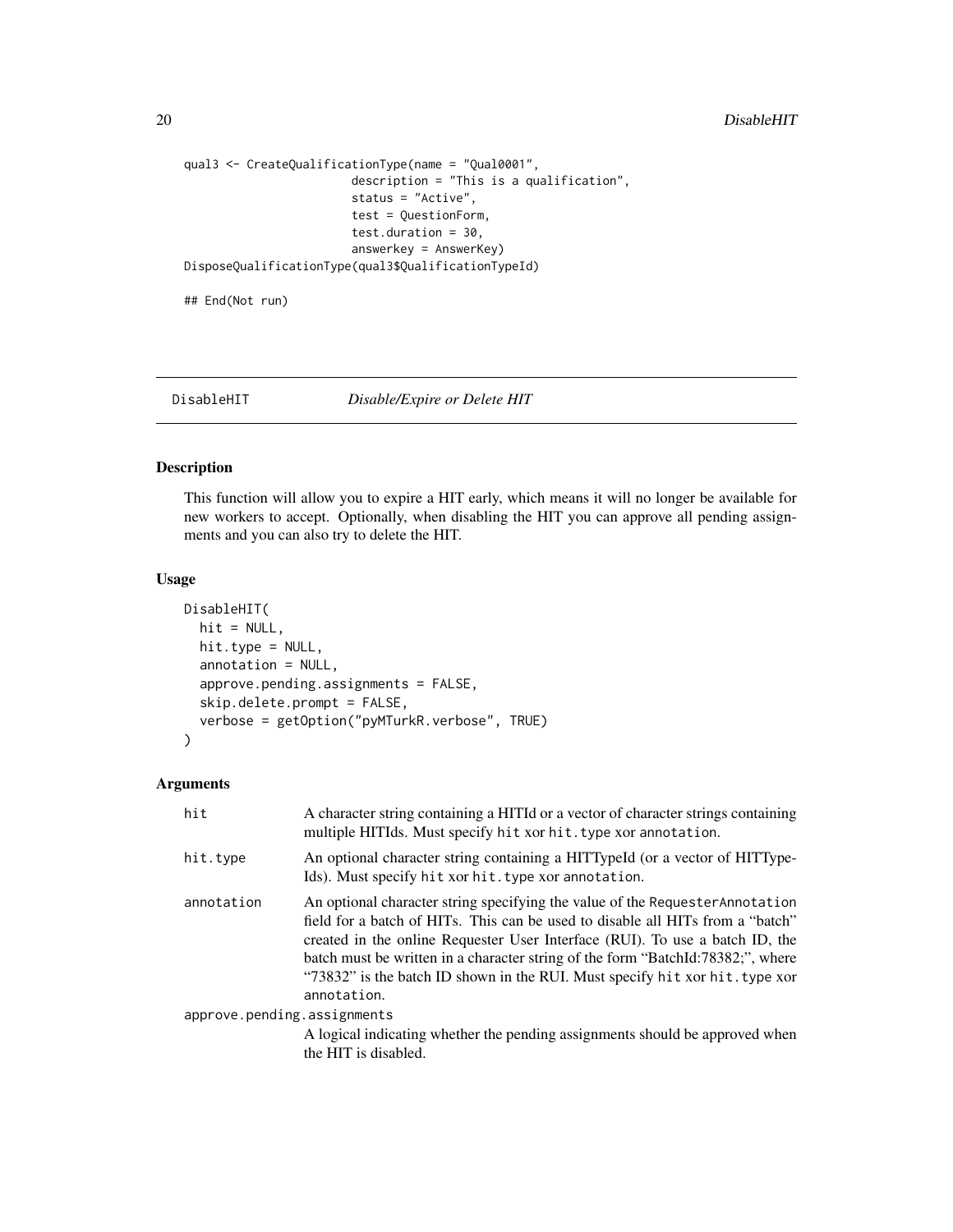#### DisableHIT 21

| skip.delete.prompt |                                                                                                                                                                                                                                                                         |
|--------------------|-------------------------------------------------------------------------------------------------------------------------------------------------------------------------------------------------------------------------------------------------------------------------|
|                    | A logical indicating whether to skip the prompt that asks you to confirm the<br>delete operation. If TRUE, you will not be asked to confirm that you wish to<br>Delete the HITs. The prompt is a safeguard flag to protect the user from mistak-<br>enly deleting HITs. |
| verbose            | Optionally print the results of the API request to the standard output. Default is<br>taken from getOption('pyMTurkR.verbose',TRUE).                                                                                                                                    |

### Details

Be careful when deleting a HIT: this will also delete the assignment data! Calling this function with DeleteHIT(), deletehit(), DisposeHIT(), or disposehit() will result in deleting the HIT. The user will be prompted before continuing, unless skip.delete.prompt is TRUE.

If you disable a HIT while workers are still working on an assignment, they will still be able to complete their task.

DisposeHIT(), ExpireHIT(), DeleteHIT(), disablehit(), disposehit(), expirehit(), deletehit() are aliases.

### Value

A data frame containing a list of HITs and whether the request to disable each of them was valid.

### Author(s)

Tyler Burleigh, Thomas J. Leeper

### References

[API Reference: Update Expiration for HIT](https://docs.aws.amazon.com/AWSMechTurk/latest/AWSMturkAPI/ApiReference_UpdateExpirationForHITOperation.html) [API Reference: Delete HIT](https://docs.aws.amazon.com/AWSMechTurk/latest/AWSMturkAPI/ApiReference_DeleteHITOperation.html)

### Examples

```
## Not run:
# Disable a single HIT
hittype1 <- RegisterHITType(title = "10 Question Survey",
                description = "Complete a 10-question survey",
                reward = ".20",duration = seconds(hours=1),
                keywords = "survey, questionnaire, politics")
a <- GenerateExternalQuestion("https://www.example.com/", "400")
hit1 <- CreateHIT(hit.type = hittype1$HITTypeId,
                 assignments = 1,
                 expiration = seconds(days=1),
                 question = a$string)
DisableHIT(hit = hit1$HITId)
# Disable all HITs of a given HITType
DisableHIT(hit.type = hit1$HITTypeId)
```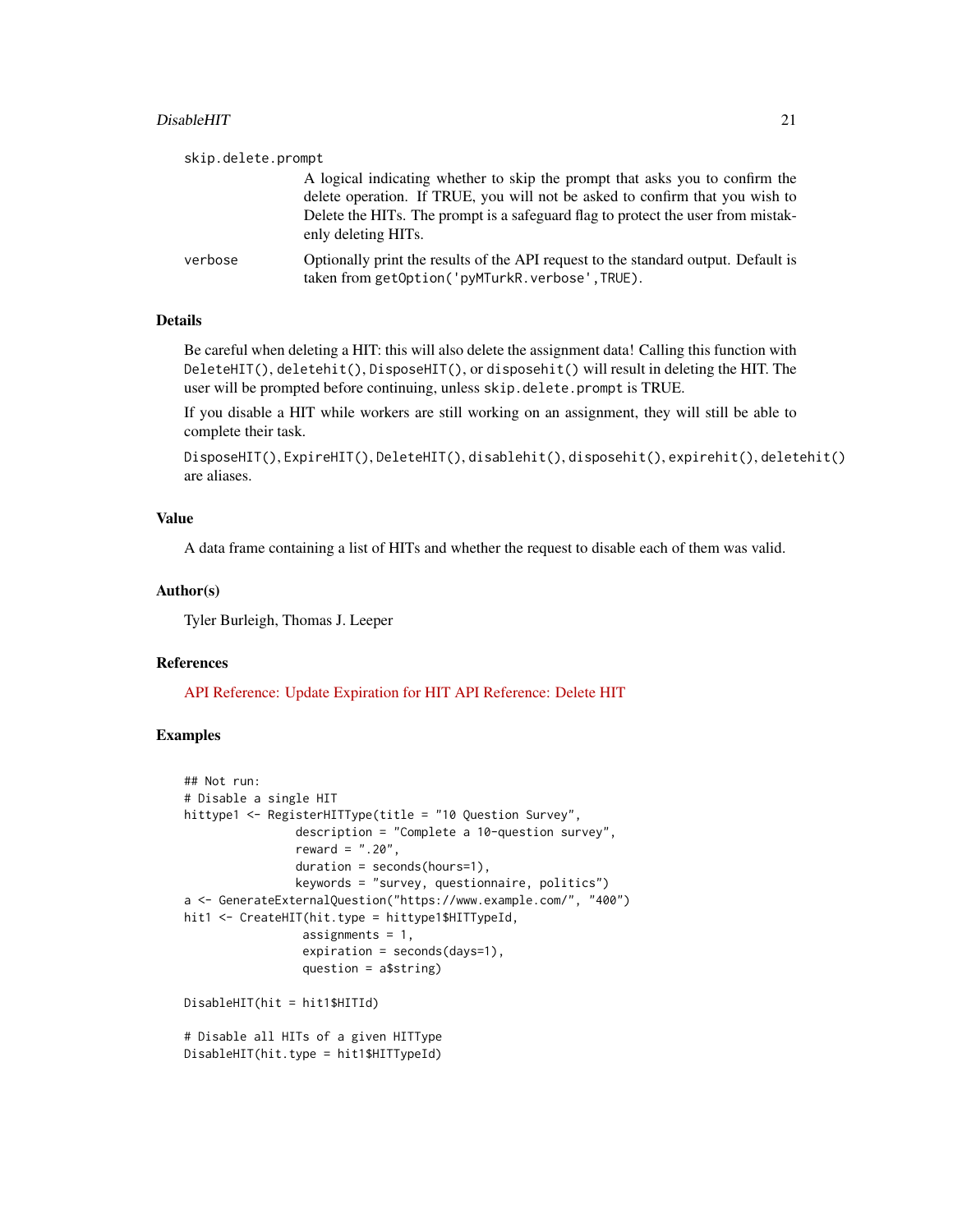```
# Disable all HITs of a given batch from the RUI
DisableHIT(annotation="BatchId:78382;")
```
# Delete the HIT previously disabled DeleteHIT(hit = hit1\$HITId)

```
## End(Not run)
```
DisposeQualificationType

*Dispose QualificationType*

#### Description

Dispose of a QualificationType. This deletes the QualificationType, Qualification scores for all workers, and all records thereof.

### Usage

```
DisposeQualificationType(qual, verbose = getOption("pyMTurkR.verbose", TRUE))
```
### Arguments

| qual    | A character string containing a Qualification TypeId.                                                                                |
|---------|--------------------------------------------------------------------------------------------------------------------------------------|
| verbose | Optionally print the results of the API request to the standard output. Default is<br>taken from getOption('pyMTurkR.verbose',TRUE). |

### Details

A function to dispose of a QualificationType that is no longer needed. It will dispose of the Qualification type and any HIT types that are associated with it. It does not not revoke Qualifications already assigned to Workers. Any pending requests for this Qualification are automatically rejected. DisposeQualificationType(), disposequal(), and deletequal() are aliases.

### Value

A data frame containing the QualificationTypeId and whether the request to dispose was valid.

### Author(s)

Tyler Burleigh, Thomas J. Leeper

### References

[API Reference](https://docs.aws.amazon.com/AWSMechTurk/latest/AWSMturkAPI/ApiReference_DeleteQualificationTypeOperation.html)

<span id="page-21-0"></span>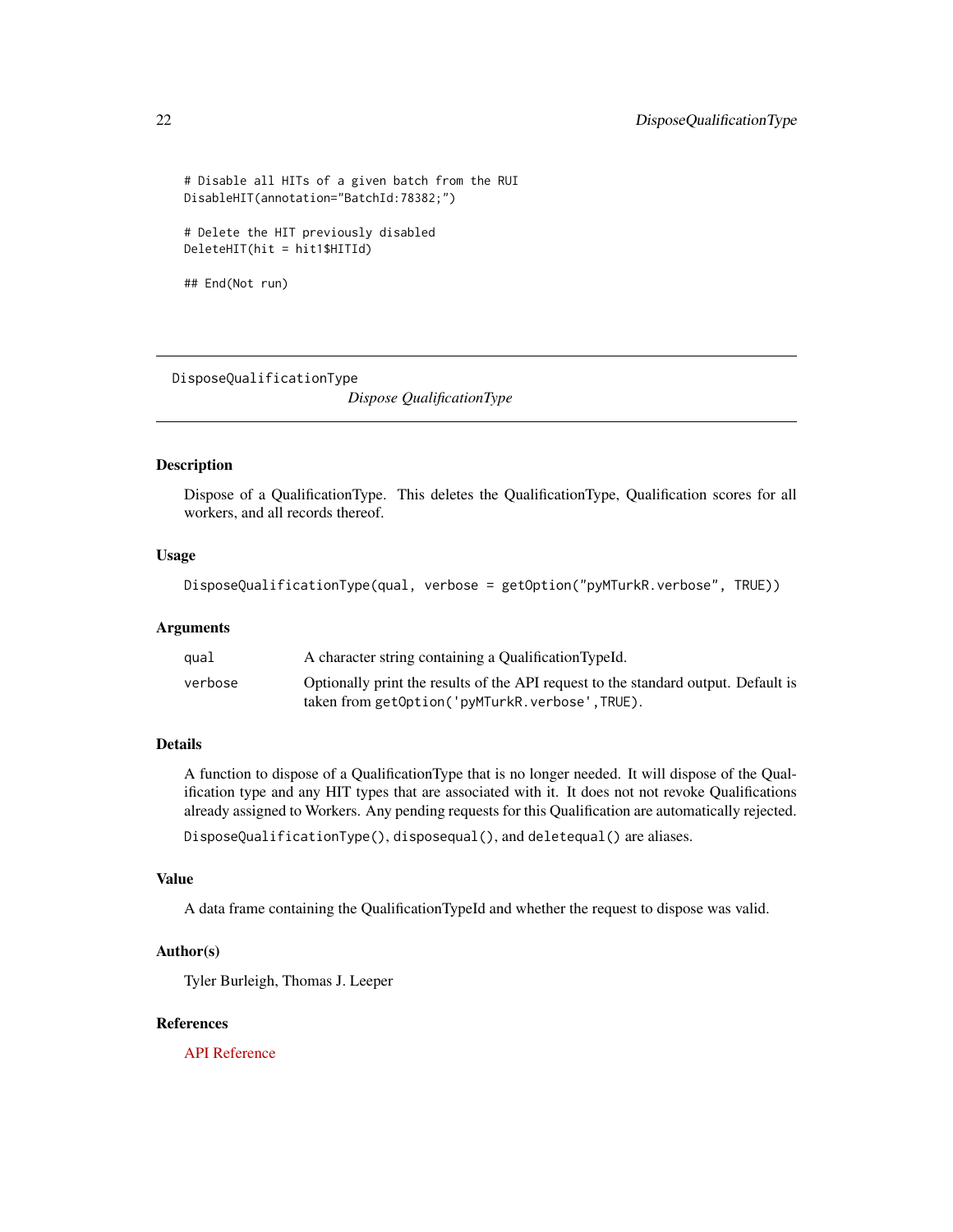#### <span id="page-22-0"></span>emptydf 23

### Examples

```
## Not run:
qual1 <-
CreateQualificationType(name = "Worked for me before",
    description = "This qualification is for people who have worked for me before",
    status = "Active",
    keywords = "Worked for me before")
DisposeQualificationType(qual1$QualificationTypeId)
```
## End(Not run)

emptydf *Helper function that creates an empty data.frame*

### Description

Helper function that creates an empty data.frame

### Usage

emptydf(nrow, ncol, names)

### Arguments

| nrow  | Number of rows                 |
|-------|--------------------------------|
| ncol  | Number of columns              |
| names | Number of names of the columns |

### Value

A data frame of NAs, with the given column names

ExtendHIT *Extend HIT*

### Description

Extend the time remaining on a HIT or the number of assignments available for the HIT.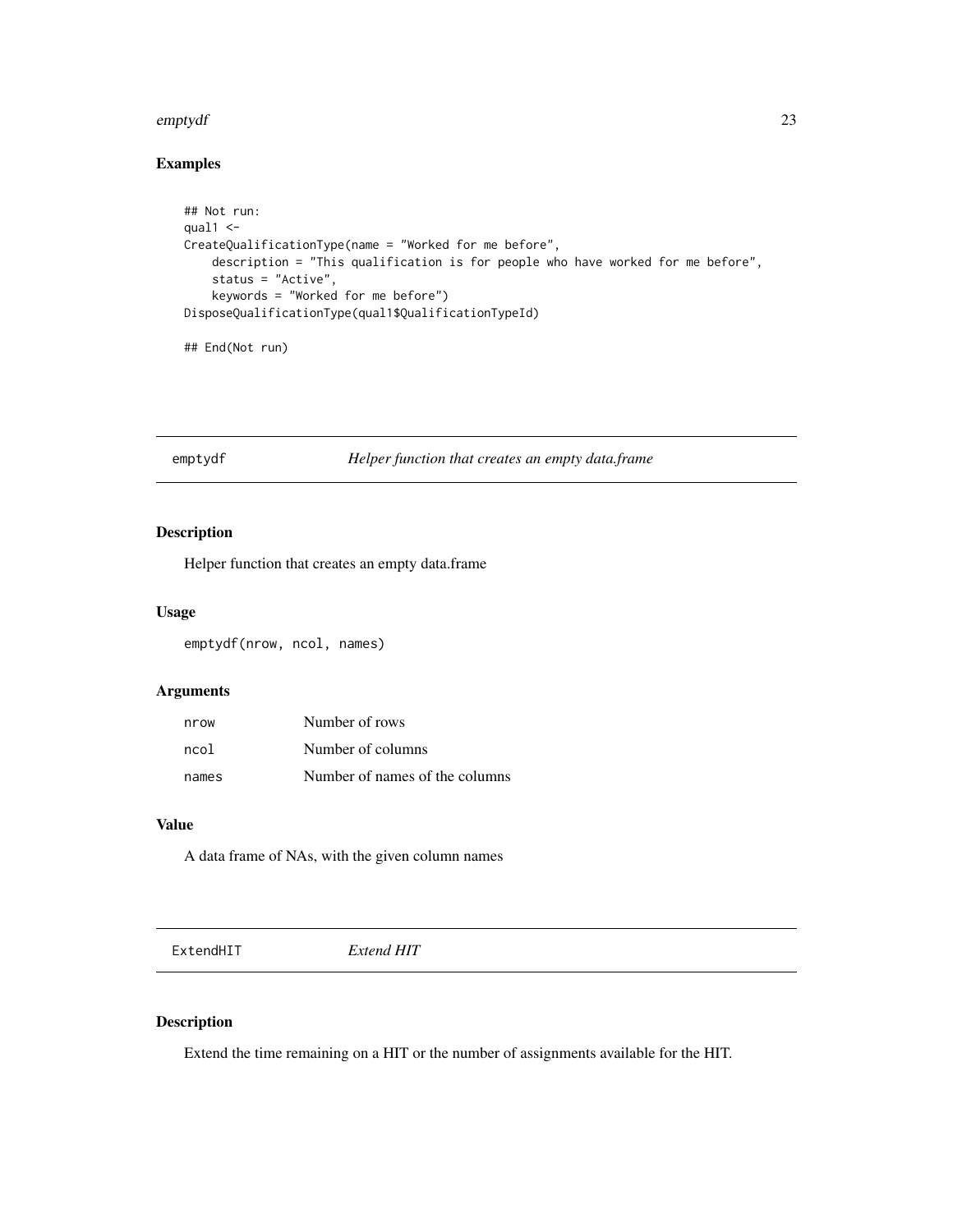### Usage

```
ExtendHIT(
 hit = NULL,hit.type = NULL,
  annotation = NULL,
  add.assignments = NULL,
  add.seconds = NULL,
  unique.request.token = NULL,
  verbose = getOption("pyMTurkR.verbose", TRUE)
\mathcal{L}
```
### Arguments

| hit                  | An optional character string containing a HITId or a vector of character strings<br>containing multiple HITIds. Must specify hit xor hit. type xor annotation.                                                                                                                                                                                                                                                                   |
|----------------------|----------------------------------------------------------------------------------------------------------------------------------------------------------------------------------------------------------------------------------------------------------------------------------------------------------------------------------------------------------------------------------------------------------------------------------|
| hit.type             | An optional character string containing a HITTypeId (or a vector of HITType-<br>Ids). Must specify hit xor hit. type xor annotation.                                                                                                                                                                                                                                                                                             |
| annotation           | An optional character string specifying the value of the Requester Annotation<br>field for a batch of HITs. This can be used to extend all HITs from a "batch"<br>created in the online Requester User Interface (RUI). To use a batch ID, the<br>batch must be written in a character string of the form "BatchId:78382;", where<br>"73832" is the batch ID shown in the RUI. Must specify hit xor hit. type xor<br>annotation. |
| add.assignments      |                                                                                                                                                                                                                                                                                                                                                                                                                                  |
|                      | An optional character string containing the number of assignments to add to the<br>HIT. Must be between 1 and 1000000000.                                                                                                                                                                                                                                                                                                        |
| add.seconds          | An optional character string containing the amount of time to extend the HIT,<br>in seconds (for example, returned by seconds). Must be between 1 hour (3600)<br>seconds) and 365 days.                                                                                                                                                                                                                                          |
| unique.request.token |                                                                                                                                                                                                                                                                                                                                                                                                                                  |
|                      | An optional character string, included only for advanced users.                                                                                                                                                                                                                                                                                                                                                                  |
| verbose              | Optionally print the results of the API request to the standard output. Default is<br>taken from getOption('pyMTurkR.verbose', TRUE).                                                                                                                                                                                                                                                                                            |

### Details

A useful function for adding time and/or additional assignments to a HIT. If the HIT is already expired, this reactivates the HIT for the specified amount of time. If all assignments have already been submitted, this reactivates the HIT with the specified number of assignments and previously specified expiration. Must specify a HITId xor a HITTypeId. If multiple HITs or a HITTypeId are specified, each HIT is extended by the specified amount.

extend() is an alias.

### Value

A data frame containing the HITId, assignment increment, time increment, and whether each extension request was valid.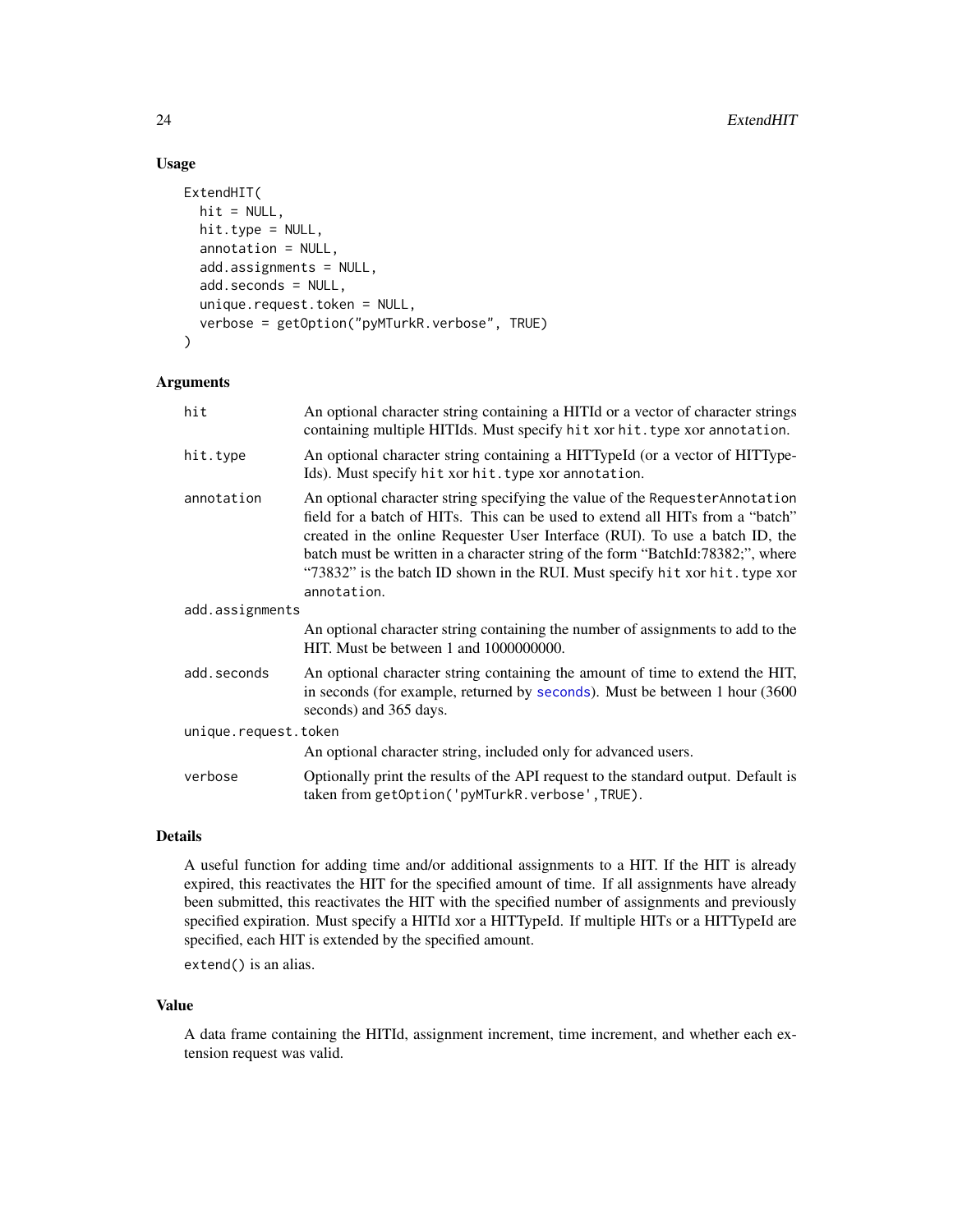#### <span id="page-24-0"></span>Author(s)

Tyler Burleigh, Thomas J. Leeper

#### References

[API Reference: Update Expiration](https://docs.aws.amazon.com/AWSMechTurk/latest/AWSMturkAPI/ApiReference_UpdateExpirationForHITOperation.html) [API Reference: Create Additional Assignments for HIT](https://docs.aws.amazon.com/AWSMechTurk/latest/AWSMturkAPI/ApiReference_CreateAdditionalAssignmentsForHITOperation.html)

#### Examples

```
## Not run:
a <- GenerateExternalQuestion("https://www.example.com/","400")
hit1 <- CreateHIT(title = "Example",
                  description = "Simple Example HIT",
                  reward = ".01",expiration = seconds(days = 4),
                  duration = seconds(hours = 1),
                  keywords = "example",
                  question = a$string)
# add assignments
ExtendHIT(hit = hit1$HITId, add.assignments = "20")
# add time
ExtendHIT(hit = hit1$HITId, add.seconds = seconds(days=1))
# add assignments and time
ExtendHIT(hit = hit1$HITId, add.assignments = "20", add.seconds = seconds(days=1))
# cleanup
DisableHIT(hit = hit1$HITId)
## End(Not run)
## Not run:
# Extend all HITs of a given batch from the RUI
ExtendHIT(annotation="BatchId:78382;", add.assignments = "20")
## End(Not run)
```
<span id="page-24-1"></span>GenerateExternalQuestion

*Generate ExternalQuestion*

#### Description

Generate an ExternalQuestion data structure for use in the 'Question' parameter of the [CreateHIT](#page-14-1) operation.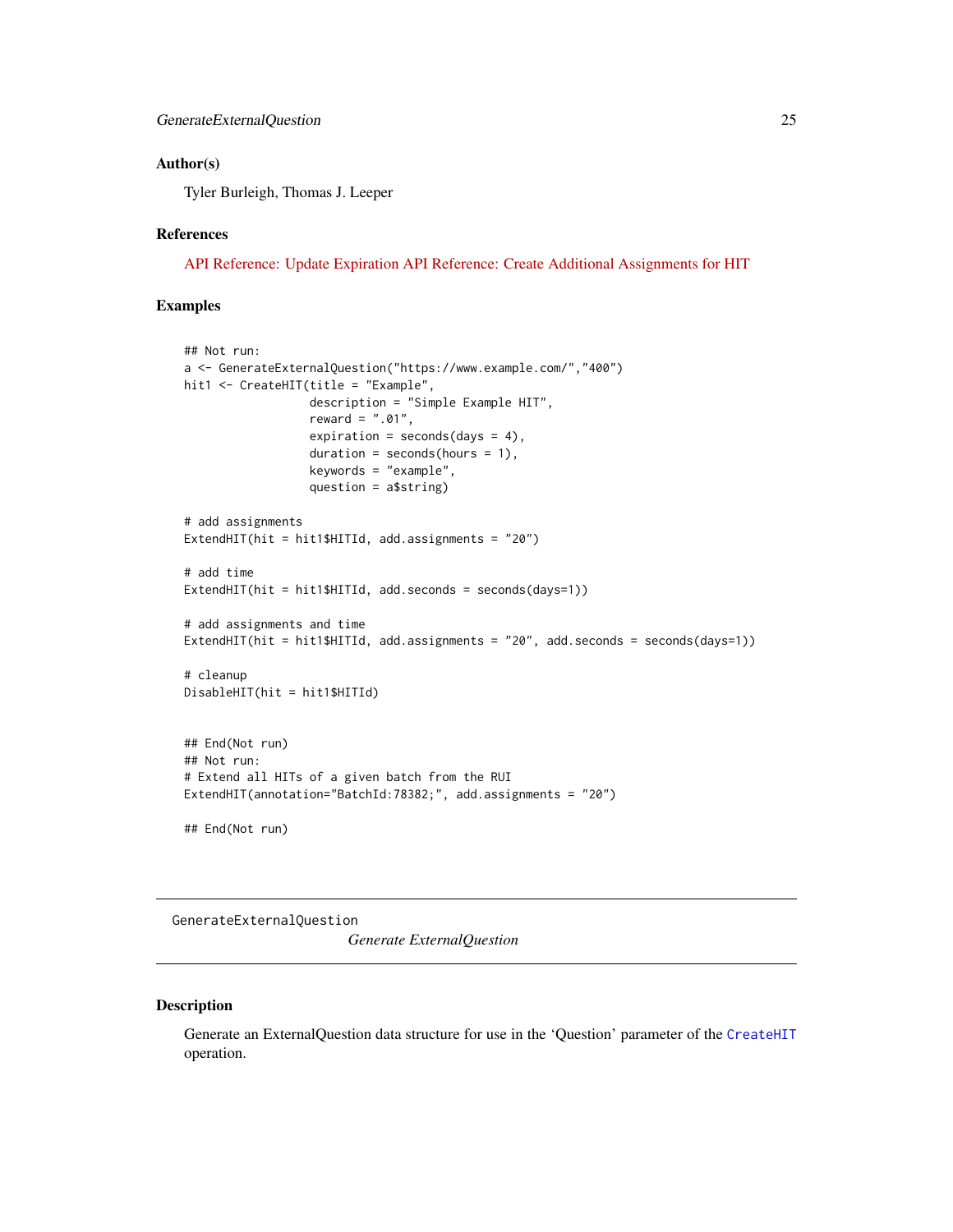### Usage

```
GenerateExternalQuestion(url, frame.height = 400)
```
#### Arguments

| url          | A character string containing the URL (served over HTTPS) of a HIT file stored<br>anywhere other than the MTurk server. |
|--------------|-------------------------------------------------------------------------------------------------------------------------|
| frame.height | A character string containing the integer value (in pixels) of the frame height for<br>the ExternalQuestion iframe.     |

### Details

An ExternalQuestion is a HIT stored anywhere other than the MTurk server that is displayed to workers within an HTML iframe of the specified height. The URL should point to a page likely an HTML form — that can retrieve several URL GET parameters for "AssignmentId" and "WorkerId", which are attached by MTurk when opening the URL.

Note: url must be HTTPS.

### Value

A list containing xml.parsed, an XML data structure, string, xml formatted as a character string, and url.encoded, character string containing a URL query parameter-formatted HTMLQuestion data structure for use in the question parameter of [CreateHIT](#page-14-1).

### Author(s)

Tyler Burleigh, Thomas J. Leeper

### References

[API Reference](https://docs.aws.amazon.com/AWSMechTurk/latest/AWSMturkAPI/ApiReference_ExternalQuestionArticle.html)

#### See Also

[CreateHIT](#page-14-1)

### Examples

```
## Not run:
a <- GenerateExternalQuestion(url="http://www.example.com/", frame.height="400")
hit1 <-
CreateHIT(title = "Survey",
```

```
description = "5 question survey",
reward = ".10",
expiration = seconds(days = 4),
duration = seconds(hours = 1),
keywords = "survey, questionnaire",
question = a$string)
```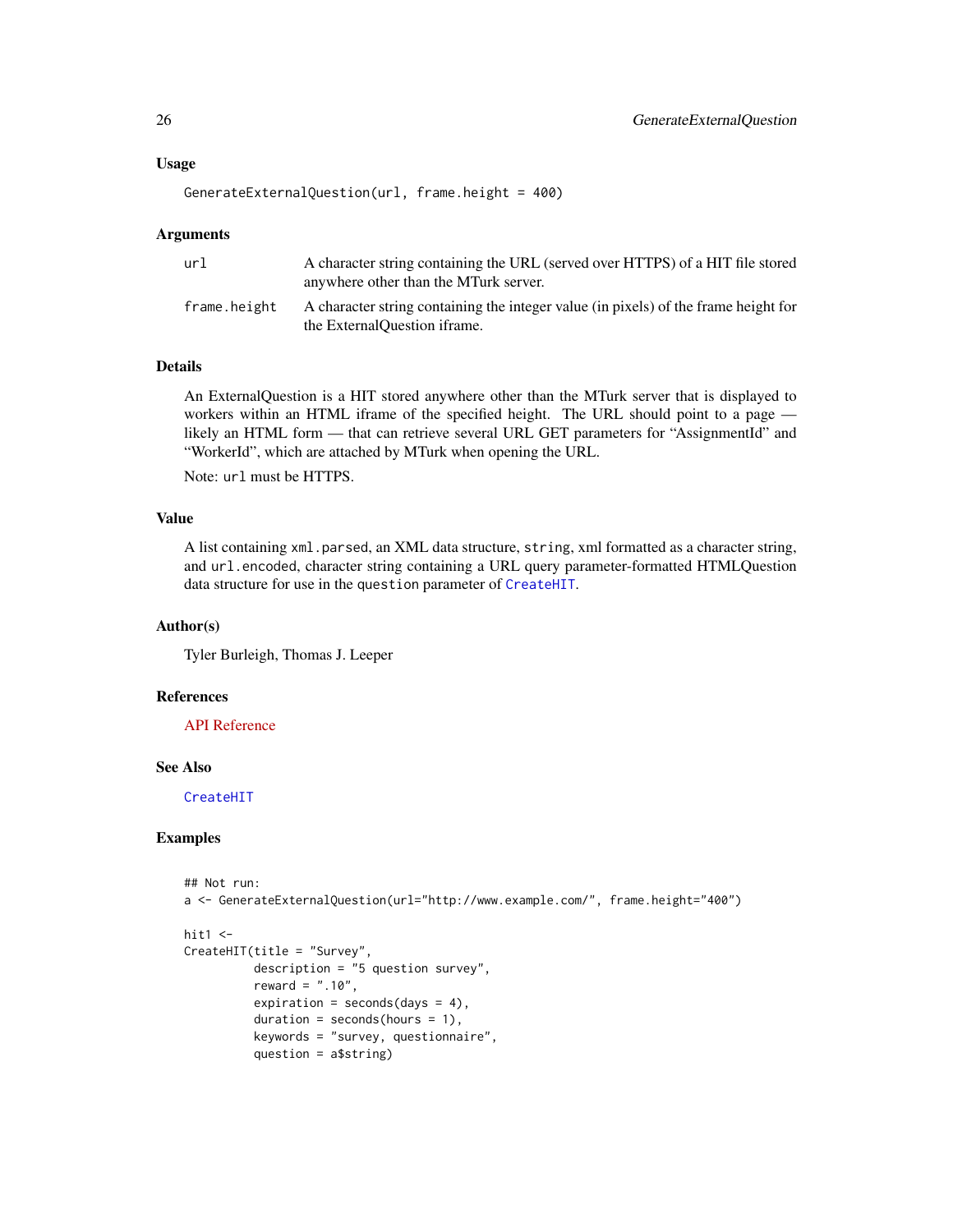<span id="page-26-0"></span>ExpireHIT(hit1\$HITId) DisposeHIT(hit1\$HITId)

## End(Not run)

<span id="page-26-2"></span>GenerateHITReviewPolicy

*Generate HIT and/or Assignment ReviewPolicies*

#### <span id="page-26-1"></span>**Description**

Generate a HIT ReviewPolicy and/or Assignment ReviewPolicy data structure for use in [CreateHIT](#page-14-1).

#### Usage

GenerateHITReviewPolicy(...)

#### Arguments

ReviewPolicy parameters passed as named arguments.

#### Details

Converts a list of ReviewPolicy parameters into a ReviewPolicy data structure.

A ReviewPolicy works by testing whether an assignment or a set of assignments satisfies a particular condition. If that condition is satisfied, then specified actions are taken. ReviewPolicies come in two "flavors": Assignment-level ReviewPolicies take actions based on "known" answers to questions in the HIT and HIT-level ReviewPolicies take actions based on agreement among multiple assignments. It is possible to specify both Assignment-level and HIT-level ReviewPolicies for the same HIT.

Assignment-level ReviewPolicies involve checking whether that assignment includes particular ("correct") answers. For example, an assignment might be tested to see whether a correct answer is given to one question by each worker as a quality control measure. The ReviewPolicy works by checking whether a specified percentage of known answers are correct. So, if a ReviewPolicy specifies two known answers for a HIT and the worker gets one of those known answers correct, the ReviewPolicy scores the assignment at 50 (i.e., 50 percent). The ReviewPolicy can then be customized to take three kinds of actions depending on that score: ApproveIfKnownAnswerScoreIsAtLeast (approve the assignment automatically), RejectIfKnownAnswerScoreIsLessThan (reject the assignment automatically), and ExtendIfKnownAnswerScoreIsLessThan (add additional assignments and/or time to the HIT automatically). The various actions can be combined to, e.g., both reject an assignment and add further assignments if a score is below the threshold, or reject below a threshold and approve above, etc.

HIT-level ReviewPolicies involve checking whether multiple assignments submitted for the same HIT "agree" with one another. Agreement here is very strict: answers must be exactly the same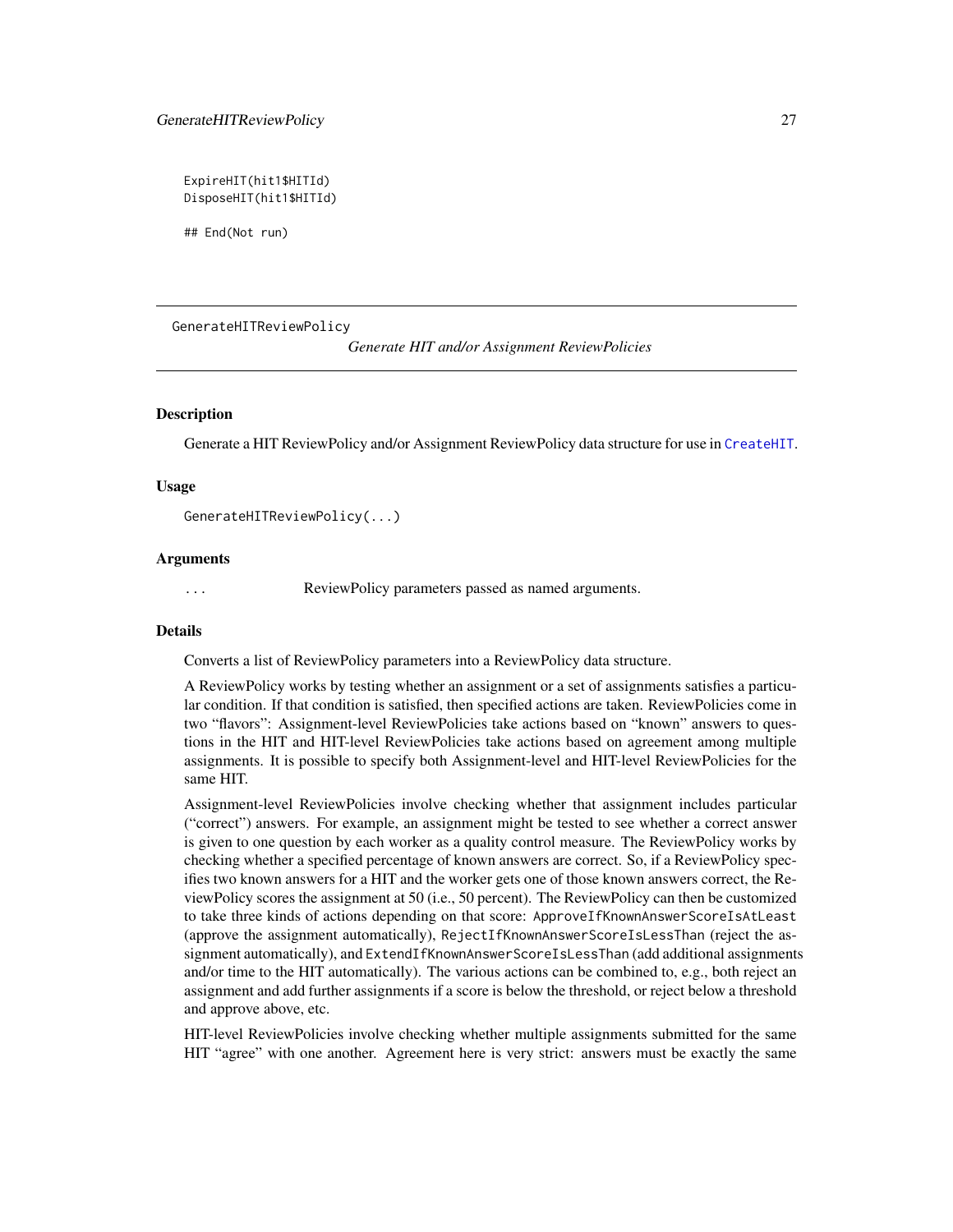across assignments for them to be a matched. As such, it is probably only appropriate to use closedended (e.g., multiple choice) questions for HIT-level ReviewPolicies otherwise ReviewPolicy actions might be taken on irrelevant differences (e.g., word capitalization, spacing, etc.). The Review-Policy works by checking whether answers to multiple assignments are the same (or at least whether a specified percentage of answers to a given question are the same). For example, if the goal is to categorize an image into one of three categories, the ReviewPolicy will check whether two of three workers agree on the categorization (known as the "HIT Agreement Score", which is a percentage of all workers who agree). Depending on the value of the HIT Agreement Score, actions can be taken. As of October 2014, only one action can be taken: ExtendIfHITAgreementScoreIsLessThan (extending the HIT in assignments by the number of assignments specified in ExtendMaximumAssignments or time as specified in ExtendMinimumTimeInSeconds).

Another agreement score (the "Worker Agreement Score"), measured the percentage of a worker's responses that agree with other workers' answers. Depending on the Worker Agreement Score, two actions can be taken: ApproveIfWorkerAgreementScoreIsAtLeast (to approve the assignment automatically) or RejectIfWorkerAgreementScoreIsLessThan (to reject the assignment automatically, with an optional reject reason supplied with RejectReason). A logical value (DisregardAssignmentIfRejected) specifies whether to exclude rejected assignments from the calculation of the HIT Agreement Score.

Note: An optional DisregardAssignmentIfKnownAnswerScoreIsLessThan excludes assignments if those assignments score below a specified "known" answers threshold as determined by a separate Assignment-level ReviewPolicy.

### Value

A dictionary object HITReviewPolicy or AssignmentReviewPolicy.

#### Author(s)

Tyler Burleigh, Thomas J. Leeper

#### References

[API Reference: QuestionForm](https://docs.aws.amazon.com/AWSMechTurk/latest/AWSMturkAPI/ApiReference_QuestionFormDataStructureArticle.html) [API Reference \(ReviewPolicies\)](https://docs.aws.amazon.com/AWSMechTurk/latest/AWSMturkAPI/ApiReference_ReviewPoliciesArticle.html) [APIReference \(Data Structure\)](https://docs.aws.amazon.com/AWSMechTurk/latest/AWSMturkAPI/ApiReference_HITReviewPolicyDataStructureArticle.html)

#### Examples

## Not run:

# Generate a HIT Review Policy with GenerateHITReviewPolicy

```
lista <- list(QuestionIds = c("Question1", "Question2"),
              QuestionAgreementThreshold = 75,
             ApproveIfWorkerAgreementScoreIsAtLeast = 75,
              RejectIfWorkerAgreementScoreIsLessThan = 25)
policya <- do.call(GenerateHITReviewPolicy, lista)
```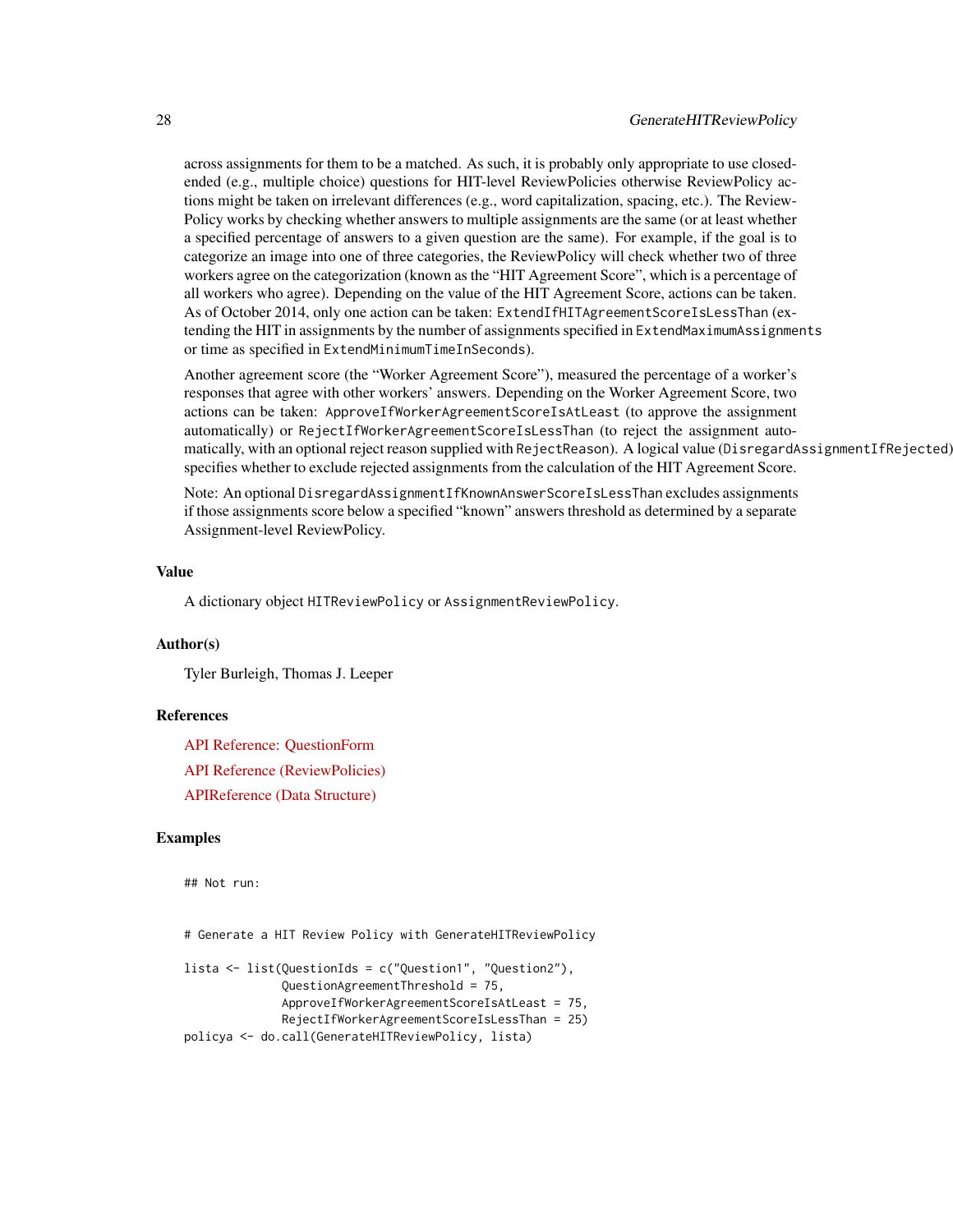```
# Manually define a HIT Review Policy
policya <- dict(
list(
'PolicyName' = 'SimplePlurality/2011-09-01',
'Parameters' = list(
 dict(
  'Key' = 'QuestionIds',
  'Values' = list(
    'Question1',
    'Question2'
  )
  ),
  dict(
   'Key' = 'QuestionAgreementThreshold',
   'Values' = list(
    '75'
  )
  ),
  dict(
   'Key' = 'ApproveIfWorkerAgreementScoreIsAtLeast',
   'Values' = list(
     '75'
  \lambda),
  dict(
   'Key' = 'RejectIfWorkerAgreementScoreIsLessThan',
   'Values' = list(
     '25'
  )
  \mathcal{L})
))
# Generate an Assignment Review Policy with GenerateAssignmentReviewPolicy
listb \le list(AnswerKey = list("QuestionId1" = "B", "QuestionId2" = "A"),
              ApproveIfKnownAnswerScoreIsAtLeast = 99)
policyb <- do.call(GenerateAssignmentReviewPolicy, listb)
# Manually define an Assignment Review Policy
policyb <- dict(
list(
'PolicyName' = 'ScoreMyKnownAnswers/2011-09-01',
'Parameters' = list(
  dict(
  'Key' = 'AnswerKey',
  'MapEntries' = list(
```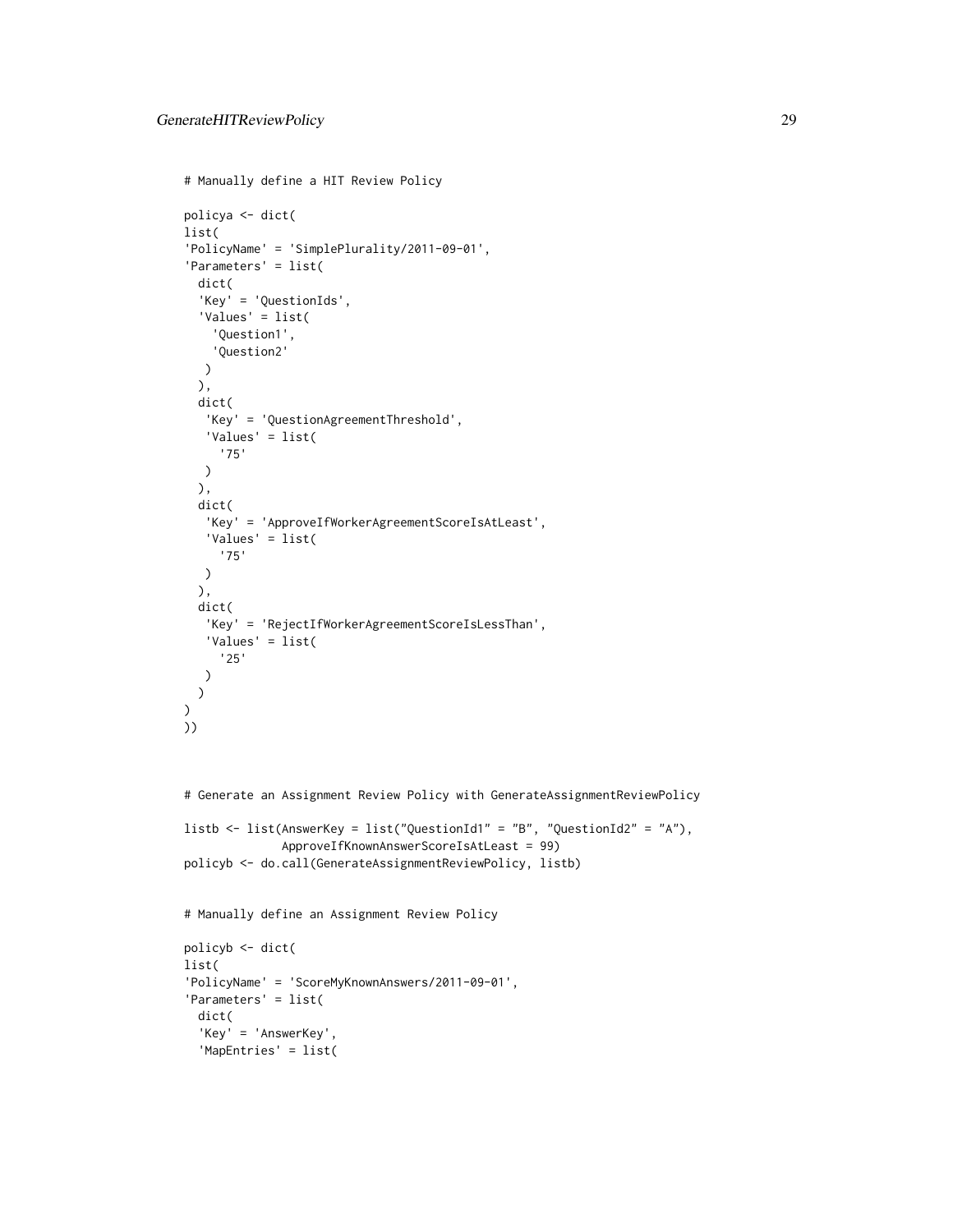```
dict(
'Key' = 'QuestionId1',
'Values' = list('B')
),
dict(
'Key' = 'QuestionId2',
'Values' = list('A'))
  )
  ),
  dict(
   'Key' = 'ApproveIfKnownAnswerScoreIsAtLeast',
   'Values' = list(
     '99'
  )
  )
)
))
```
## End(Not run)

<span id="page-29-1"></span>GenerateHITsFromTemplate

*Generate HITs from a Template*

### Description

Generate individual HIT .html files from a local .html HIT template file, in the same fashion as the MTurk Requester User Interface (RUI).

### Usage

```
GenerateHITsFromTemplate(
  template,
  input,
  filenames = NULL,
  write.files = FALSE
\mathcal{L}
```
### Arguments

| template  | A character string or filename for an .html HIT template                                                                                                                                              |
|-----------|-------------------------------------------------------------------------------------------------------------------------------------------------------------------------------------------------------|
| input     | A data frame containing one row for each HIT to be created and columns named<br>identically to the placeholders in the HIT template file. Operation will fail if<br>variable names do not correspond. |
| filenames | An optional list of filenames for the HITs to be created. Must be equal to the<br>number of rows in input.                                                                                            |

<span id="page-29-0"></span>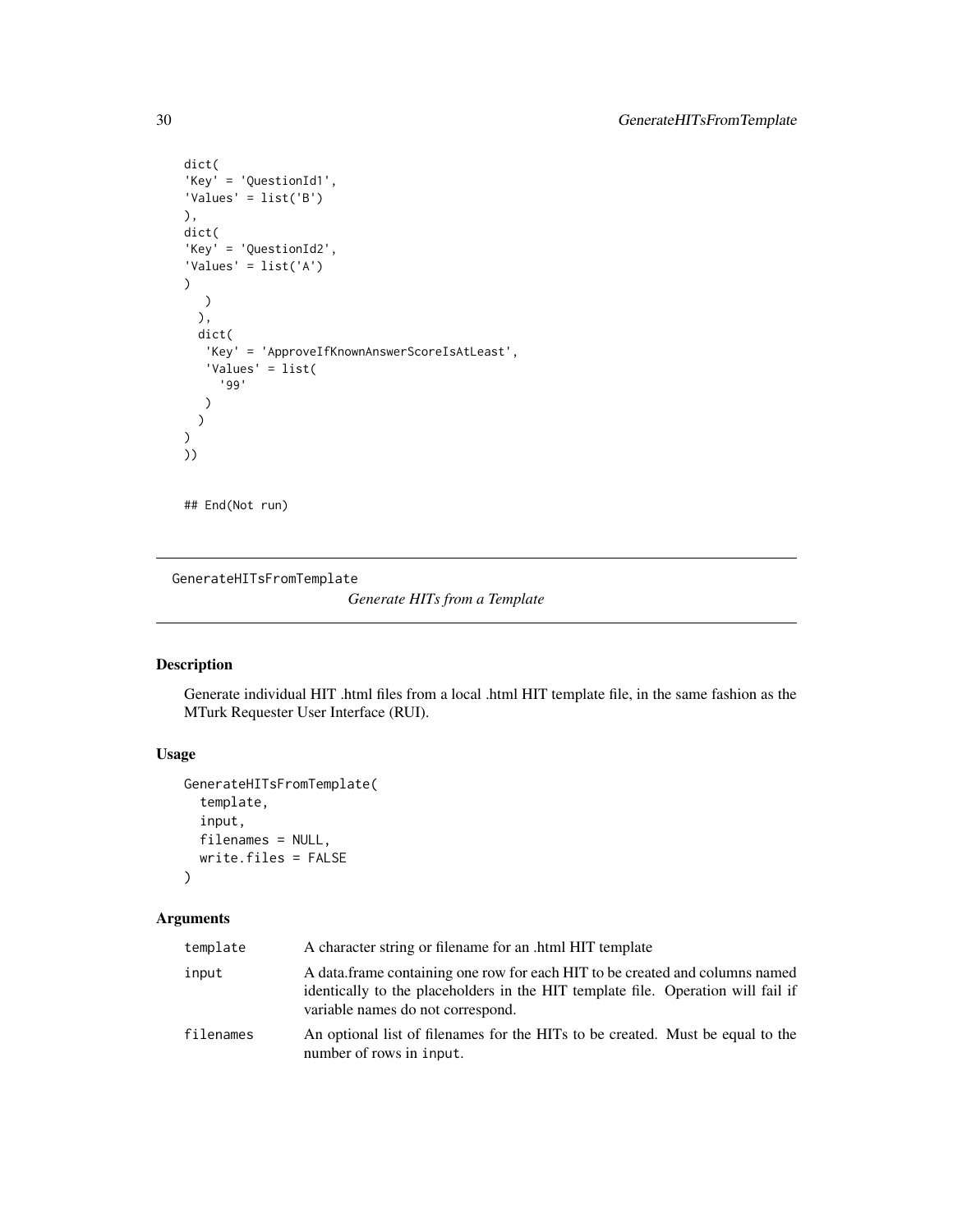write.files A logical specifying whether HIT .html files should be created and stored in the working directory. Or, alternatively, whether HITs should be returned as character vectors in a list.

### Details

GenerateHITsFromTemplate generates individual HIT question content from a HIT template (containing placeholders for input data of the form \\${variablename}). The tool provides functionality analogous to the MTurk RUI HIT template and can be performed on .html files generated therein. The HITs are returned as a list of character strings. If write.files = TRUE, a side effect occurs in the form of one or more .html files being written to the working directory, with filenames specified by the filenames option or, if filenames=NULL of the form "NewHIT1.html", "NewHIT2.html", etc.

#### Value

A list containing a character string for each HIT generated from the template.

#### Author(s)

Thomas J. Leeper

#### References

[API Reference: Operation](https://docs.aws.amazon.com/AWSMechTurk/latest/RequesterUI/CreatingaHITTemplate.html)

[API Reference: ExternalQuestion Data Structure](https://docs.aws.amazon.com/AWSMechTurk/latest/AWSMturkAPI/ApiReference_ExternalQuestionArticle.html)

#### Examples

```
## Not run:
# create/edit template HTML file
# should have placeholders of the form `${varName}` for variable values
temp <- system.file("templates/htmlquestion2.xml", package = "pyMTurkR")
readLines(temp)
# create/load data.frame of template variable values
a \leftarrow data. frame(hittitle = c("HIT title 1", "HIT title 2", "HIT title 3"),
                hitvariable = c("HIT text 1","HIT text 2","HIT text 3"),
                stringsAsFactors=FALSE)
# create HITs from template and data.frame values
temps <- GenerateHITsFromTemplate(template = temp, input = a)
# create HITs from template
hittype1 <- RegisterHITType(title = "2 Question Survey",
              description = "Complete a 2-question survey",
              reward = ".20",duration = seconds(hours=1),
              keywords = "survey, questionnaire, politics")
hits <- lapply(temps, function(x) {
```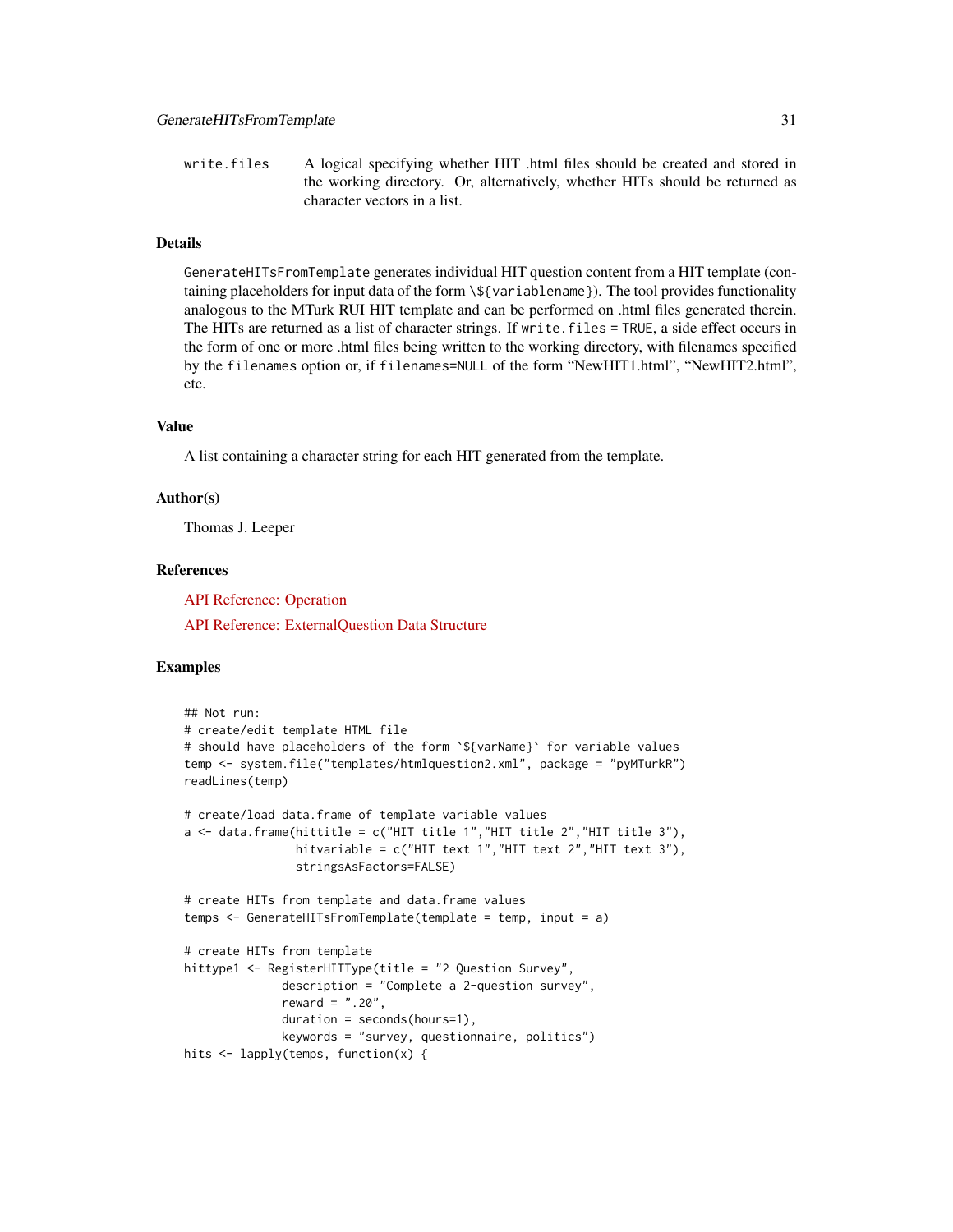```
CreateHIT(hit.type = hittype1$HITTypeId,
              expiration = seconds(days = 1),
              assignments = 2,
              question = GenerateHTMLQuestion(x)$string)
})
# cleanup
ExpireHIT(hit.type = hittype1$HITTypeId)
DisposeHIT(hit.type = hittype1$HITTypeId)
## End(Not run)
```
GenerateHTMLQuestion *Generate HTMLQuestion*

#### **Description**

Generate an HTMLQuestion data structure for use in the 'Question' parameter of [CreateHIT](#page-14-1).

#### Usage

GenerateHTMLQuestion(character = NULL, file = NULL, frame.height = 450)

### Arguments

| character    | An optional character string from which to construct the HTMLQuestion data<br>structure.                        |
|--------------|-----------------------------------------------------------------------------------------------------------------|
| file         | An optional character string containing a filename from which to construct the<br>HTMLQuestion data structure.  |
| frame.height | A character string containing the integer value (in pixels) of the frame height for<br>the HTMLOuestion iframe. |

#### Details

Must specify either character or file.

To be valid, an HTMLQuestion data structure must be a complete XHTML document, including doctype declaration, head and body tags, and a complete HTML form (including the form tag with a submit URL, the assignmentId for the assignment as a form field, at least one substantive form field (can be hidden), and a submit button that posts to the external submit URL; see [GenerateExternalQuestion](#page-24-1).). If you fail to include a complete form, workers will be unable to submit the HIT. See the API Documentation for a complete example.

MTurkR comes pre-installed with several simple examples of HTMLQuestion HIT templates, which can be found by examining the 'templates' directory of the installed package directory. These examples include simple HTMLQuestion forms, as well as templates for categorization, linking to off-site surveys, and sentiment analysis. Note that the examples, while validated complete, do not include CSS styling.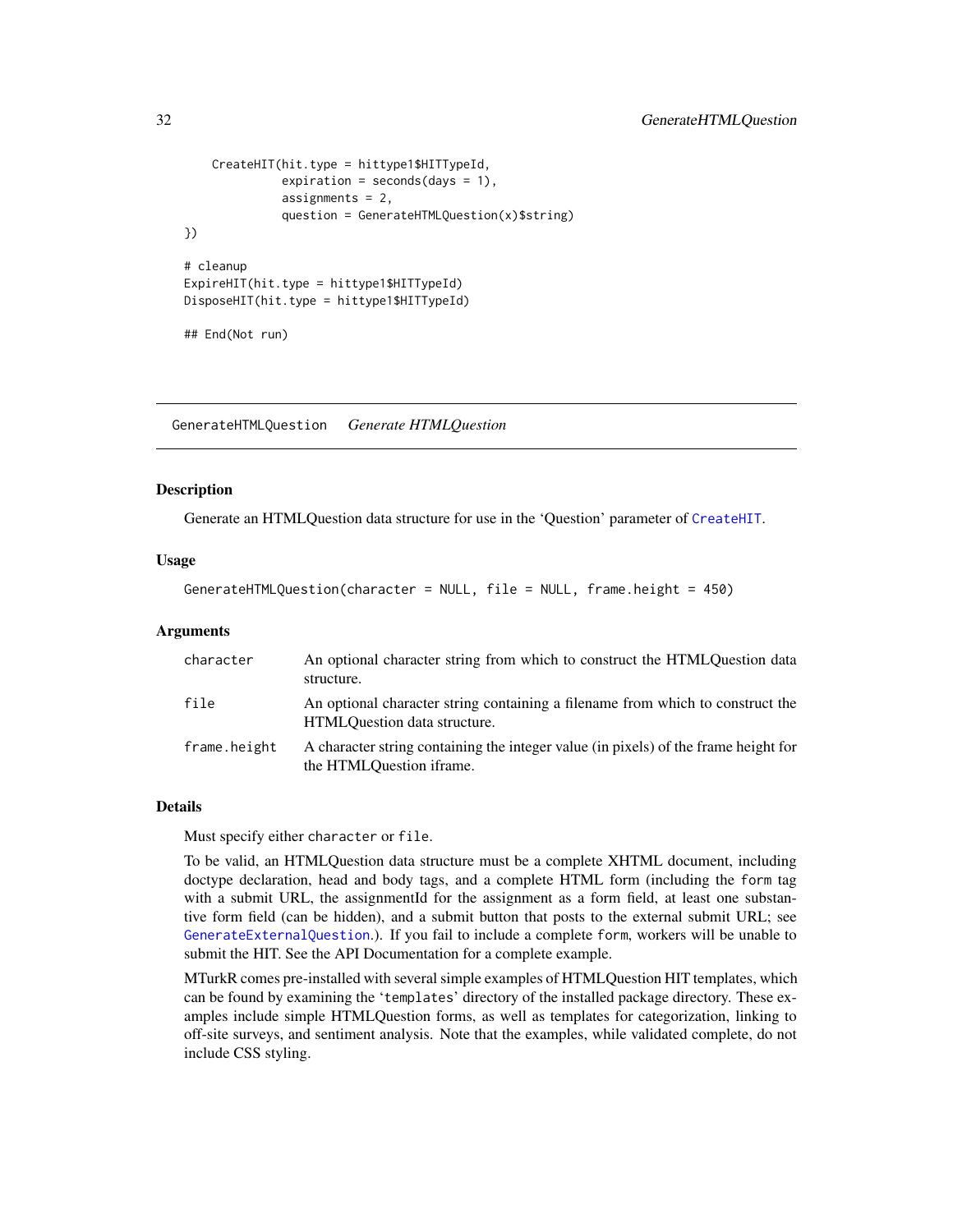### <span id="page-32-0"></span>GenerateNotification 33

### Value

A list containing xml.parsed, an XML data structure, string, xml formatted as a character string, and url.encoded, character string containing a URL query parameter-formatted HTMLQuestion data structure for use in the question parameter of [CreateHIT](#page-14-1).

### Author(s)

Tyler Burleigh, Thomas J. Leeper

#### References

[API Reference](https://docs.aws.amazon.com/AWSMechTurk/latest/AWSMturkAPI/ApiReference_HTMLQuestionArticle.html)

### See Also

[CreateHIT](#page-14-1)

[GenerateExternalQuestion](#page-24-1)

### Examples

```
## Not run:
f <- system.file("templates/htmlquestion1.xml", package = "pyMTurkR")
a <- GenerateHTMLQuestion(file=f)
hit1 < -CreateHIT(title = "Survey",
          description = "5 question survey",
          reward = ".10",expiration = seconds(days = 4),
          duration = seconds(hours = 1),
          keywords = "survey, questionnaire",
          question = a$string)
ExpireHIT(hit1$HITId)
DisposeHIT(hit1$HITId)
## End(Not run)
```
GenerateNotification *Generate Notification*

#### Description

Generate a HITType Notification data structure for use in [SetHITTypeNotification](#page-65-1).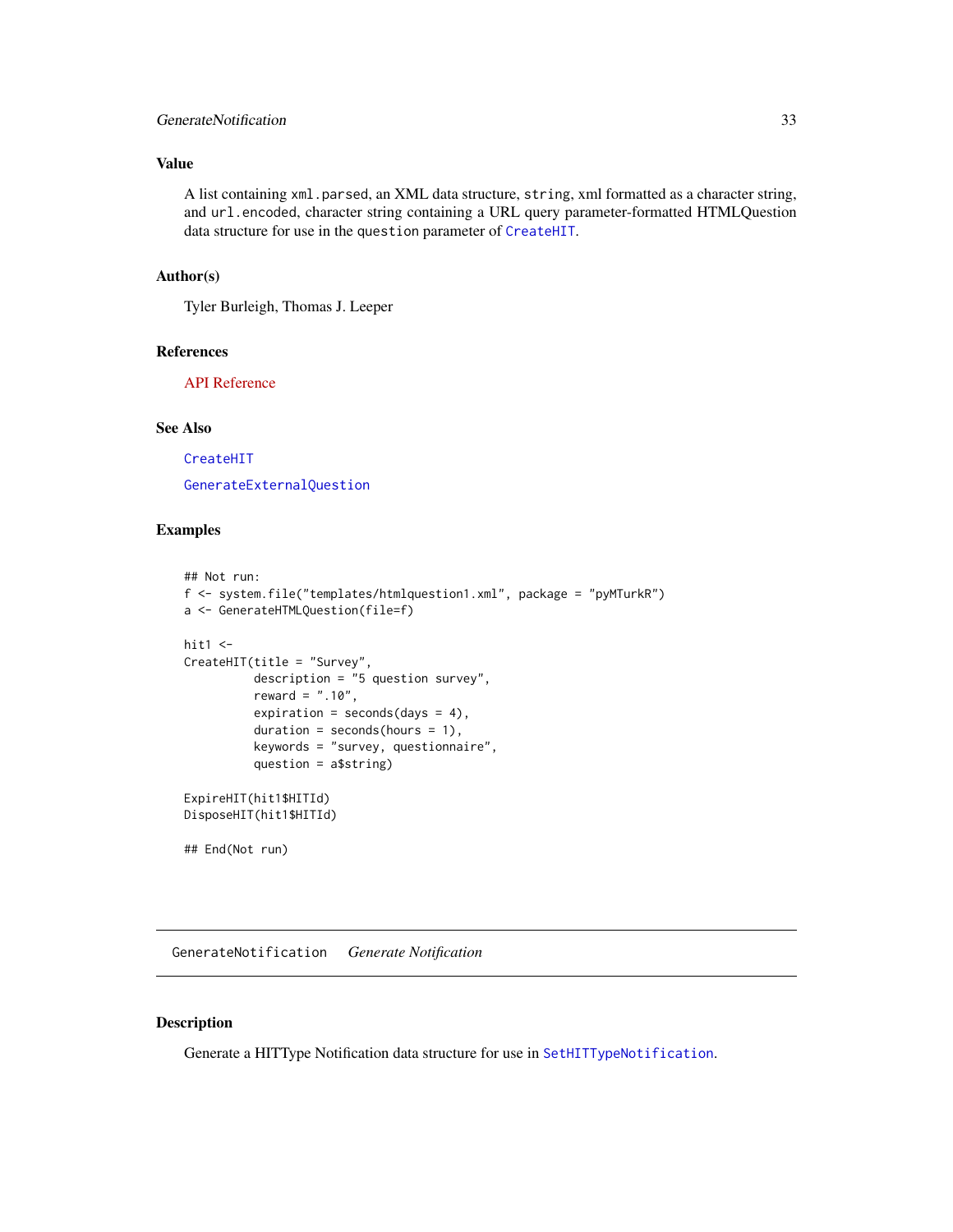### Usage

```
GenerateNotification(
 destination,
  transport = "Email",
 event.type,
 version = "2006-05-05"
)
```
### Arguments

| destination | Currently, a character string containing a complete email address (if transport="Email"),<br>the SQS URL (if transport="SQS") or the SNS topic (if transport="SNS")                                                                                                                                                     |
|-------------|-------------------------------------------------------------------------------------------------------------------------------------------------------------------------------------------------------------------------------------------------------------------------------------------------------------------------|
| transport   | Only "Email", "SQS" and "SNS" are supported. AWS recommends the use of<br>the SQS transport.                                                                                                                                                                                                                            |
| event.type  | A character string containing one of: Assignment Accepted, Assignment Abandoned,<br>AssignmentReturned, AssignmentSubmitted, AssignmentRejected, AssignmentApproved,<br>HITCreated, HITExtended, HITDisposed, HITReviewable, HITCreated, HITExtended,<br>HITDisposed, HITReviewable, HITExpired (the default), or Ping. |
| version     | Version of the HITType Notification API to use. Intended only for advanced<br>users.                                                                                                                                                                                                                                    |

### Details

Generate a Notification data structure for use in the notification option of [SetHITTypeNotification](#page-65-1).

### Value

A dictionary object containing the Notification data structure.

### Author(s)

Tyler Burleigh, Thomas J. Leeper

### References

[API Reference](https://docs.aws.amazon.com/AWSMechTurk/latest/AWSMturkAPI/ApiReference_NotificationDataStructureArticle.html)

[API Reference: Concept](https://docs.aws.amazon.com/AWSMechTurk/latest/AWSMechanicalTurkRequester/Concepts_NotificationsArticle.html)

### See Also

[SetHITTypeNotification](#page-65-1) [SendTestEventNotification](#page-62-1)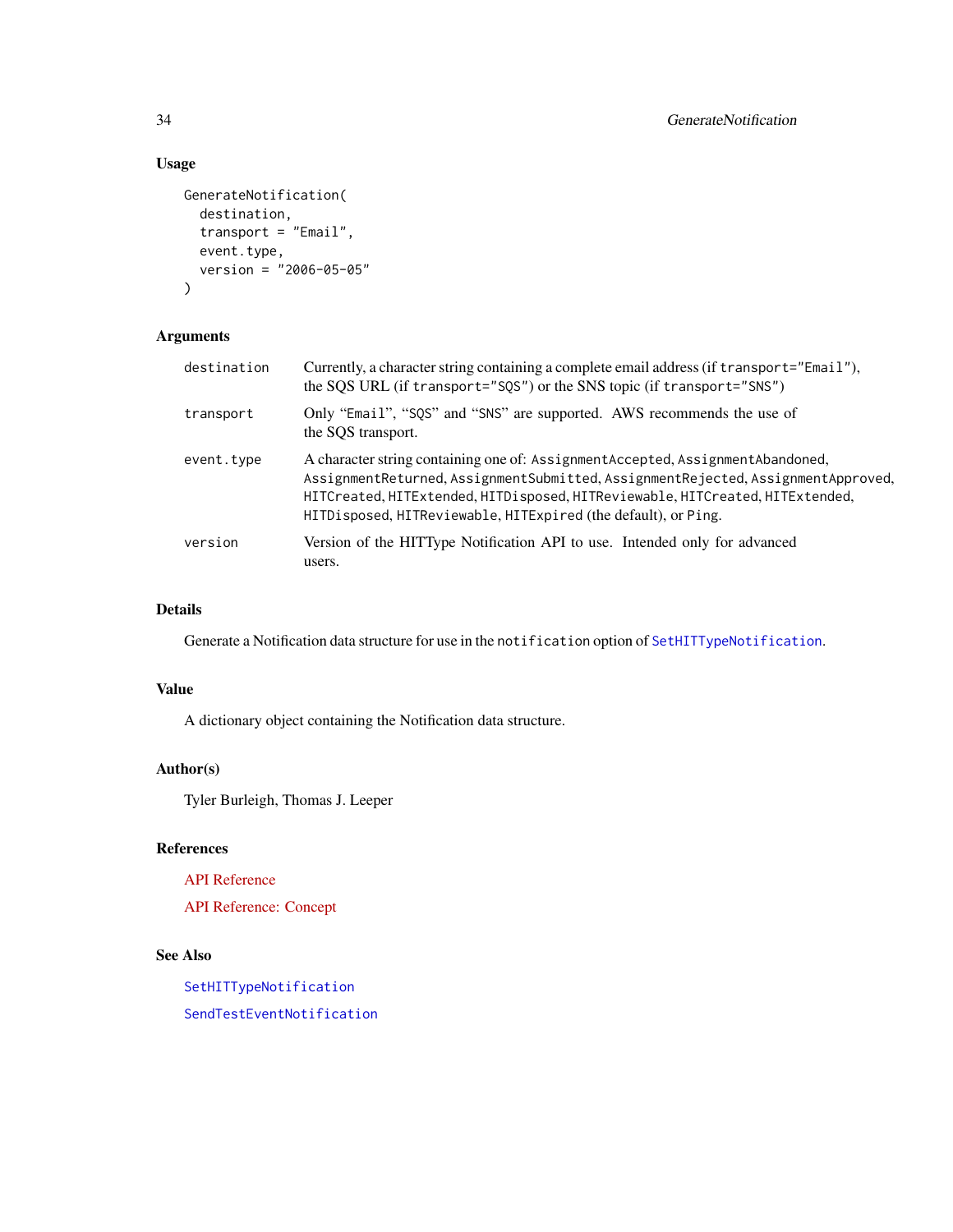<span id="page-34-1"></span><span id="page-34-0"></span>GenerateQualificationRequirement

*Generate QualificationRequirement*

### Description

Generate a QualificationRequirement data structure for use with [CreateHIT](#page-14-1) or [RegisterHITType](#page-54-1).

#### Usage

GenerateQualificationRequirement(quals)

#### Arguments

quals A list of lists of Qualification parameters. Each list contains: Qualification-TypeId (string, REQUIRED), Comparator (string, REQUIRED), LocaleValues (vector of integers), LocaleValues (list containing Country = string, and optionally Subdivision = string), RequiredToPreview (logical), ActionsGuarded (string). See example below.

### Details

A convenience function to translate the details of a QualificationRequirement into the necessary structure for use in the qual.req parameter of [CreateHIT](#page-14-1) or [RegisterHITType](#page-54-1). The function accepts a list of lists of Qualification parameters.

### Value

Returns a special reticulated 'tuple' object

### Author(s)

Tyler Burleigh, Thomas J. Leeper

#### References

[API Reference](https://docs.aws.amazon.com/AWSMechTurk/latest/AWSMturkAPI/ApiReference_QualificationRequirementDataStructureArticle.html)

### See Also

[CreateHIT](#page-14-1)

[RegisterHITType](#page-54-1)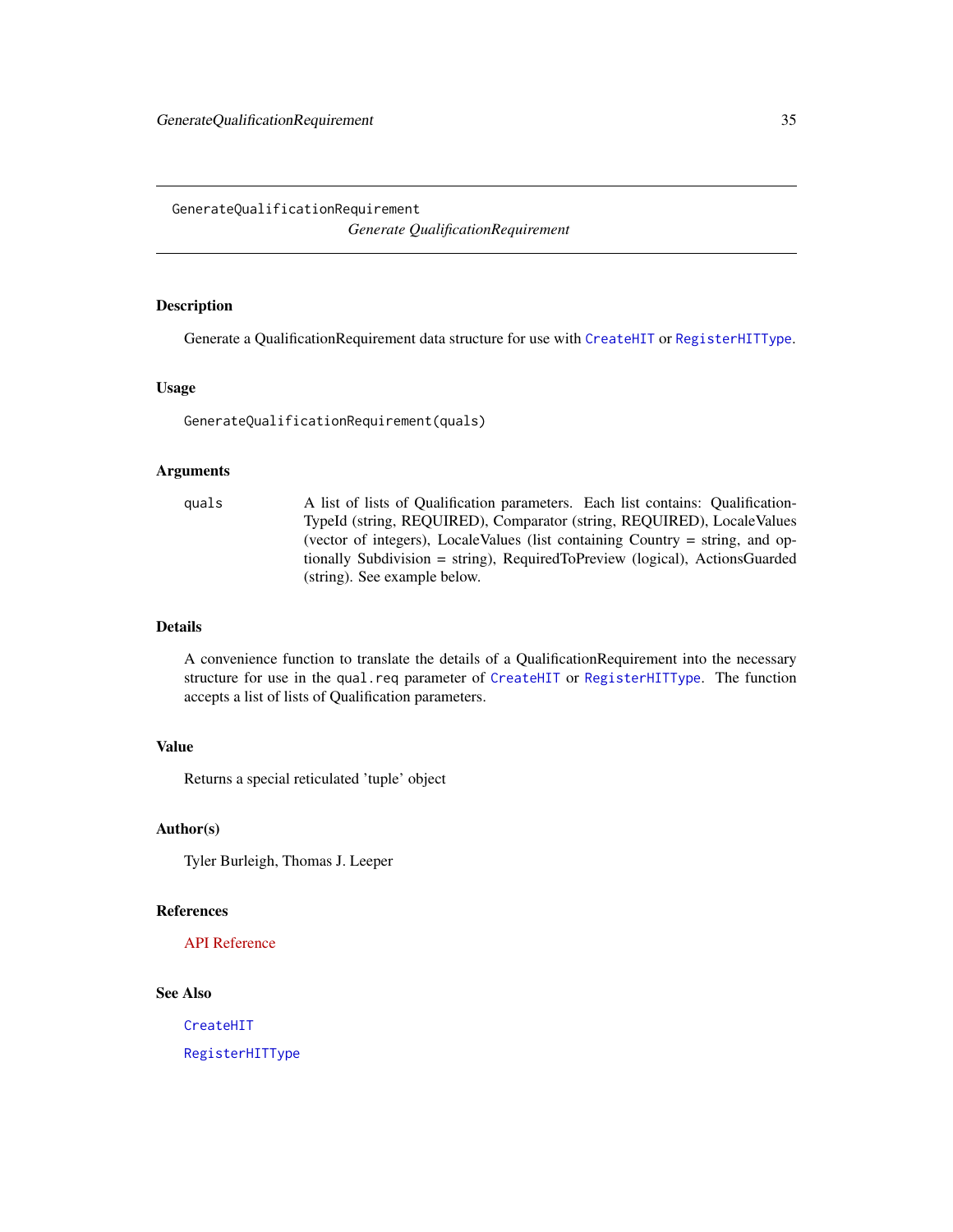### Examples

```
## Not run:
quals.list <- list(
    list(QualificationTypeId = "2F1KVCNHMVHV8E9PBUB2A4J79LU20F",
         Comparator = "Exists",
         IntegerValues = 1,
         RequiredToPreview = TRUE
    ),
    list(QualificationTypeId = "00000000000000000071",
         Comparator = "EqualTo",
         LocaleValues = list(Country = "US"),
         RequiredToPreview = TRUE
    \lambda)
GenerateQualificationRequirement(quals.list) -> qual.req
## End(Not run)
```
<span id="page-35-2"></span>GetAssignment *Get Assignment(s)*

### <span id="page-35-1"></span>Description

Get an assignment or multiple assignments for one or more HITs (or a HITType) as a data frame.

### Usage

```
GetAssignment(
  assignment = NULL,
  hit = NULL,hit.type = NULL,
  annotation = NULL,
  status = NULL,
  results = as.integer(100),
  pagetoken = NULL,
  get.answers = FALSE,
 persist.on.error = FALSE,
  verbose = getOption("pyMTurkR.verbose", TRUE)
)
```
#### Arguments

assignment An optional character string specifying the AssignmentId of an assignment to return. Must specify assignment xor hit xor hit.type xor annotation.

<span id="page-35-0"></span>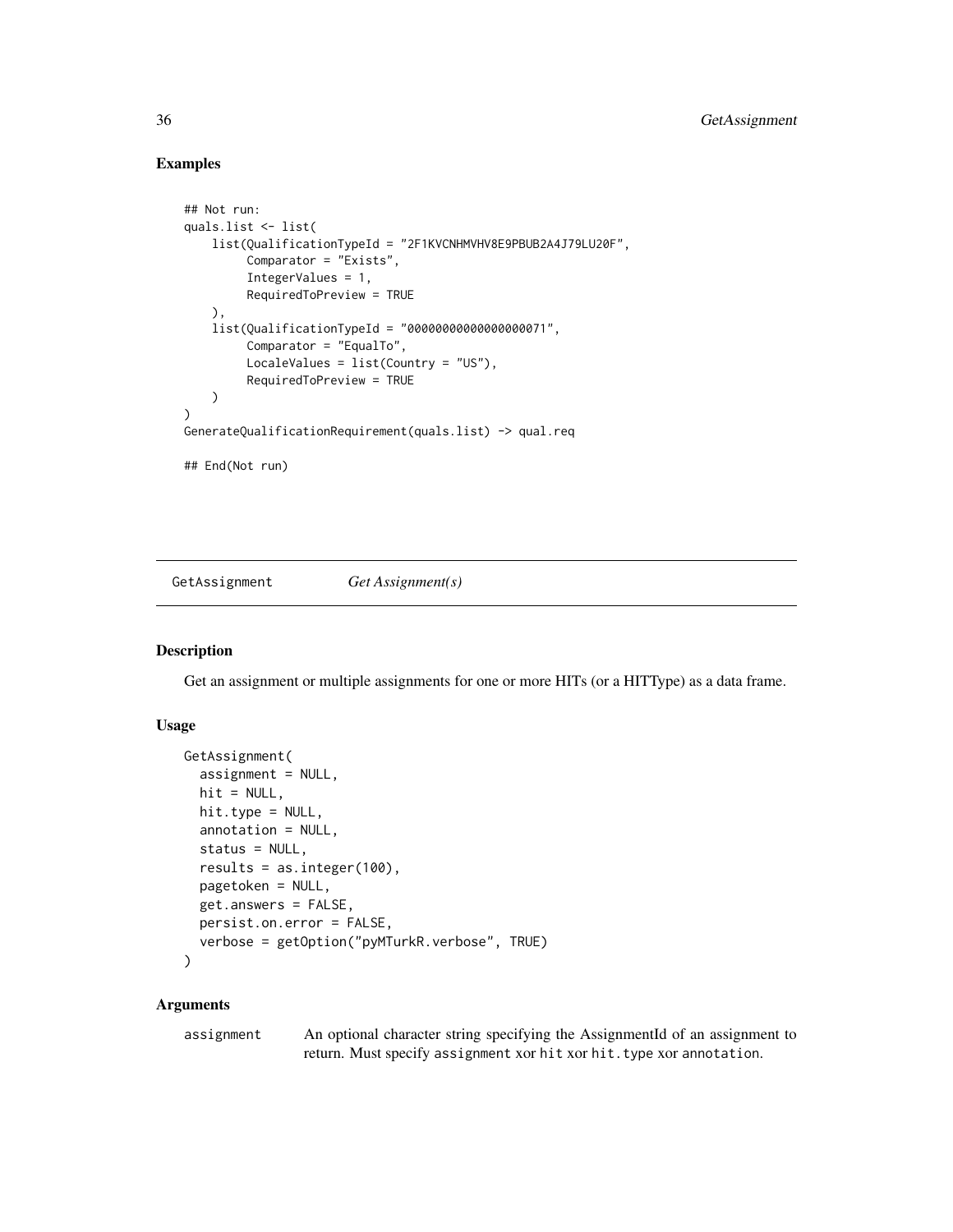| hit              | An optional character string specifying the HITId whose assignments are to be<br>returned, or a vector of character strings specifying multiple HITIds all of whose<br>assignments are to be returned. Must specify assignment xor hit xor hit. type<br>xor annotation.                                                                                                                                                                                                 |
|------------------|-------------------------------------------------------------------------------------------------------------------------------------------------------------------------------------------------------------------------------------------------------------------------------------------------------------------------------------------------------------------------------------------------------------------------------------------------------------------------|
| hit.type         | An optional character string specifying the HITTypeId (or a vector of HITType-<br>Ids) of one or more HITs whose assignments are to be returned. Must specify<br>assignment xor hit xor hit. type xor annotation.                                                                                                                                                                                                                                                       |
| annotation       | An optional character string specifying the value of the Requester Annotation<br>field for a batch of HITs. This can be used to retrieve all assignments for all<br>HITs from a "batch" created in the online Requester User Interface (RUI). To<br>use a batch ID, the batch must be written in a character string of the form<br>"BatchId:78382;", where "73832" is the batch ID shown in the RUI. Must spec-<br>ify assignment xor hit xor hit. type xor annotation. |
| status           | An optional vector of character strings (containing one of more of "Approved", "Rejected", "Submitted"),<br>specifying whether only a subset of assignments should be returned. If NULL, all<br>assignments are returned (the default). Only applies when hit or hit. type are<br>specified; ignored otherwise.                                                                                                                                                         |
| results          | An optional character string indicating how many results to fetch per page. Must<br>be between 1 and 100. Most users can ignore this.                                                                                                                                                                                                                                                                                                                                   |
| pagetoken        | An optional character string indicating which page of search results to start at.<br>Most users can ignore this.                                                                                                                                                                                                                                                                                                                                                        |
| get.answers      | An optional logical indicating whether to also get the answers. If TRUE, the<br>returned object is a list with Assignments and Answers.                                                                                                                                                                                                                                                                                                                                 |
| persist.on.error |                                                                                                                                                                                                                                                                                                                                                                                                                                                                         |
|                  | A boolean specifying whether to persist on an error. Errors can sometimes hap-<br>pen when the server times-out, in cases where large numbers of Assignments<br>are being retrieved.                                                                                                                                                                                                                                                                                    |
| verbose          | Optionally print the results of the API request to the standard output. Default is<br>taken from getOption('pyMTurkR.verbose', TRUE).                                                                                                                                                                                                                                                                                                                                   |
|                  |                                                                                                                                                                                                                                                                                                                                                                                                                                                                         |

This function returns the requested assignments. The function must specify an AssignmentId xor a HITId xor a HITTypeId. If an AssignmentId is specified, only that assignment is returned. If a HIT or HITType is specified, default behavior is to return all assignments through a series of sequential (but invisible) API calls meaning that returning large numbers of assignments (or assignments for a large number of HITs in a single request) may be time consuming.

GetAssignments(), assignment(), assignments(), and ListAssignmentsForHIT() are aliases.

#### Value

A data frame representing an assignment or multiple assignments for one or more HITs (or a HIT-Type).

# Author(s)

Tyler Burleigh, Thomas J. Leeper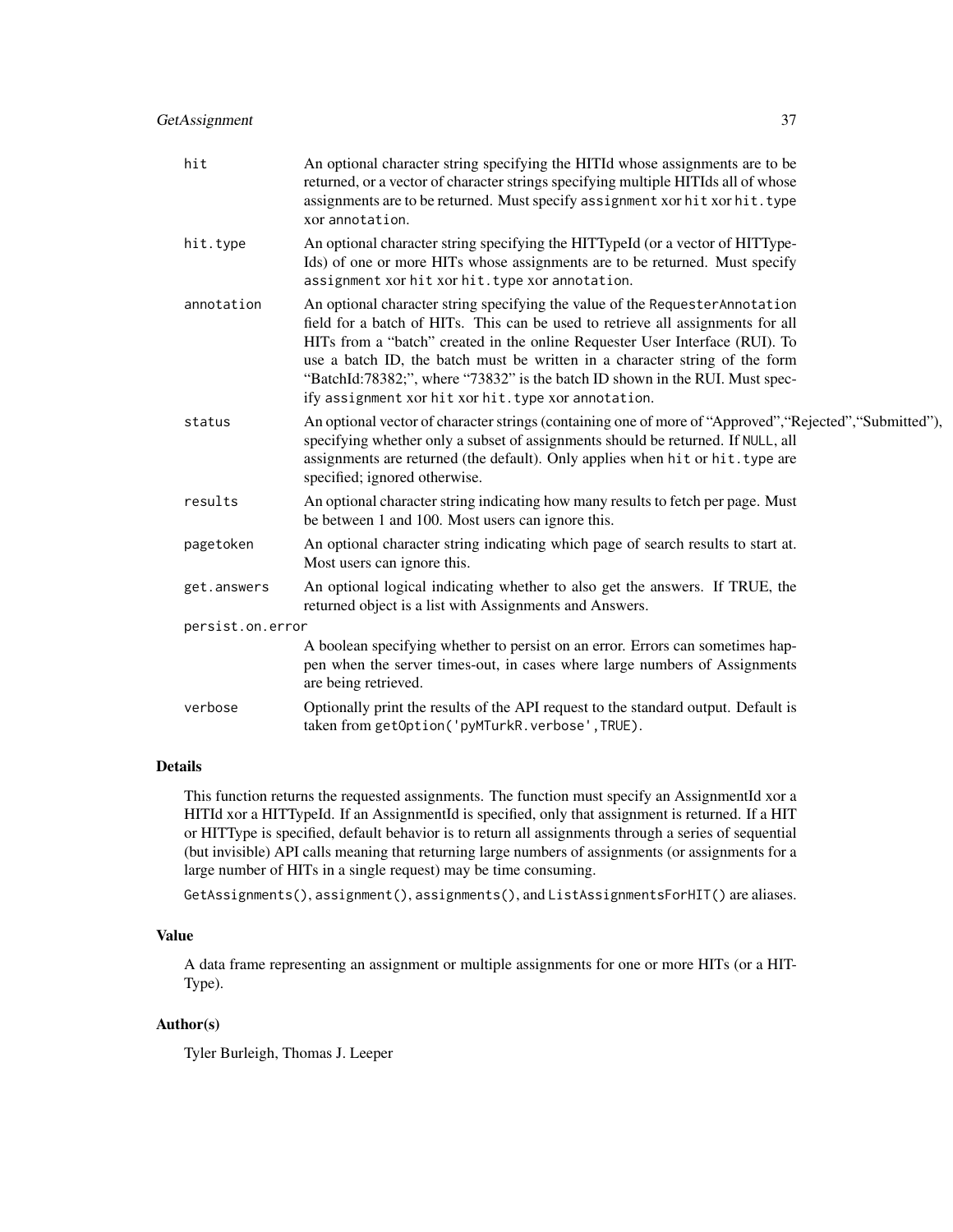# References

[API Reference: GetAssignment](https://docs.aws.amazon.com/AWSMechTurk/latest/AWSMturkAPI/ApiReference_GetAssignmentOperation.html)

[API Reference: ListAssignmentsForHIT](https://docs.aws.amazon.com/AWSMechTurk/latest/AWSMturkAPI/ApiReference_ListAssignmentsForHITOperation.html)

# Examples

```
## Not run:
# get an assignment
GetAssignment(assignments = "26XXH0JPPSI23H54YVG7BKLEXAMPLE")
# get all assignments for a HIT
GetAssignment(hit = "2MQB727M0IGF304GJ16S1F4VE3AYDQ")
# get all assignments for a HITType
GetAssignment(hit.type = "2FFNCWYB49F9BBJWA4SJUNST5OFSOW")
# get all assignments for an online batch from the RUI
GetAssignment(annotation="BatchId:78382;")
```
## End(Not run)

<span id="page-37-0"></span>GetBonuses *Get Bonus Payments*

## Description

Get details of bonuses paid to workers, by HIT, HITType, Assignment, or Annotation.

### Usage

```
GetBonuses(
  assignment = NULL,
  hit = NULL,hit.type = NULL,
  annotation = NULL,
  results = as.integer(100),
 pagetoken = NULL,
  verbose = getOption("pyMTurkR.verbose", TRUE)
)
```

| assignment | An optional character string containing an AssignmentId whose bonuses should<br>be returned. Must specify assignment xor hit xor hit. type xor annotation.                             |
|------------|----------------------------------------------------------------------------------------------------------------------------------------------------------------------------------------|
| hit        | An optional character string containing a HITId whose bonuses should be re-<br>turned. Must specify assignment xor hit xor hit. type xor annotation.                                   |
| hit.type   | An optional character string containing a HITTypeId (or a vector of HITType-<br>Ids) whose bonuses should be returned. Must specify assignment xor hit xor<br>hit.type xor annotation. |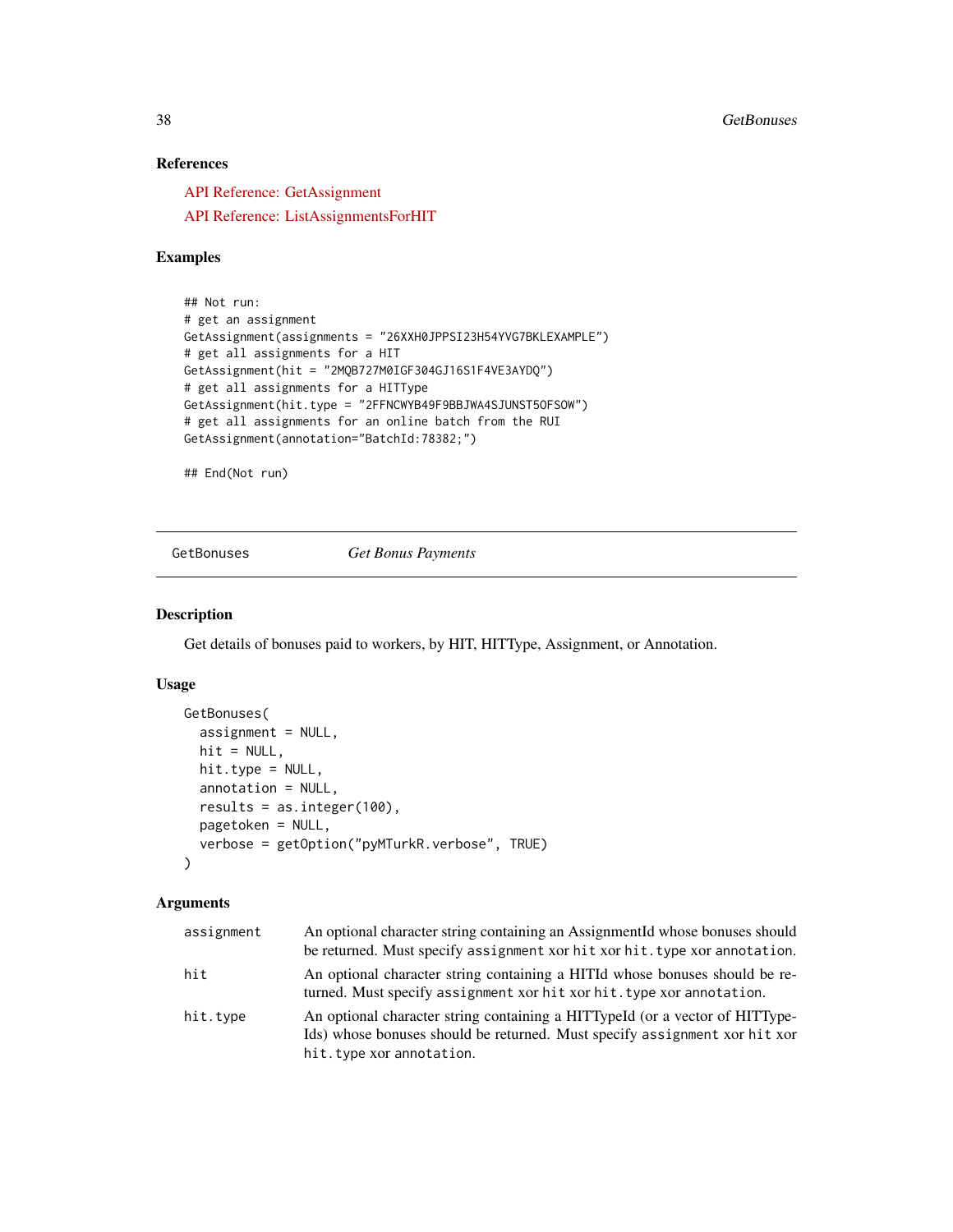#### GetBonuses 39

| annotation | An optional character string specifying the value of the Requester Annotation<br>field for a batch of HITs. This can be used to retrieve bonuses for all HITs from<br>a "batch" created in the online Requester User Interface (RUI). To use a batch<br>ID, the batch must be written in a character string of the form "BatchId:78382;",<br>where "73832" is the batch ID shown in the RUI. Must specify assignment xor<br>hit xor hit. type xor annotation. |
|------------|---------------------------------------------------------------------------------------------------------------------------------------------------------------------------------------------------------------------------------------------------------------------------------------------------------------------------------------------------------------------------------------------------------------------------------------------------------------|
| results    | An optional character string indicating how many results to fetch per page. Must<br>be between 1 and 100. Most users can ignore this.                                                                                                                                                                                                                                                                                                                         |
| pagetoken  | An optional character string indicating which page of search results to start at.<br>Most users can ignore this.                                                                                                                                                                                                                                                                                                                                              |
| verbose    | Optionally print the results of the API request to the standard output. Default is<br>taken from getOption('pyMTurkR.verbose',TRUE).                                                                                                                                                                                                                                                                                                                          |

# Details

Retrieve bonuses previously paid to a specified HIT, HITType, Assignment, or Annotation. bonuses(), getbonuses(), ListBonusPayments() and listbonuspayments() are aliases.

## Value

A data frame containing the details of each bonus, specifically: AssignmentId, WorkerId, Amount, Reason, and GrantTime.

#### Author(s)

Tyler Burleigh, Thomas J. Leeper

## References

[API Reference](https://docs.aws.amazon.com/AWSMechTurk/latest/AWSMturkAPI/ApiReference_ListBonusPaymentsOperation.html)

### See Also

**[GrantBonus](#page-51-0)** 

## Examples

```
## Not run:
# Get bonuses for a given assignment
GetBonuses(assignment = "26XXH0JPPSI23H54YVG7BKLO82DHNU")
# Get all bonuses for a given HIT
GetBonuses(hit = "2MQB727M0IGF304GJ16S1F4VE3AYDQ")
# Get bonuses from all HITs of a given batch from the RUI
GetBonuses(annotation = "BatchId:78382;")
```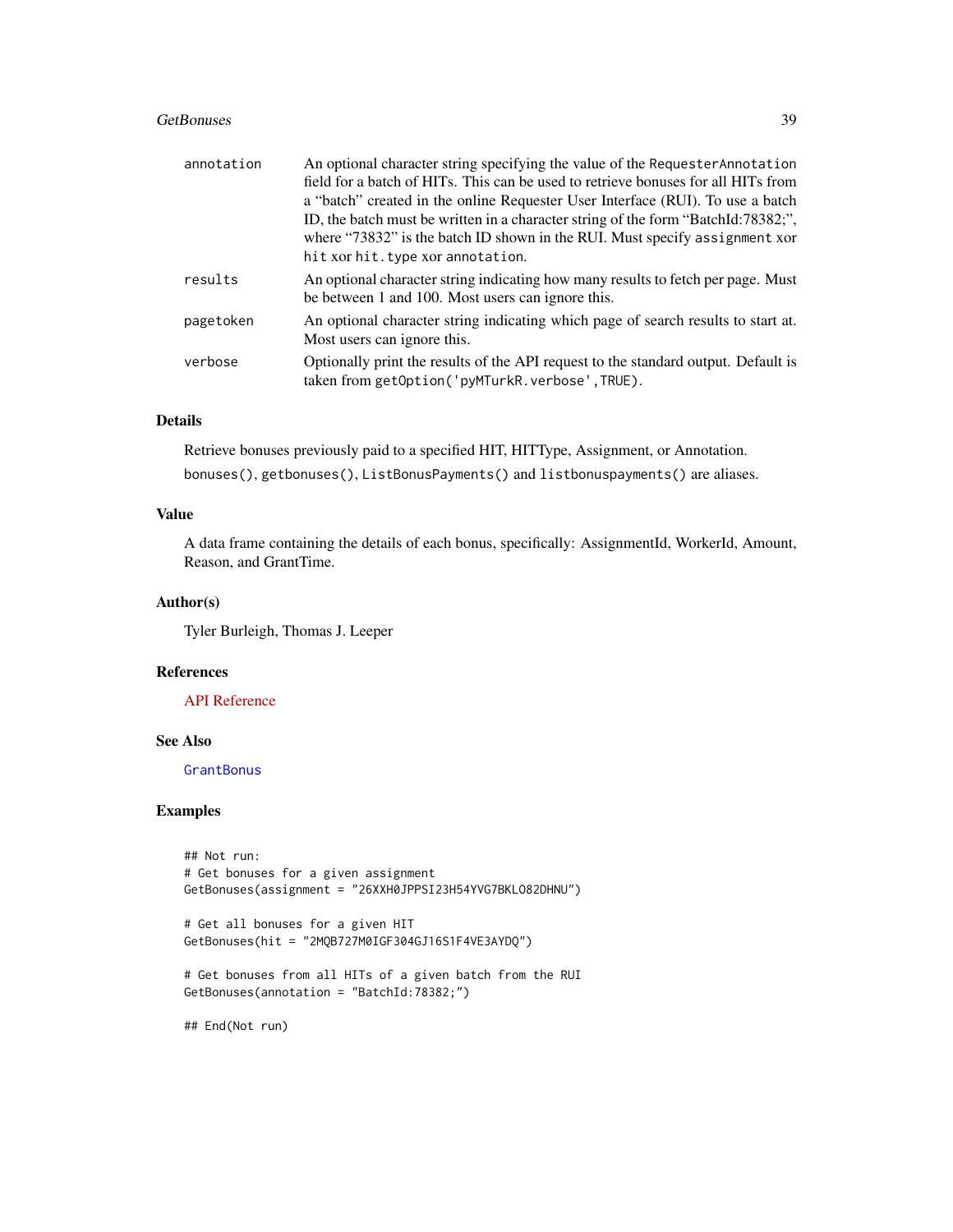### Description

Create an API client. Only advanced users will likely need to use this function. CheckAWSKeys() is a helper function that checks if your AWS keys can be found.

#### Usage

```
GetClient(
  sandbox = getOption("pyMTurkR.sandbox", TRUE),
  restart.client = FALSE
)
```
# Arguments

| sandbox | A logical indicating whether the client should be in the sandbox environment or<br>the live environment. |
|---------|----------------------------------------------------------------------------------------------------------|
|         | restart. client A boolean that specifies whether to force the creation of a new client.                  |

#### Details

```
StartClient() is an alias
```
# Value

No return value; Called to populate pyMTurkR\$Client

# Author(s)

Tyler Burleigh

# References

[AWS SDK for Python \(Boto3\)](https://aws.amazon.com/sdk-for-python/) [Boto3 Docs](https://boto3.amazonaws.com/v1/documentation/api/latest/reference/services/mturk.html)

### Examples

## Not run: GetClient()

## End(Not run)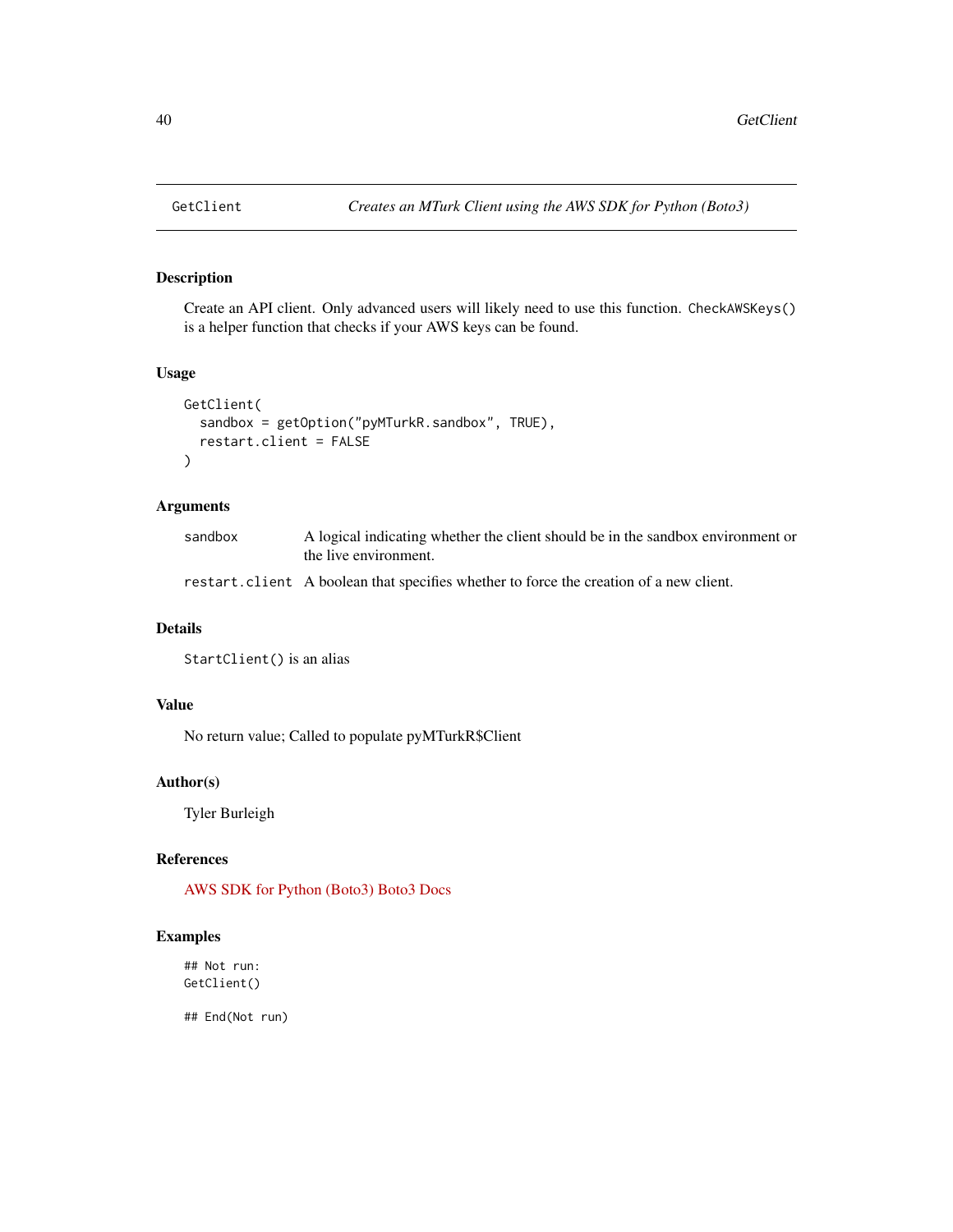<span id="page-40-0"></span>

#### Description

Retrieve various details of a HIT as a data frame.

#### Usage

```
GetHIT(hit, verbose = getOption("pyMTurkR.verbose", TRUE))
```
# Arguments

| hit     | A character string specifying the HITId of the HIT to be retrieved.                |
|---------|------------------------------------------------------------------------------------|
| verbose | Optionally print the results of the API request to the standard output. Default is |
|         | taken from getOption('pvMTurkR.verbose',TRUE).                                     |

## Details

GetHIT retrieves characteristics of a HIT. HITStatus is a wrapper that retrieves the Number of Assignments Pending, Number of Assignments Available, Number of Assignments Completed for the HIT(s), which is helpful for checking on the progress of currently available HITs.

gethit() and hit() are aliases for GetHIT. status() is an alias for HITStatus.

## Value

A list of data frames of various details of a HIT.

# Author(s)

Tyler Burleigh, Thomas J. Leeper

#### References

[API Reference](https://docs.aws.amazon.com/AWSMechTurk/latest/AWSMturkAPI/ApiReference_GetHITOperation.html)

# Examples

```
## Not run:
# register HITType
hittype <-
RegisterHITType(title="10 Question Survey",
                description=
                "Complete a 10-question survey about news coverage and your opinions",
                reward=".20",
                duration=seconds(hours=1),
                keywords="survey, questionnaire, politics")
```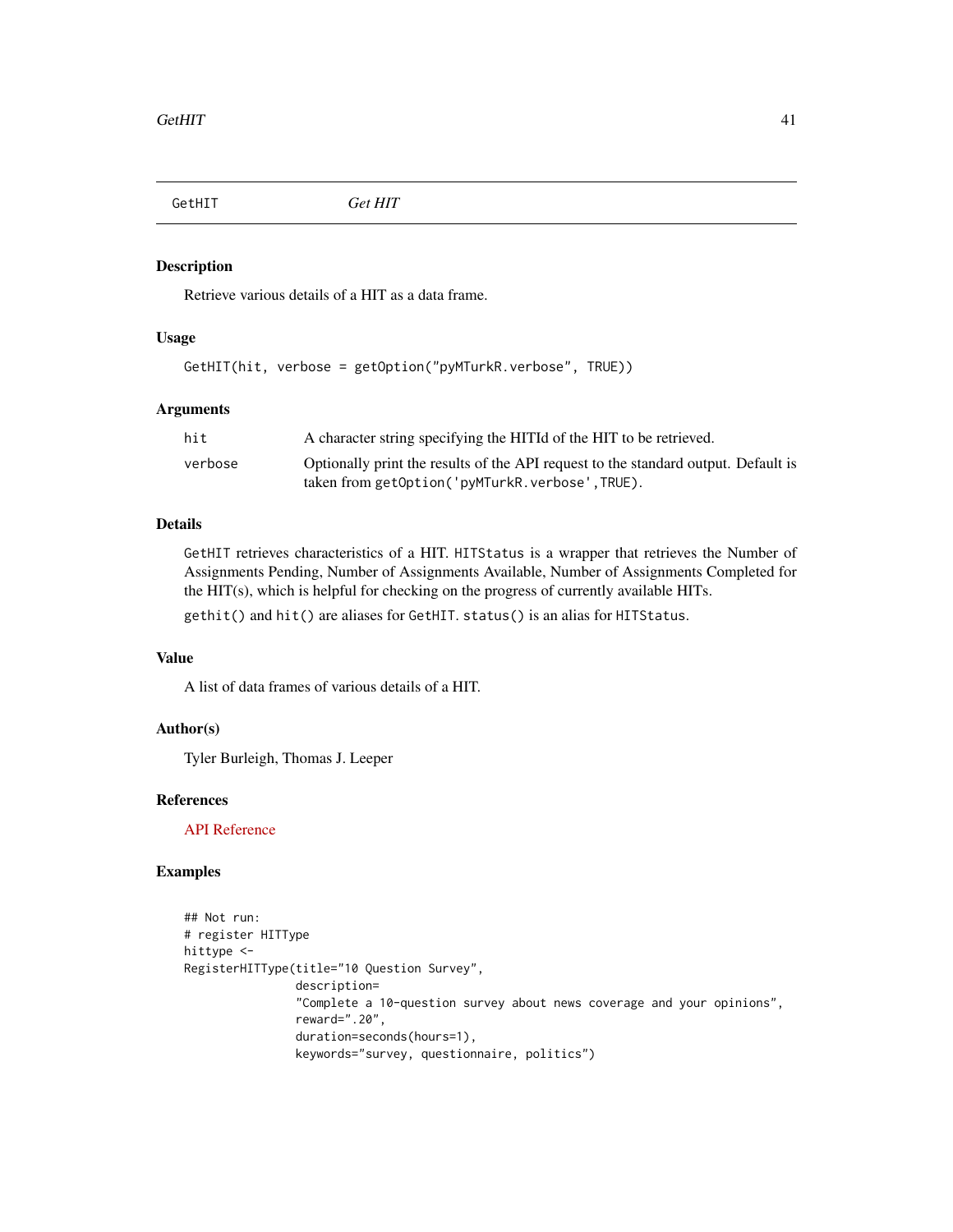```
a <- GenerateExternalQuestion("http://www.example.com/","400")
hit1 <-
CreateHIT(hit.type = hittype$HITTypeId, question = a$string)
GetHIT(hit1$HITId)
HITStatus(hit1$HITId)
# cleanup
DisableHIT(hit1$HITId)
## End(Not run)
## Not run:
# Get the status of all HITs from a given batch from the RUI
HITStatus(annotation="BatchId:78382;")
## End(Not run)
```
GetHITsForQualificationType

*Get HITs by Qualification*

# Description

Retrieve HITs according to the QualificationTypes that are required to complete those HITs.

# Usage

```
GetHITsForQualificationType(
 qual,
 results = as.integer(100),
 pagetoken = NULL,
 verbose = getOption("pyMTurkR.verbose", TRUE)
)
```

| qual      | A character string containing a QualificationTypeId.                                                                                  |
|-----------|---------------------------------------------------------------------------------------------------------------------------------------|
| results   | An optional character string indicating how many results to fetch per page. Must<br>be between 1 and 100. Most users can ignore this. |
| pagetoken | An optional character string indicating which page of search results to start at.<br>Most users can ignore this.                      |
| verbose   | Optionally print the results of the API request to the standard output. Default is<br>taken from getOption('pyMTurkR.verbose', TRUE). |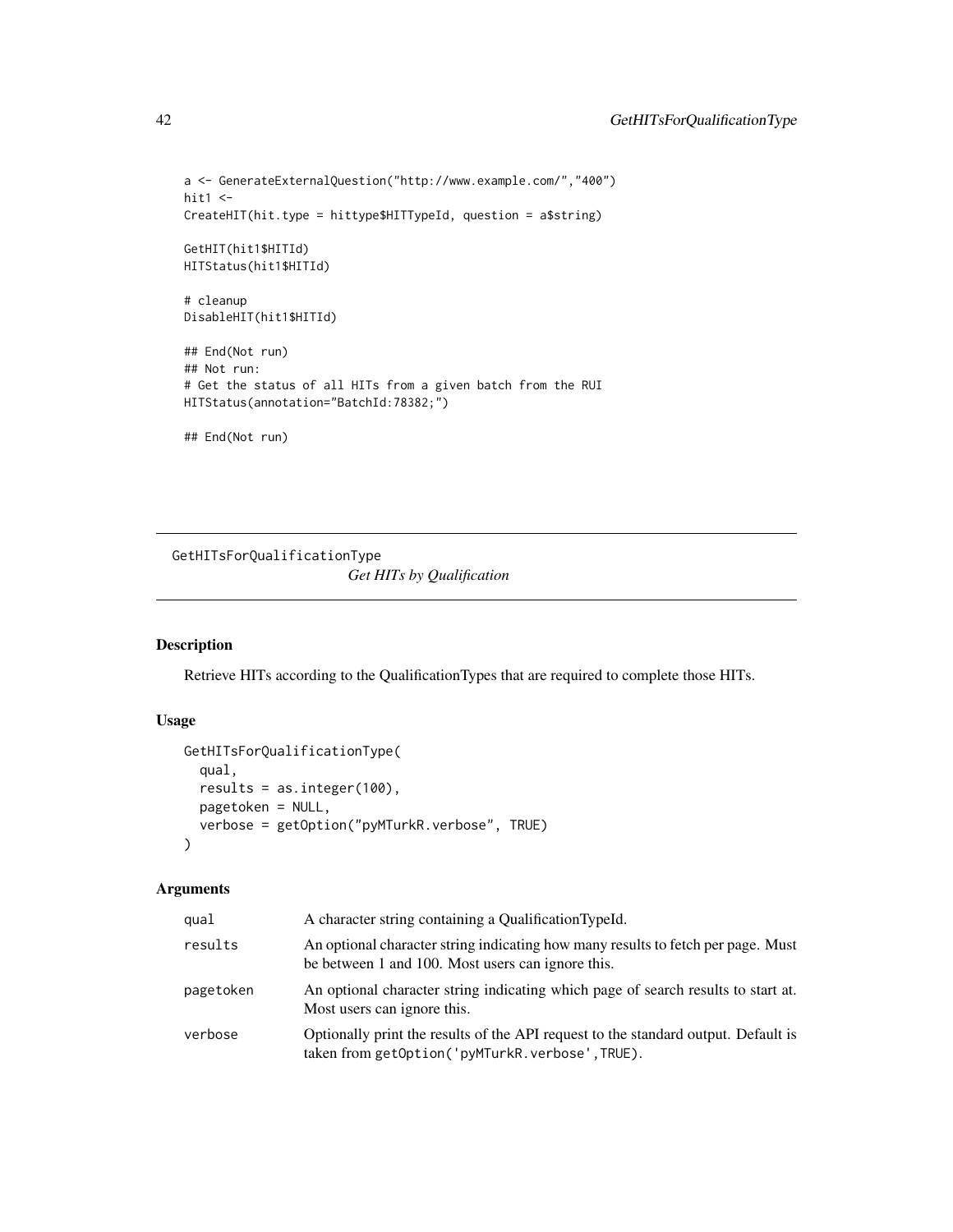A function to retrieve HITs that require the specified QualificationType.

gethitsbyqual() and ListHITsForQualificationType() are aliases.

# Value

A data frame containing the HITId and other requested characteristics of the qualifying HITs.

## Author(s)

Tyler Burleigh, Thomas J. Leeper

# References

[API Reference](https://docs.aws.amazon.com/AWSMechTurk/latest/AWSMturkAPI/ApiReference_ListHITsForQualificationTypeOperation.html)

# Examples

## Not run: GetHITsForQualificationType()

## End(Not run)

<span id="page-42-0"></span>GetQualificationRequests *Get Qualification Requests*

# Description

Retrieve workers' requests for a QualificationType.

#### Usage

```
GetQualificationRequests(
  qual = NULL,results = as.integer(100),
 pagetoken = NULL,
  verbose = getOption("pyMTurkR.verbose", TRUE)
\mathcal{E}
```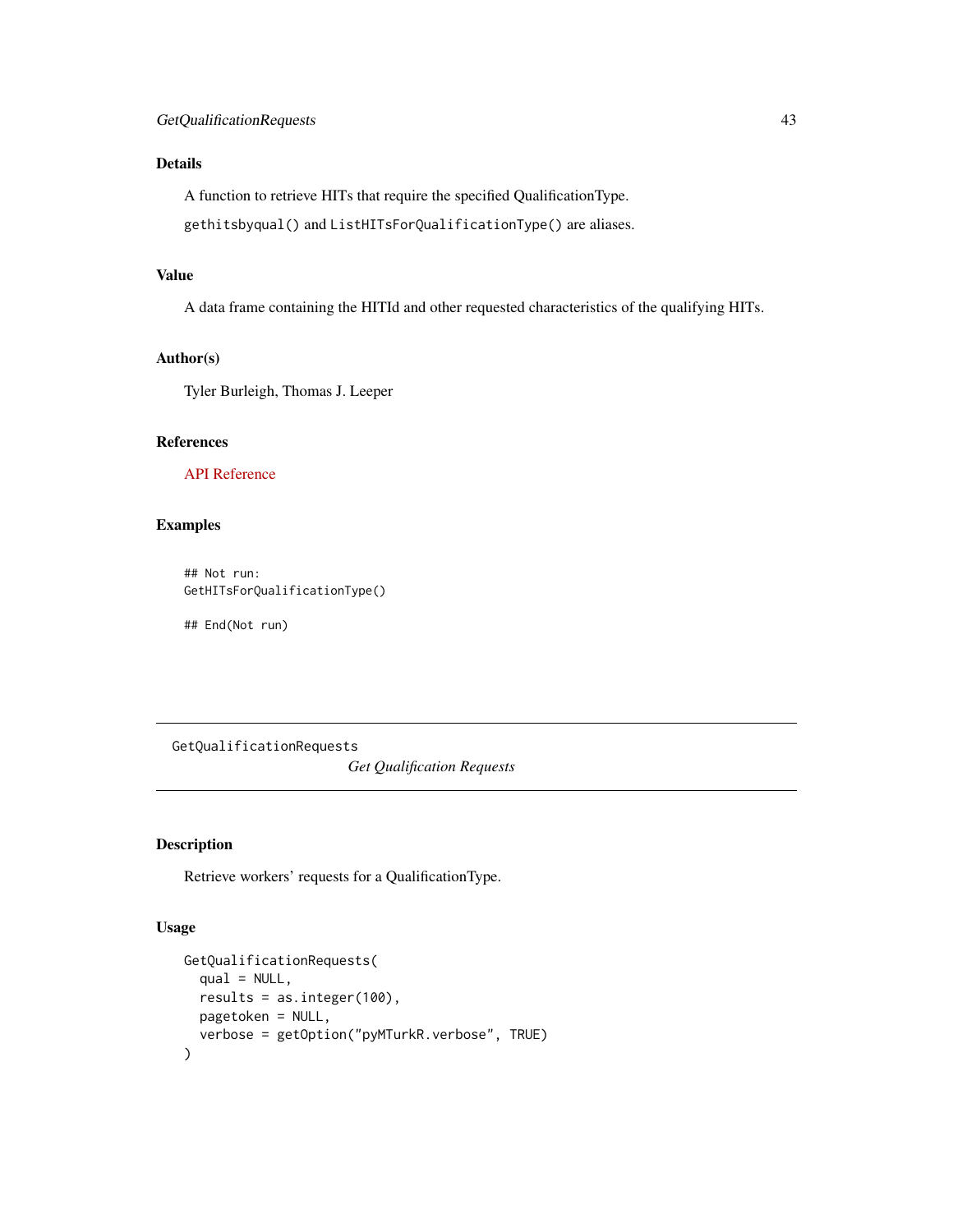#### Arguments

| qual      | An optional character string containing a Qualification TypeId to which the search<br>should be restricted. If none is supplied, requests made for all Qualification-<br>Types are returned. |
|-----------|----------------------------------------------------------------------------------------------------------------------------------------------------------------------------------------------|
| results   | An optional character string indicating how many results to fetch per page. Must<br>be between 1 and 100. Most users can ignore this.                                                        |
| pagetoken | An optional character string indicating which page of search results to start at.<br>Most users can ignore this.                                                                             |
| verbose   | Optionally print the results of the API request to the standard output. Default is<br>taken from getOption('pyMTurkR.verbose',TRUE).                                                         |

## Details

A function to retrieve pending Qualification Requests made by workers, either for a specified QualificationType or all QualificationTypes. Specifically, all active, custom QualificationTypes are visible to workers, and workers can request a QualificationType (e.g., when a HIT requires one they do not have). This function retrieves those requests so that they can be granted (with [GrantQualification](#page-53-0)) or rejected (with [RejectQualification](#page-53-1)).

qualrequests() and ListQualificationRequests() are aliases.

#### Value

A data frame containing the QualificationRequestId, WorkerId, and other information (e.g., Qualification Test results) for each request.

### Author(s)

Tyler Burleigh, Thomas J. Leeper

# References

[API Reference](https://docs.aws.amazon.com/AWSMechTurk/latest/AWSMturkAPI/ApiReference_ListQualificationRequestsOperation.html)

#### See Also

[GrantQualification](#page-53-0)

[RejectQualification](#page-53-1)

#### Examples

```
## Not run:
GetQualificationRequests()
```

```
# Search for qualifications you own, then get requests for one of the quals
SearchQualificationTypes(must.be.owner = TRUE, verbose = FALSE) -> quals
quals$QualificationTypeId[[1]] -> qual1
GetQualificationRequests(qual1)
```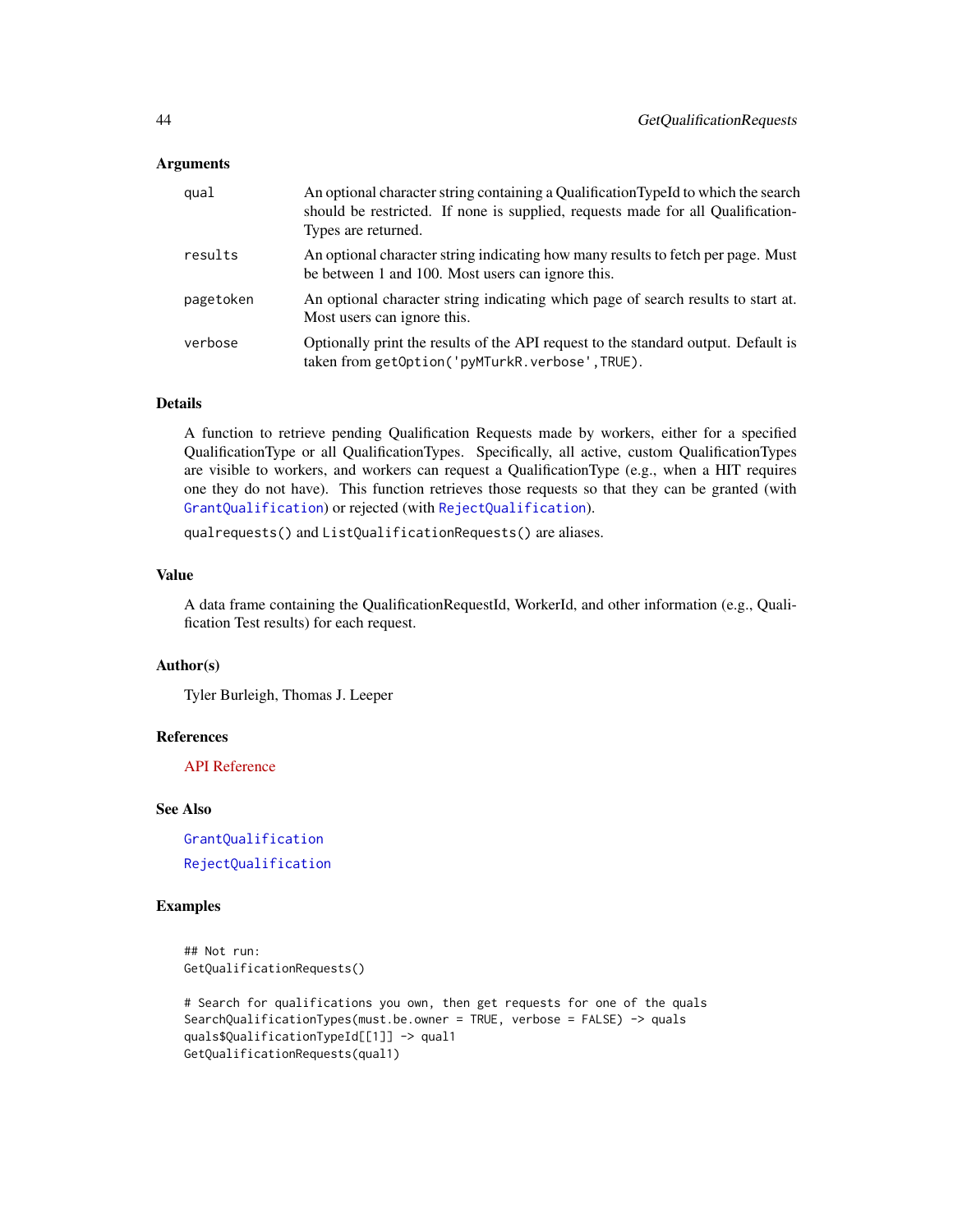## End(Not run)

<span id="page-44-0"></span>GetQualifications *Get Qualifications*

#### Description

Get all Qualifications of a particular QualificationType assigned to Workers.

#### Usage

```
GetQualifications(
  qual,
  status = NULL,
  results = as.integer(100),
 pagetoken = NULL,
  verbose = getOption("pyMTurkR.verbose", TRUE)
\lambda
```
#### Arguments

| qual      | A character string containing a Qualification TypeId for a custom (i.e., not built-<br>in) QualificationType.                         |
|-----------|---------------------------------------------------------------------------------------------------------------------------------------|
| status    | An optional character string specifying whether only "Granted" or "Revoked"<br>Qualifications should be returned.                     |
| results   | An optional character string indicating how many results to fetch per page. Must<br>be between 1 and 100. Most users can ignore this. |
| pagetoken | An optional character string indicating which page of search results to start at.<br>Most users can ignore this.                      |
| verbose   | Optionally print the results of the API request to the standard output. Default is<br>taken from getOption('pyMTurkR.verbose',TRUE).  |

#### Details

A function to retrieve Qualifications granted for the specified QualificationType. To retrieve a specific Qualification score (e.g., for one worker), use [GetQualificationScore](#page-45-0).

A practical use for this is with automatically granted QualificationTypes. After workers request and receive an automatically granted Qualification that is tied to one or more HITs, GetQualifications can be used to retrieve the WorkerIds for workers that are actively working on those HITs (even before they have submitted an assignment).

getquals() and ListWorkersWithQualificationType() are aliases.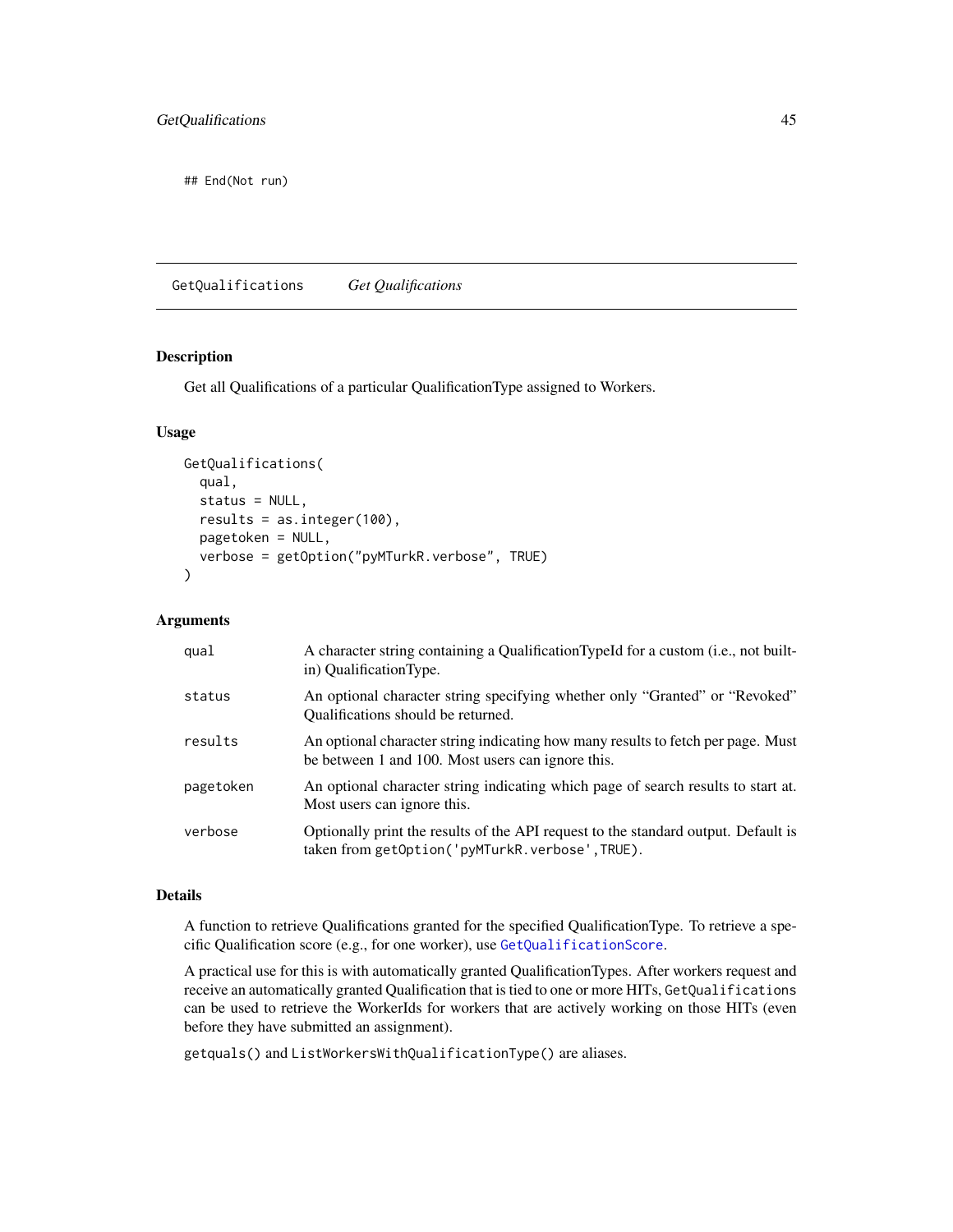#### Value

A data frame containing the QualificationTypeId, WorkerId, and Qualification scores of workers assigned the Qualification.

# Author(s)

Tyler Burleigh, Thomas J. Leeper

### References

[API Reference](https://docs.aws.amazon.com/AWSMechTurk/latest/AWSMturkAPI/ApiReference_ListWorkersWithQualificationTypeOperation.html)

## See Also

[GetQualificationScore](#page-45-0) [UpdateQualificationScore](#page-73-0)

### Examples

```
## Not run:
qual1 <- AssignQualification(workers = "A1RO9UJNWXMU65",
                   name = "Worked for me before",
             description = "This qualification is for people who have worked for me before",
                    status = "Active",
                    keywords = "Worked for me before")
GetQualifications(qual1$QualificationTypeId)
RevokeQualification(qual1$QualificationTypeId, qual1$WorkerId)
GetQualifications(qual1$QualificationTypeId, status="Revoked")
DisposeQualificationType(qual1$QualificationTypeId)
```
## End(Not run)

<span id="page-45-0"></span>GetQualificationScore *Get a Worker's Qualification Score*

## Description

Get a Worker's score for a specific Qualification. You can only retrieve scores for custom QualificationTypes.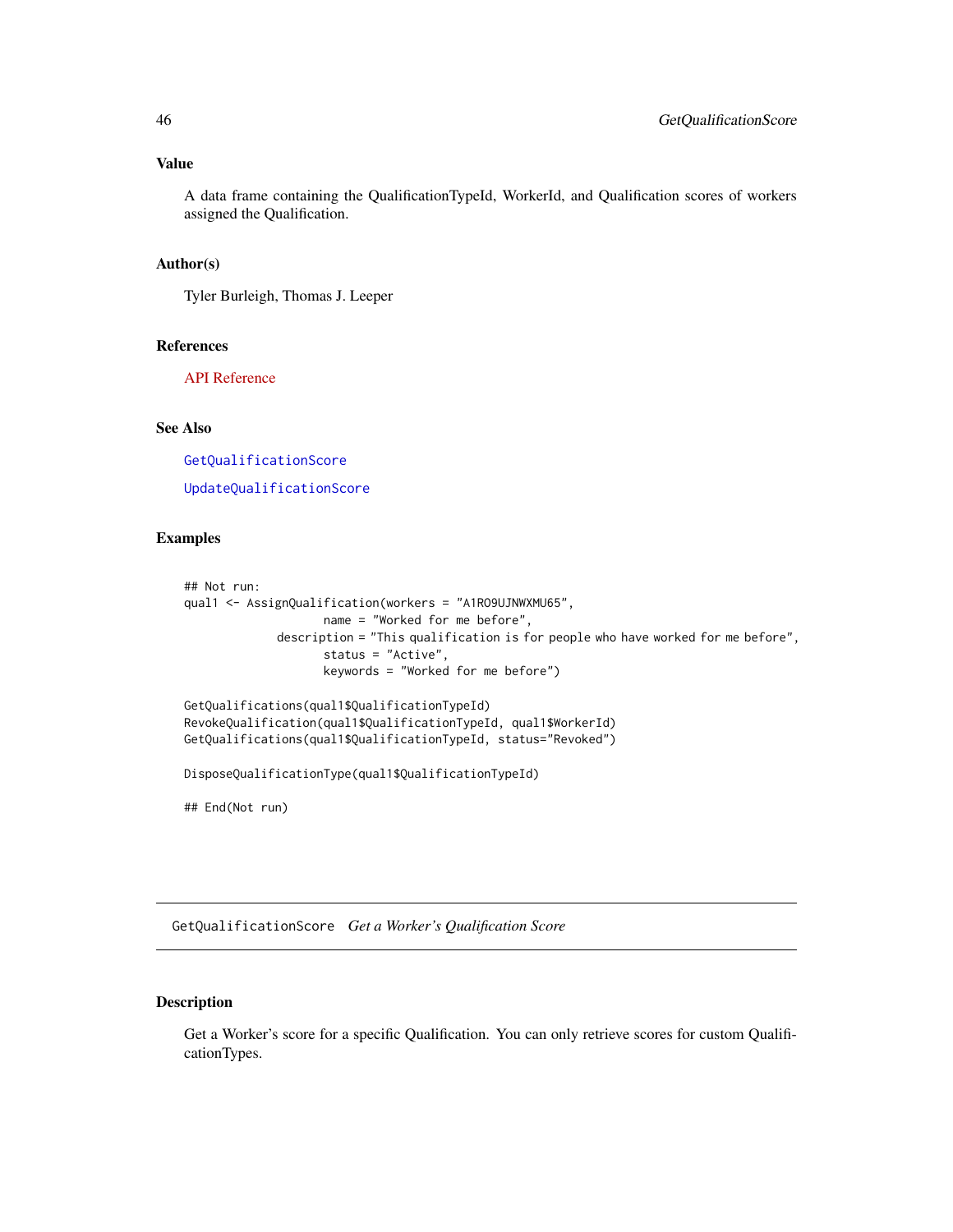## GetQualificationScore 47

## Usage

```
GetQualificationScore(
  qual,
  workers,
  verbose = getOption("pyMTurkR.verbose", TRUE)
\lambda
```
### Arguments

| qual    | A character string containing a Qualification TypeId for a custom Qualification-<br>Type.                                                                       |
|---------|-----------------------------------------------------------------------------------------------------------------------------------------------------------------|
| workers | A character string containing a WorkerId, or a vector of character strings con-<br>taining multiple WorkerIds, whose Qualification Scores you want to retrieve. |
| verbose | Optionally print the results of the API request to the standard output. Default is<br>taken from getOption('pyMTurkR.verbose', TRUE).                           |

## Details

A function to retrieve one or more scores for a specified QualificationType. To retrieve all Qualifications of a given QualificationType, use [GetQualifications](#page-44-0) instead. Both qual and workers can be vectors. If qual is not length 1 or the same length as workers, an error will occur.

qualscore() is an alias.

## Value

A data frame containing the QualificationTypeId, WorkerId, time the qualification was granted, the Qualification score, a column indicating the status of the qualification, and a column indicating whether the API request was valid.

#### Author(s)

Tyler Burleigh, Thomas J. Leeper

#### References

[API Reference](https://docs.aws.amazon.com/AWSMechTurk/latest/AWSMturkAPI/ApiReference_ListWorkersWithQualificationTypeOperation.html)

# See Also

[UpdateQualificationScore](#page-73-0) [GetQualifications](#page-44-0)

# Examples

```
## Not run:
qual1 < -AssignQualification(workers = "A1RO9UJNWXMU65",
                   name = "Worked for me before",
```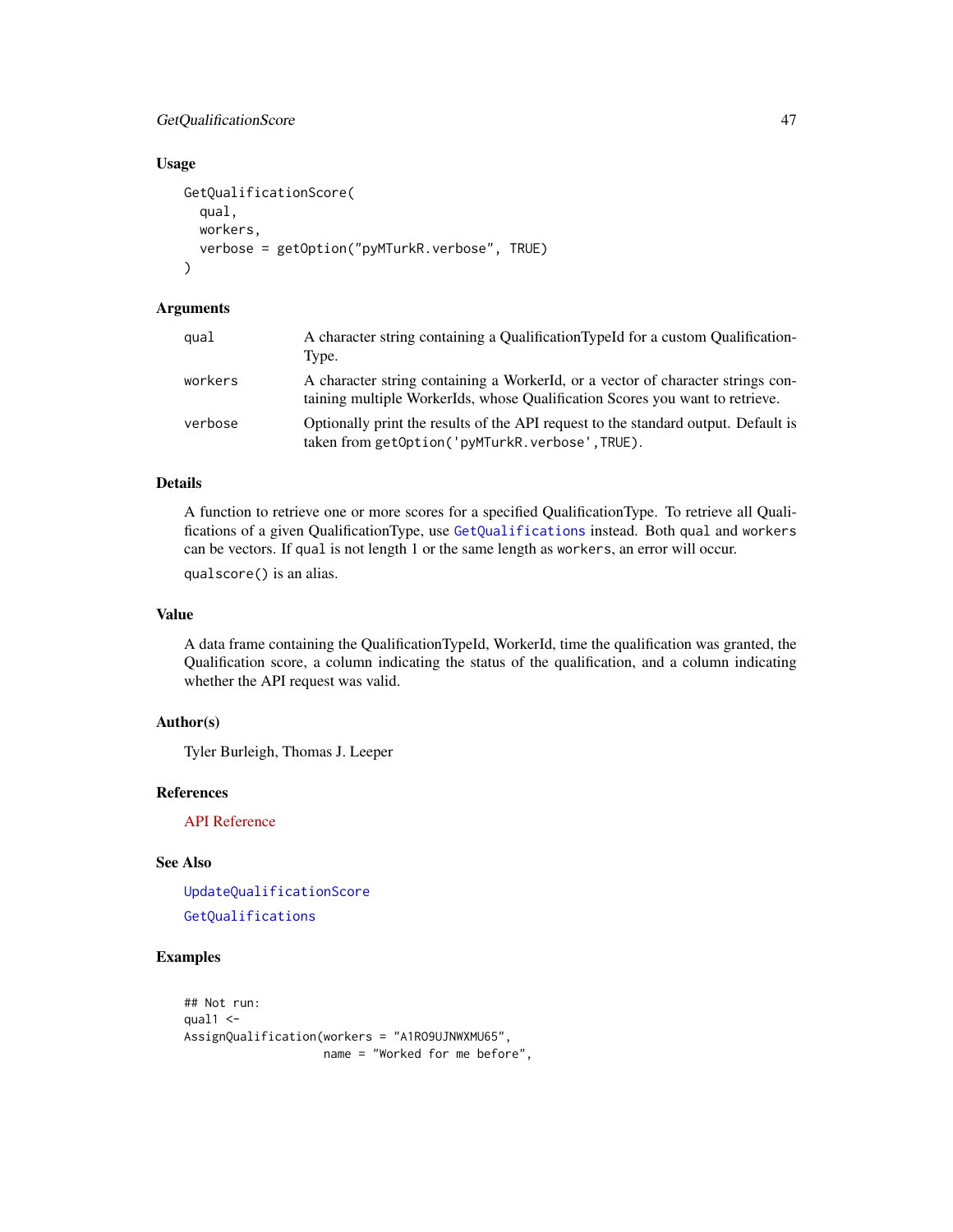```
description = "This qualification is for people who have worked for me before",
      status = "Active",
      keywords = "Worked for me before")
```
GetQualificationScore(qual1\$QualificationTypeId, qual1\$WorkerId)

```
# cleanup
DisposeQualificationType(qual1$QualificationTypeId)
```
## End(Not run)

GetQualificationType *Get QualificationType*

# Description

Get the details of a Qualification Type.

#### Usage

GetQualificationType(qual, verbose = getOption("pyMTurkR.verbose", TRUE))

## Arguments

| qual    | A character string containing a Qualification TypeId.                              |
|---------|------------------------------------------------------------------------------------|
| verbose | Optionally print the results of the API request to the standard output. Default is |
|         | taken from getOption('pyMTurkR.verbose',TRUE).                                     |

# Details

Retrieve characteristics of a specified QualificationType (as originally specified by [CreateQualificationType](#page-16-0)). qualtype() is an alias.

# Value

A data frame containing the QualificationTypeId of the newly created QualificationType and other details as specified in the request.

## Author(s)

Tyler Burleigh, Thomas J. Leeper

#### References

[API Reference](https://docs.aws.amazon.com/AWSMechTurk/latest/AWSMturkAPI/ApiReference_GetQualificationTypeOperation.html)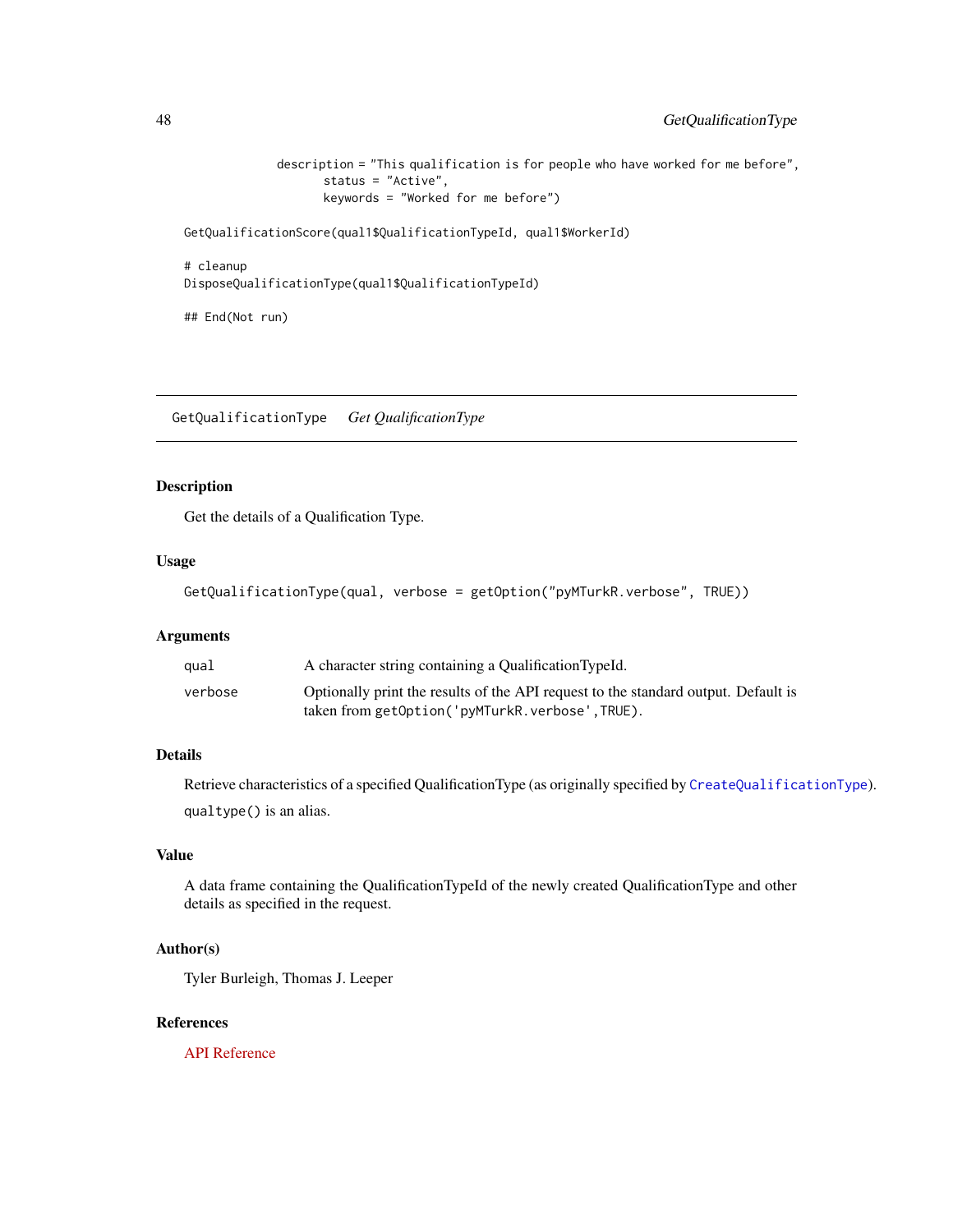# GetReviewableHITs 49

# Examples

```
## Not run:
qual1 <- CreateQualificationType(name="Worked for me before",
   description="This qualification is for people who have worked for me before",
    status = "Active",
    keywords="Worked for me before")
GetQualificationType(qual1$QualificationTypeId)
DisposeQualificationType(qual1$QualificationTypeId)
```

```
## End(Not run)
```
<span id="page-48-0"></span>GetReviewableHITs *Get Reviewable HITs*

# Description

Get HITs that are currently reviewable.

### Usage

```
GetReviewableHITs(
  hit.type = NULL,
  status = "Reviewable",
  results = as.integer(100),
 pagetoken = NULL,
  verbose = getOption("pyMTurkR.verbose", TRUE)
)
```

| hit.type  | An optional character string containing a HITTypeId to consider when looking<br>for reviewable HITs.                                  |
|-----------|---------------------------------------------------------------------------------------------------------------------------------------|
| status    | An optional character string of either "Reviewable" or "Reviewing" limiting the<br>search to HITs of with either status.              |
| results   | An optional character string indicating how many results to fetch per page. Must<br>be between 1 and 100. Most users can ignore this. |
| pagetoken | An optional character string indicating which page of search results to start at.<br>Most users can ignore this.                      |
| verbose   | Optionally print the results of the API request to the standard output. Default is<br>taken from getOption('pyMTurkR.verbose',TRUE).  |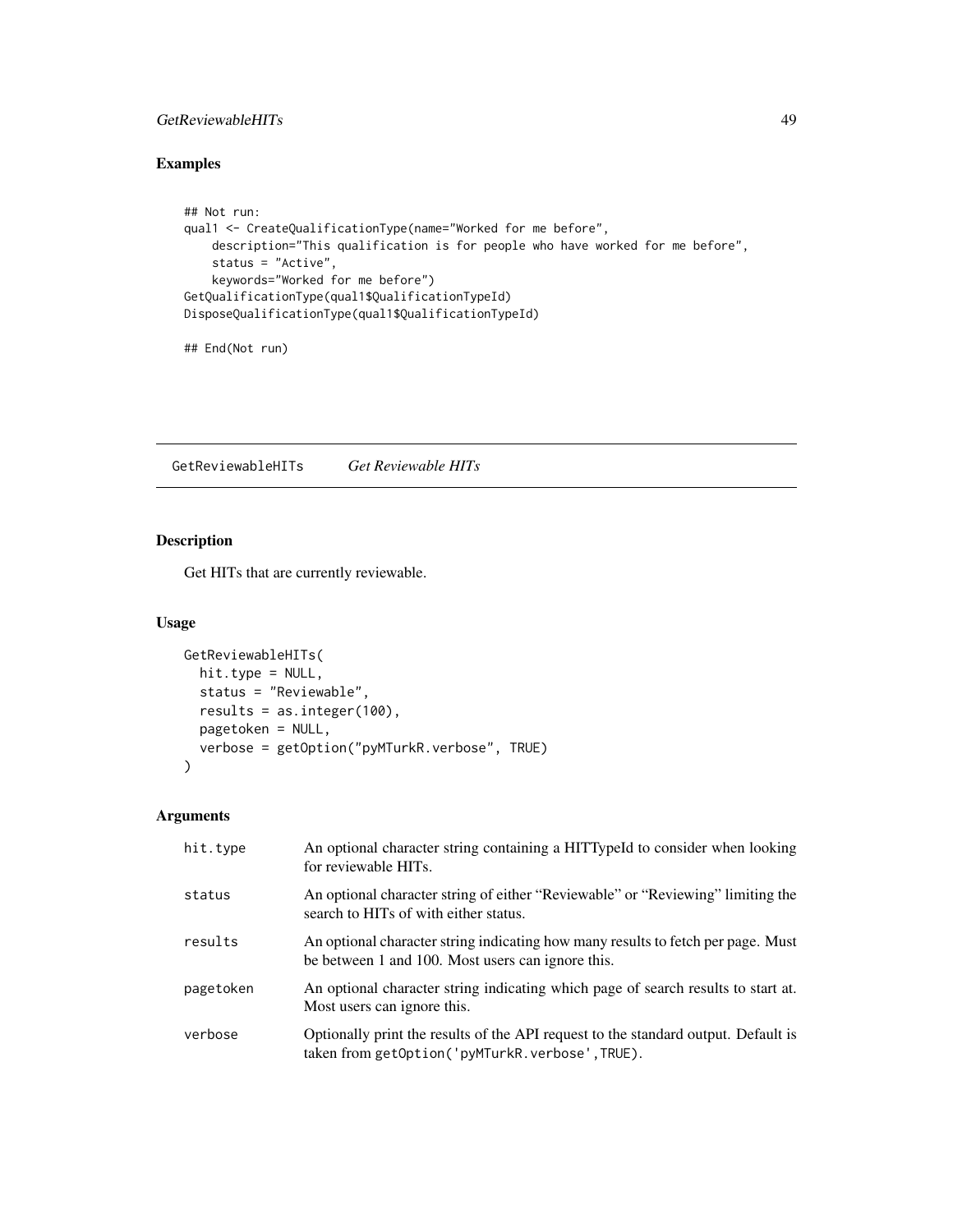A simple function to return the HITIds of HITs currently in "Reviewable" or "Reviewing" status. To retrieve additional details about each of these HITs, see [GetHIT](#page-40-0). This is an alternative to [SearchHITs](#page-59-0).

reviewable() is an alias.

#### Value

A data frame containing HITIds and Requester Annotations.

#### Author(s)

Tyler Burleigh, Thomas J. Leeper

#### References

### [API Reference](https://docs.aws.amazon.com/AWSMechTurk/latest/AWSMturkAPI/ApiReference_GetReviewableHITsOperation.html)

#### Examples

## Not run: GetReviewableHITs()

## End(Not run)

GetReviewResultsForHIT

*Get ReviewPolicy Results for a HIT*

# Description

Get HIT- and/or Assignment-level ReviewPolicy Results for a HIT

#### Usage

```
GetReviewResultsForHIT(
  hit,
 policy.level = NULL,
  results = as.integer(100),
 pagetoken = NULL,
  verbose = getOption("pyMTurkR.verbose", TRUE)
)
```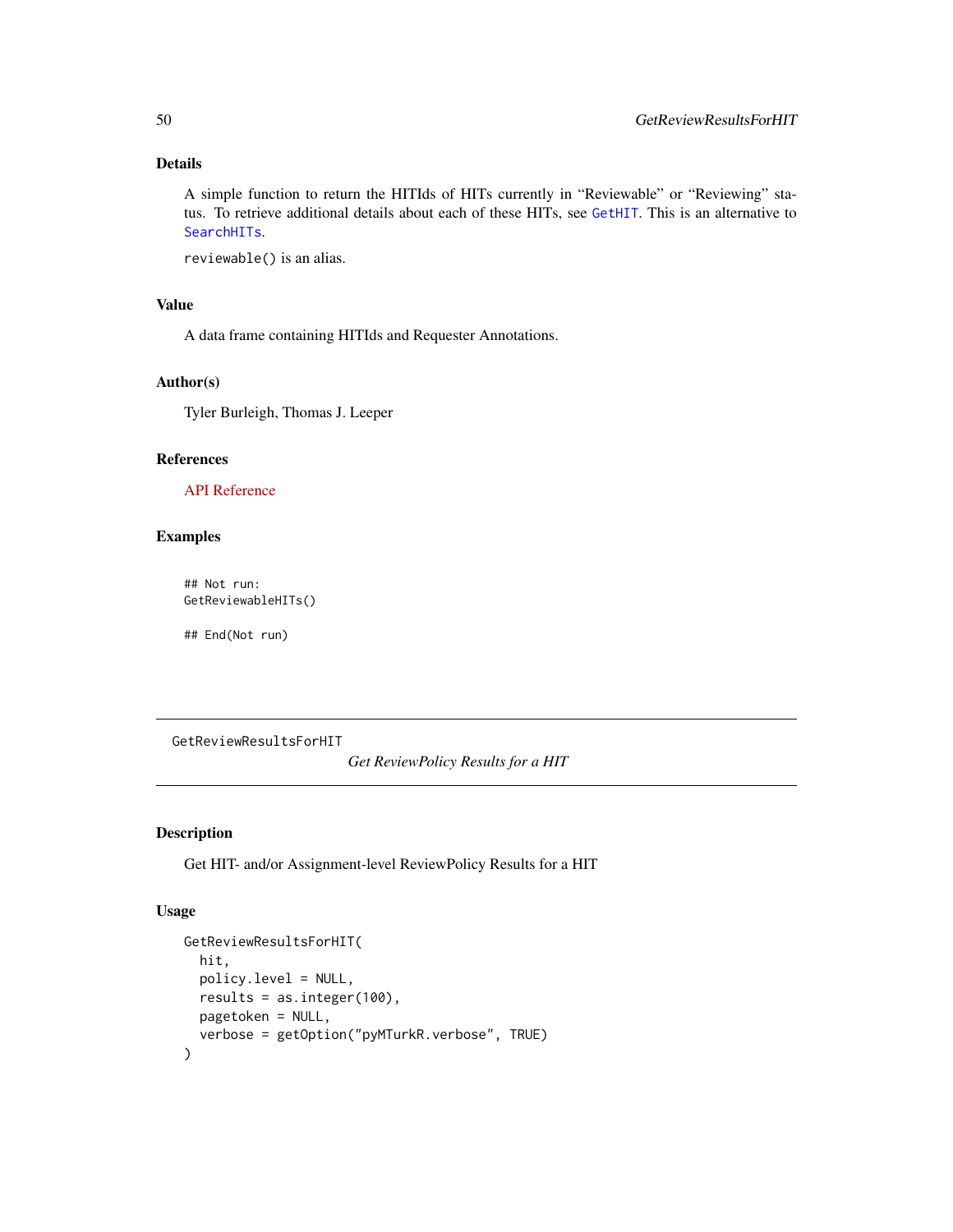## Arguments

| hit          | A character string containing a HITId.                                                                                                |
|--------------|---------------------------------------------------------------------------------------------------------------------------------------|
| policy.level | Either HIT or Assignment. If NULL (the default), all data for both policy levels<br>is retrieved.                                     |
| results      | An optional character string indicating how many results to fetch per page. Must<br>be between 1 and 100. Most users can ignore this. |
| pagetoken    | An optional character string indicating which page of search results to start at.<br>Most users can ignore this.                      |
| verbose      | Optionally print the results of the API request to the standard output. Default is<br>taken from getOption('pyMTurkR.verbose',TRUE).  |

# Details

A simple function to return the results of a ReviewPolicy. This is intended only for advanced users, who should reference MTurk documentation for further information or see the notes in [GenerateHITReviewPolicy](#page-26-0).

reviewresults and ListReviewPolicyResultsForHIT are aliases.

### Value

A four-element list containing up to four named data frames, depending on what ReviewPolicy (or ReviewPolicies) were attached to the HIT and whether results or actions are requested: AssignmentReviewResult, AssignmentReviewAction, HITReviewResult, and/or HITReviewAction.

## Author(s)

Tyler Burleigh, Thomas J. Leeper

### References

[API Reference](https://docs.aws.amazon.com/AWSMechTurk/latest/AWSMturkAPI/ApiReference_ListReviewPolicyResultsForHITOperation.html)

[API Reference \(ReviewPolicies\)](https://docs.aws.amazon.com/AWSMechTurk/latest/AWSMturkAPI/ApiReference_ReviewPoliciesArticle.html)

[API Reference \(Data Structure\)](https://docs.aws.amazon.com/AWSMechTurk/latest/AWSMturkAPI/ApiReference_HITReviewPolicyDataStructureArticle.html)

#### See Also

[CreateHIT](#page-14-0)

[GenerateHITReviewPolicy](#page-26-0)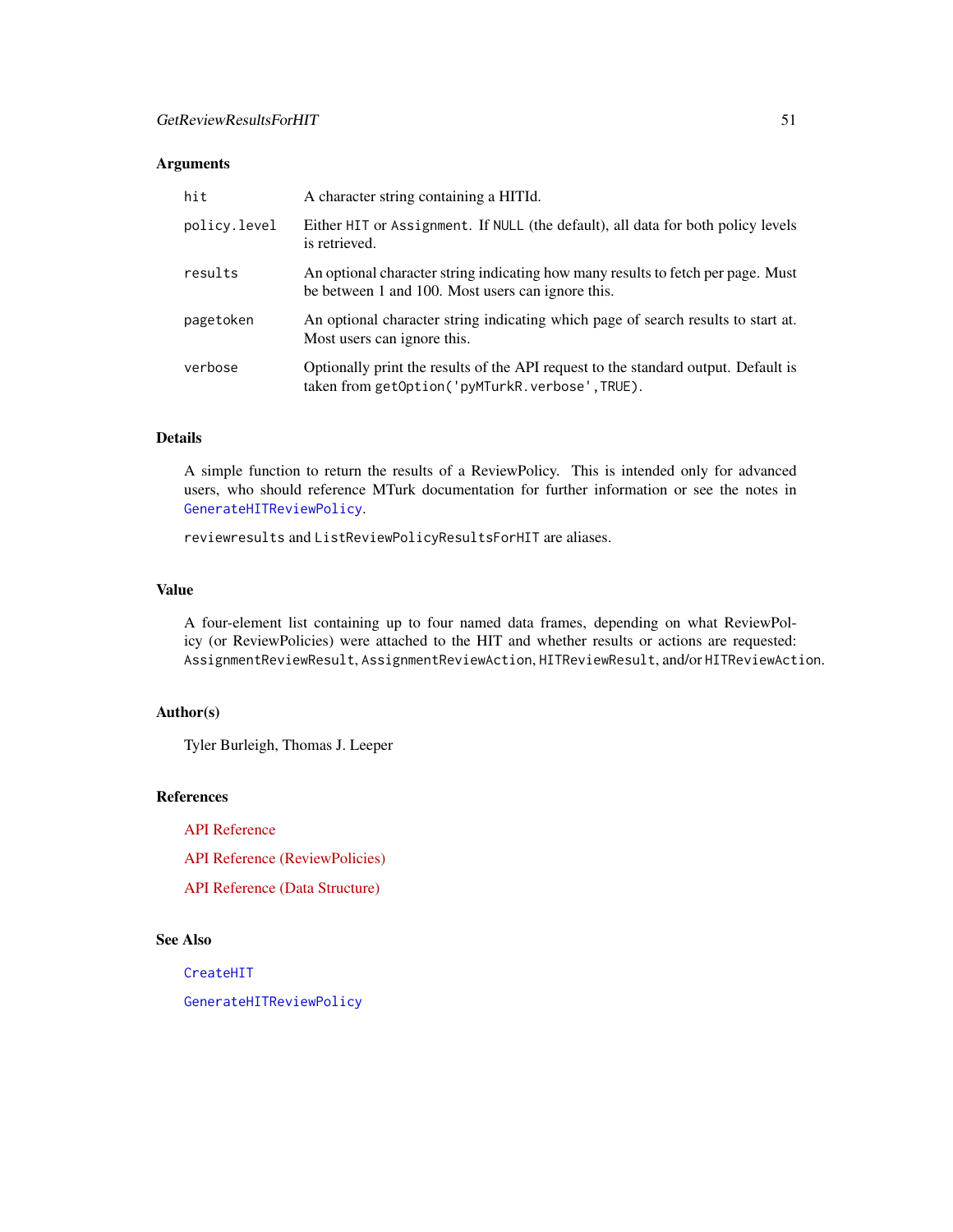<span id="page-51-0"></span>

# Description

Pay a bonus to one or more workers. This function spends money from your MTurk account and will fail if insufficient funds are available.

# Usage

```
GrantBonus(
 workers,
  assignments,
 amounts,
 reasons,
  skip.prompt = FALSE,
 unique.request.token = NULL,
  verbose = getOption("pyMTurkR.verbose", TRUE)
\mathcal{L}
```

| workers              | A character string containing a WorkerId, or a vector of character strings con-<br>taining multiple WorkerIds.                                                                                                                                                      |
|----------------------|---------------------------------------------------------------------------------------------------------------------------------------------------------------------------------------------------------------------------------------------------------------------|
| assignments          | A character string containing an AssignmentId for an assignment performed by<br>that worker, or a vector of character strings containing the AssignmentId for an<br>assignment performed by each of the workers specified in workers.                               |
| amounts              | A character string containing an amount (in U.S. Dollars) to bonus the worker(s),<br>or a vector (of length equal to the number of workers) of character strings con-<br>taining the amount to be paid to each worker.                                              |
| reasons              | A character string containing a reason for bonusing the worker $(s)$ , or a vector<br>(of length equal to the number of workers) of character strings containing the<br>reason to bonus each worker. The reason is visible to each worker and is sent<br>via email. |
| skip.prompt          | A logical indicating whether to skip the prompt that asks you to continue when<br>duplicate AssignmentIds are found. If TRUE, you will not be asked to confirm.<br>The prompt is a safeguard flag to protect the user from mistakenly paying a<br>bonus twice.      |
| unique.request.token |                                                                                                                                                                                                                                                                     |
|                      | An optional character string, included only for advanced users. It can be used to<br>prevent resending a bonus. A bonus will not be granted if a bonus was previously<br>granted (within a short time window) using the same unique.request.token.                  |
| verbose              | Optionally print the results of the API request to the standard output. Default is<br>taken from getOption('pyMTurkR.verbose', TRUE).                                                                                                                               |
|                      |                                                                                                                                                                                                                                                                     |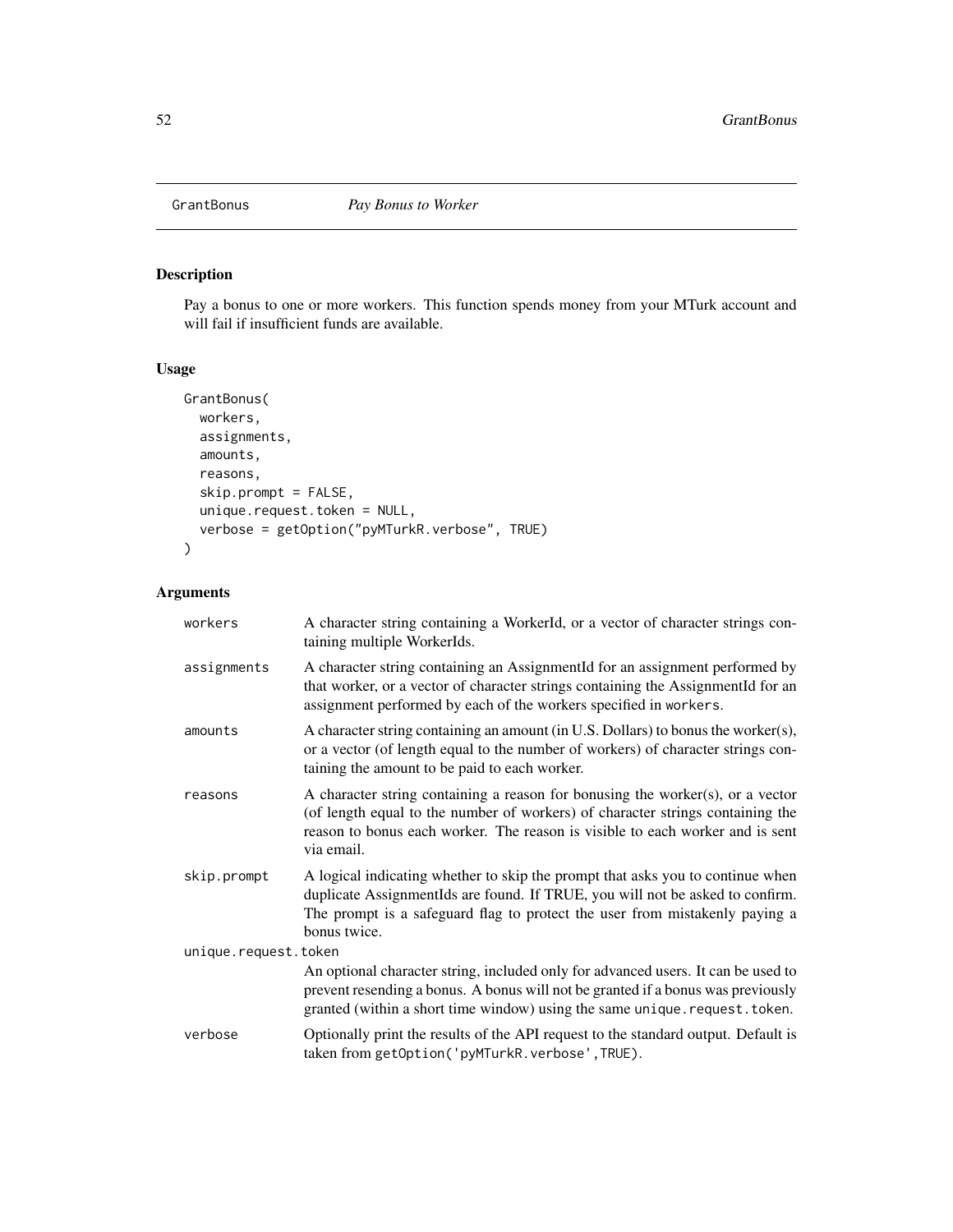#### GrantBonus 53

## Details

A simple function to grant a bonus to one or more workers. The function is somewhat picky in that it requires a WorkerId, the AssignmentId for an assignment that worker has completed, an amount, and a reason for the bonus, for each bonus to be paid. Optionally, the amount and reason can be specified as single (character string) values, which will be used for each bonus.

bonus(), paybonus(), and sendbonus() are aliases.

## Value

A data frame containing the WorkerId, AssignmentId, amount, reason, and whether each request to bonus was valid.

## Author(s)

Tyler Burleigh, Thomas J. Leeper

#### References

[API Reference](https://docs.aws.amazon.com/AWSMechTurk/latest/AWSMturkAPI/ApiReference_SendBonusOperation.html)

#### See Also

**[GetBonuses](#page-37-0)** 

#### Examples

```
## Not run:
# Grant a single bonus
a <- "A1RO9UEXAMPLE"
b <- "26XXH0JPPSI23H54YVG7BKLEXAMPLE"
c <- " . 50"d <- "Thanks for your great work on my HITs!\nHope to work with you, again!"
GrantBonus(workers=a, assignments=b, amounts=c, reasons=d)
## End(Not run)
## Not run:
# Grant bonuses to multiple workers
a <- c("A1RO9EXAMPLE1","A1RO9EXAMPLE2","A1RO9EXAMPLE3")
b \leqc("26XXH0JPPSI23H54YVG7BKLEXAMPLE1",
"26XXH0JPPSI23H54YVG7BKLEXAMPLE2",
"26XXH0JPPSI23H54YVG7BKLEXAMPLE3")
c \leq -c(".50",".10",".25")d <- "Thanks for your great work on my HITs!"
GrantBonus(workers=a, assignments=b, amounts=c, reasons=d)
```
## End(Not run)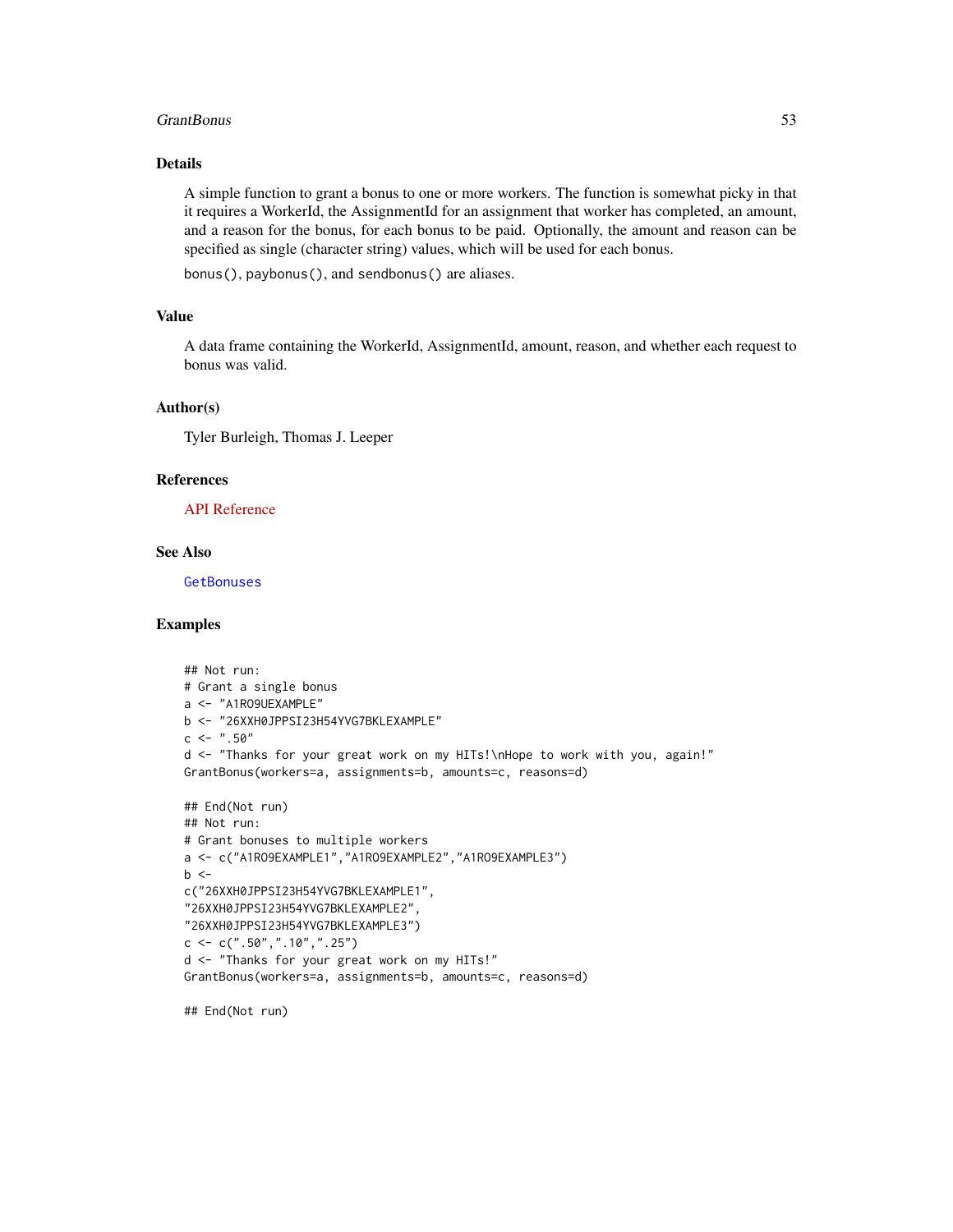<span id="page-53-0"></span>GrantQualification *Grant/Accept or Reject a Qualification Request*

#### <span id="page-53-1"></span>**Description**

Gran/accept or reject a worker's request for a Qualification.

### Usage

```
GrantQualification(
  qual.requests,
  values,
  reason = NULL,
  verbose = getOption("pyMTurkR.verbose", TRUE)
)
```
## **Arguments**

| qual.requests | A character string containing a QualificationRequestId (for example, returned<br>by GetQualificationRequests), or a vector of QualificationRequestIds.                                                                                                                            |
|---------------|-----------------------------------------------------------------------------------------------------------------------------------------------------------------------------------------------------------------------------------------------------------------------------------|
| values        | A character string containing the value of the Qualification to be assigned to the<br>worker, or a vector of values of length equal to the number of Qualification Re-<br>quests.                                                                                                 |
| reason        | An optional character string, or vector of character strings of length equal to<br>length of the qual requests parameter, supplying each worker with a reason<br>for rejecting their request for the Qualification. Workers will see this message.<br>Maximum of 1024 characters. |
| verbose       | Optionally print the results of the API request to the standard output. Default is<br>taken from getOption('pyMTurkR.verbose',TRUE).                                                                                                                                              |

## Details

Qualifications are publicly visible to workers on the MTurk website and workers can request Qualifications (e.g., when a HIT requires a QualificationType that they have not been assigned). QualificationRequests can be retrieved via [GetQualificationRequests](#page-42-0). GrantQualification grants the specified qualification requests. Requests can be rejected with [RejectQualifications](#page-53-1).

Note that granting a qualification may have the consequence of modifying a worker's existing qualification score. For example, if a worker already has a score of 100 on a given QualificationType and then requests the same QualificationType, a GrantQualification action might increase or decrease that worker's qualification score.

Similarly, rejecting a qualification is not the same as revoking a worker's Qualification. For example, if a worker already has a score of 100 on a given QualificationType and then requests the same QualificationType, a RejectQualification leaves the worker's existing Qualification in place. Use [RevokeQualification](#page-57-0) to entirely remove a worker's Qualification.

GrantQualifications(), grantqual(), AcceptQualificationRequest() and acceptrequest() are aliases; RejectQualifications() and rejectrequest() are aliases.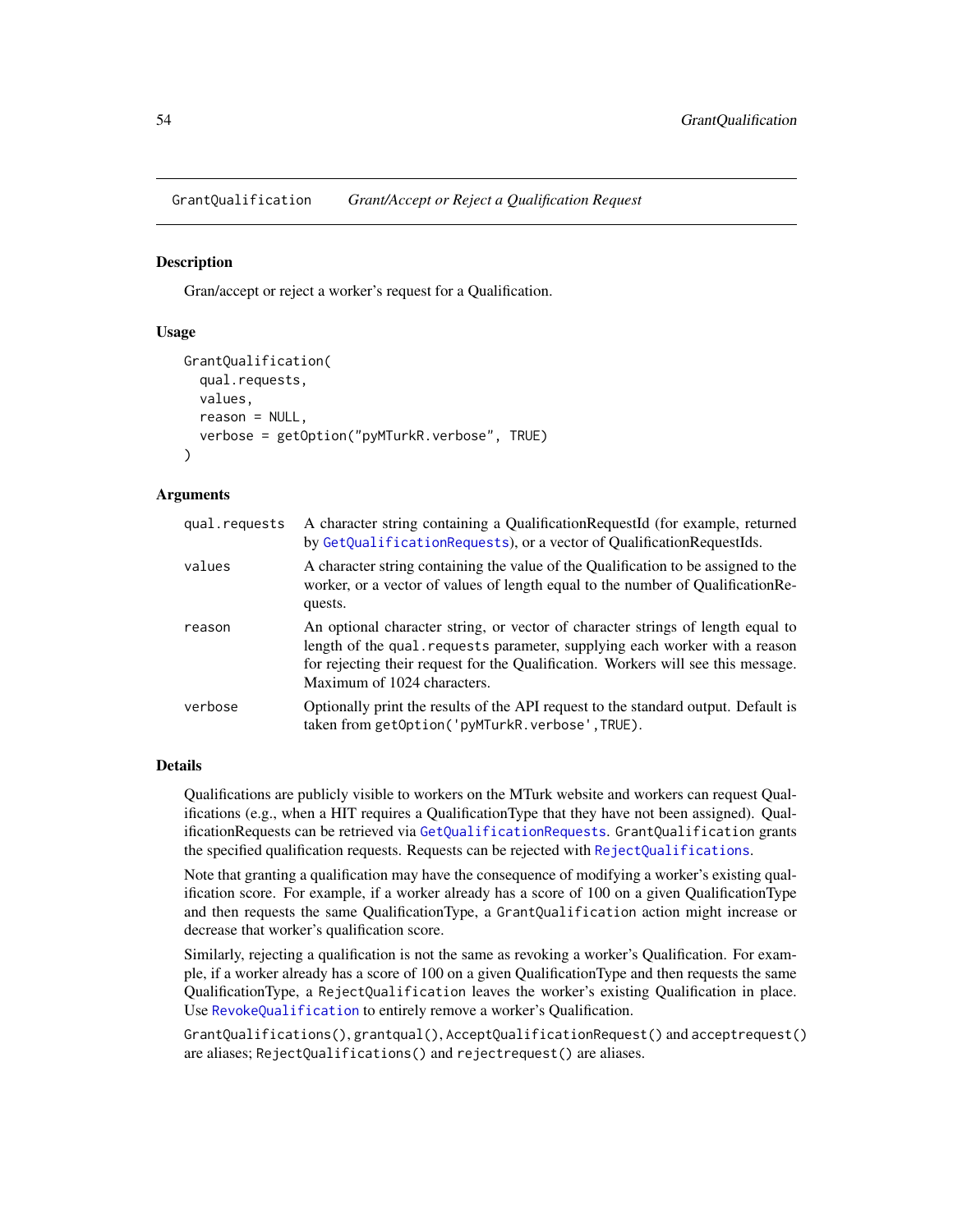# RegisterHITType 55

# Value

A data frame containing the QualificationRequestId, reason for rejection (if applicable; only for RejectQualification), and whether each request was valid.

# Author(s)

Tyler Burleigh, Thomas J. Leeper

## References

[API Reference: AcceptQualificationRequest](https://docs.aws.amazon.com/AWSMechTurk/latest/AWSMturkAPI/ApiReference_AcceptQualificationRequestOperation.html)

# See Also

[GetQualificationRequests](#page-42-0)

RegisterHITType *Register a HITType*

# Description

Register a HITType on MTurk, in order to create one or more HITs to show up as a group to workers.

#### Usage

```
RegisterHITType(
  title,
  description,
  reward,
  duration,
  keywords = NULL,
  auto.approval.delay = as.integer(2592000),
  qual.req = NULL,
  verbose = getOption("pyMTurkR.verbose", TRUE)
)
```

| title       | A character string containing the title for the HITType. All HITs of this HITType<br>will be visibly grouped to workers according to this title. Maximum of 128<br>characters. |
|-------------|--------------------------------------------------------------------------------------------------------------------------------------------------------------------------------|
| description | A character string containing a description of the HITType. This is visible to<br>workers. Maximum of 2000 characters.                                                         |
| reward      | A character string containing the per-assignment reward amount, in U.S. Dollars<br>(e.g., "0.15").                                                                             |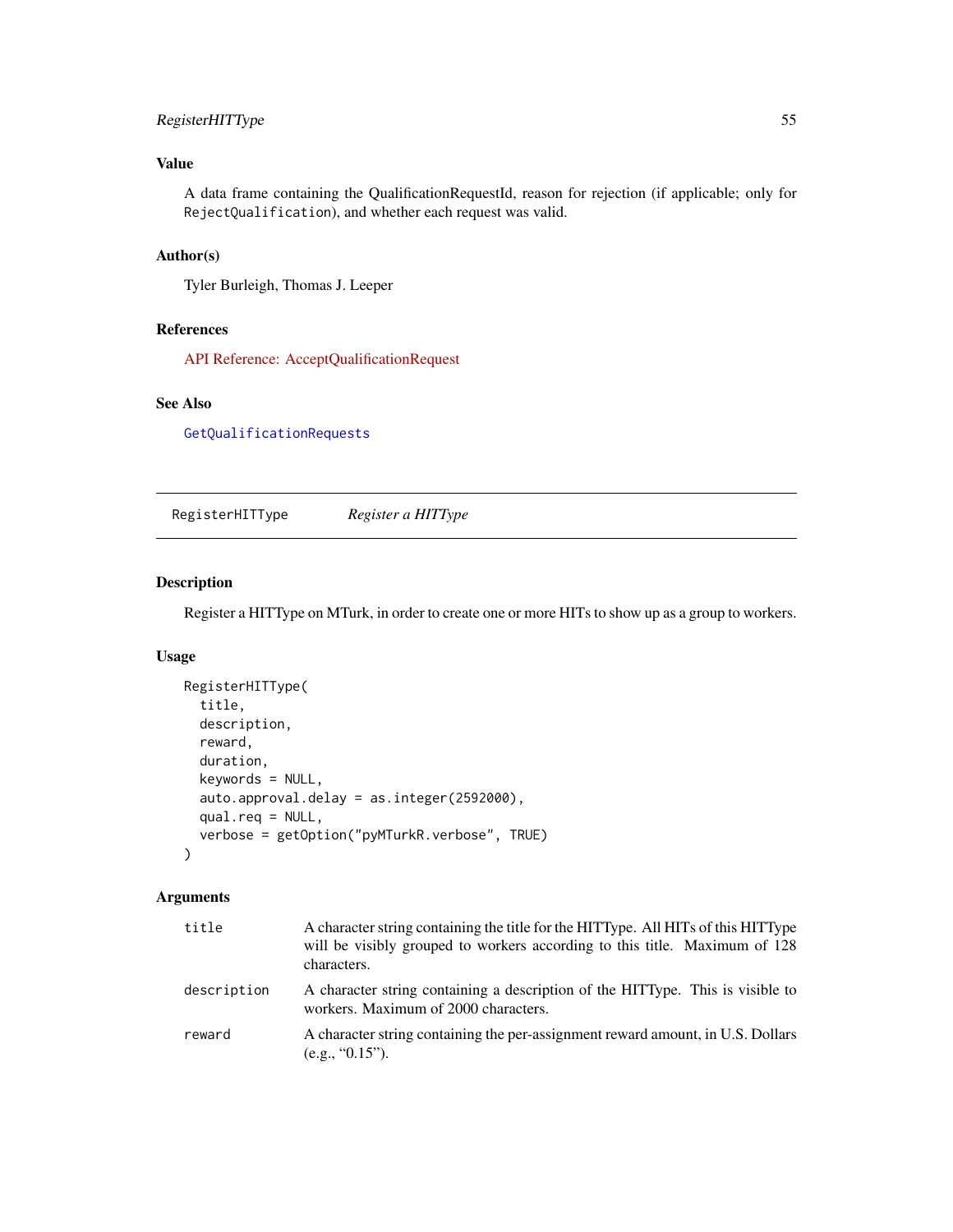| duration            | A character string containing the amount of time workers have to complete an<br>assignment for HITs of this HITType, in seconds (for example, as returned by<br>seconds). Minimum of 30 seconds and maximum of 365 days. |
|---------------------|--------------------------------------------------------------------------------------------------------------------------------------------------------------------------------------------------------------------------|
| keywords            | An optional character string containing a comma-separated set of keywords by<br>which workers can search for HITs of this HITType. Maximum of 1000 charac-                                                               |
|                     | ters.                                                                                                                                                                                                                    |
| auto.approval.delay |                                                                                                                                                                                                                          |
|                     | An optional character string specifying the amount of time, in seconds (for ex-<br>ample, as returned by seconds), before a submitted assignment is automatically<br>granted. Maximum of 30 days.                        |
| qual.reg            | An optional character string containing one or more Qualification Requirements<br>data structures, for example as returned by GenerateQualificationRequirement.                                                          |
| verbose             | Optionally print the results of the API request to the standard output. Default is<br>taken from getOption('pyMTurkR.verbose',TRUE).                                                                                     |

All HITs of a given HITType are visibly grouped together for workers and share common properties (e.g., reward amount, QualificationRequirements). This function registers a HITType in the MTurk system, which can then be used when creating individual HITs. If a requester wants to change these properties for a specific HIT, the HIT should be changed to a new HITType (see [ChangeHITType](#page-9-0)).

hittype(), CreateHITType(), and createhittype() are aliases.

## Value

A two-column data frame containing the HITTypeId of the newly registered HITType and an indicator for whether the registration request was valid.

#### Author(s)

Tyler Burleigh, Thomas J. Leeper

#### References

[API Reference: Operation](https://docs.aws.amazon.com/AWSMechTurk/latest/AWSMturkAPI/ApiReference_UpdateHITTypeOfHITOperation.html)

## See Also

[CreateHIT](#page-14-0) [ChangeHITType](#page-9-0)

#### Examples

```
## Not run:
RegisterHITType(title="10 Question Survey",
                description=
                "Complete a 10-question survey about news coverage and your opinions",
                reward=".20",
```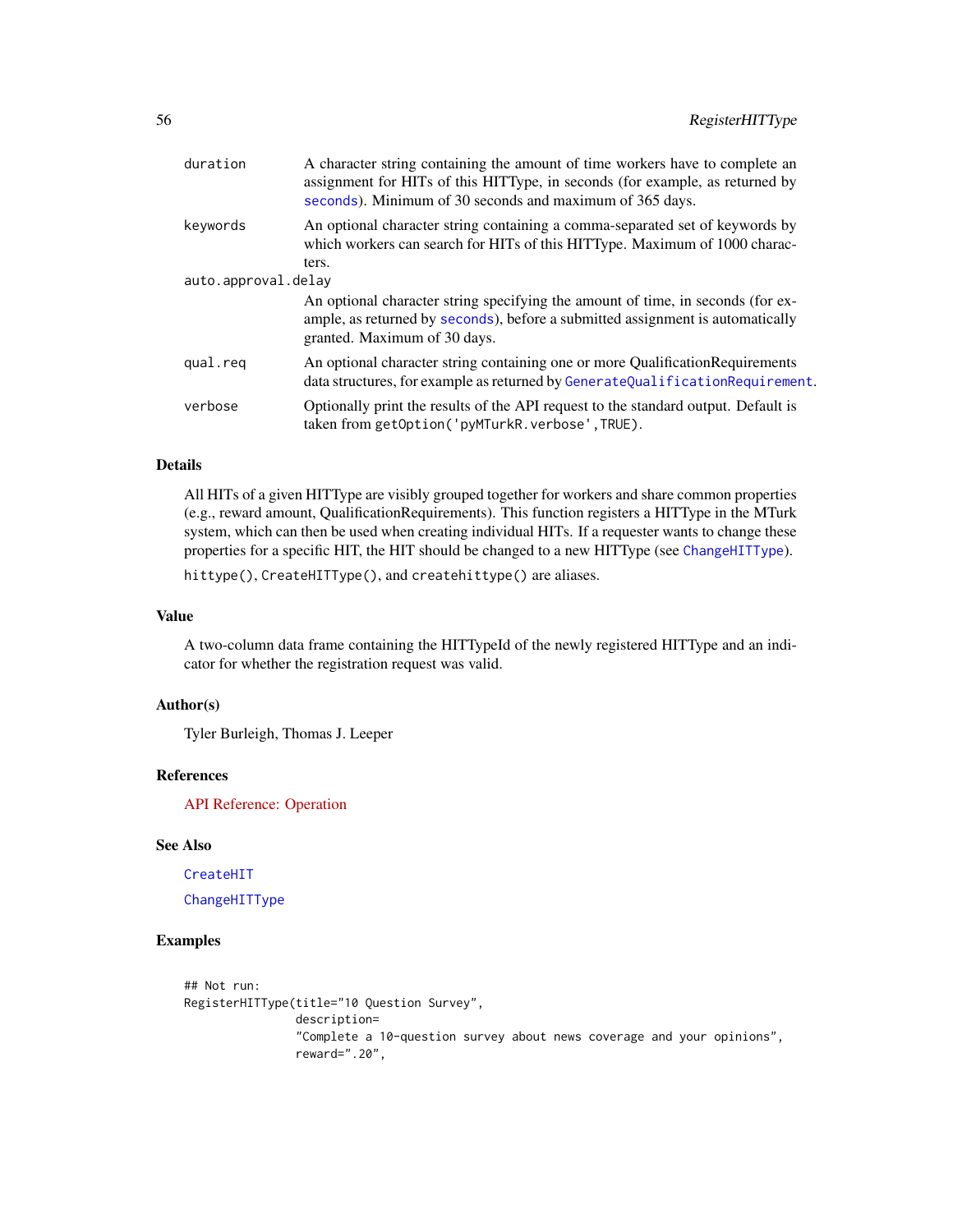```
duration=seconds(hours=1),
keywords="survey, questionnaire, politics")
```
## End(Not run)

RejectAssignment *Reject Assignment*

#### Description

Reject a Worker's assignment (or multiple assignments) submitted for a HIT. Feedback should be provided for why an assignment was rejected.

### Usage

```
RejectAssignment(
  assignments,
  feedback,
  verbose = getOption("pyMTurkR.verbose", TRUE)
)
```
# Arguments

| assignments | A character string containing an AssignmentId, or a vector of multiple character<br>strings containing multiple AssignmentIds, to reject. |
|-------------|-------------------------------------------------------------------------------------------------------------------------------------------|
| feedback    | A character string containing any feedback for a worker. This must have length<br>1 or length equal to the number of workers.             |
| verbose     | Optionally print the results of the API request to the standard output. Default is<br>taken from getOption('pyMTurkR.verbose',TRUE).      |

### Details

Reject assignments, by AssignmentId (as returned by [GetAssignment](#page-35-0)). More advanced functionality to quickly reject many or all assignments (ala [ApproveAllAssignments](#page-4-0)) is intentionally not provided.

RejectAssignments() and reject() are aliases.

### Value

A data frame containing the list of AssignmentIds, feedback (if any), and whether or not each rejection request was valid.

# Author(s)

Tyler Burleigh, Thomas J. Leeper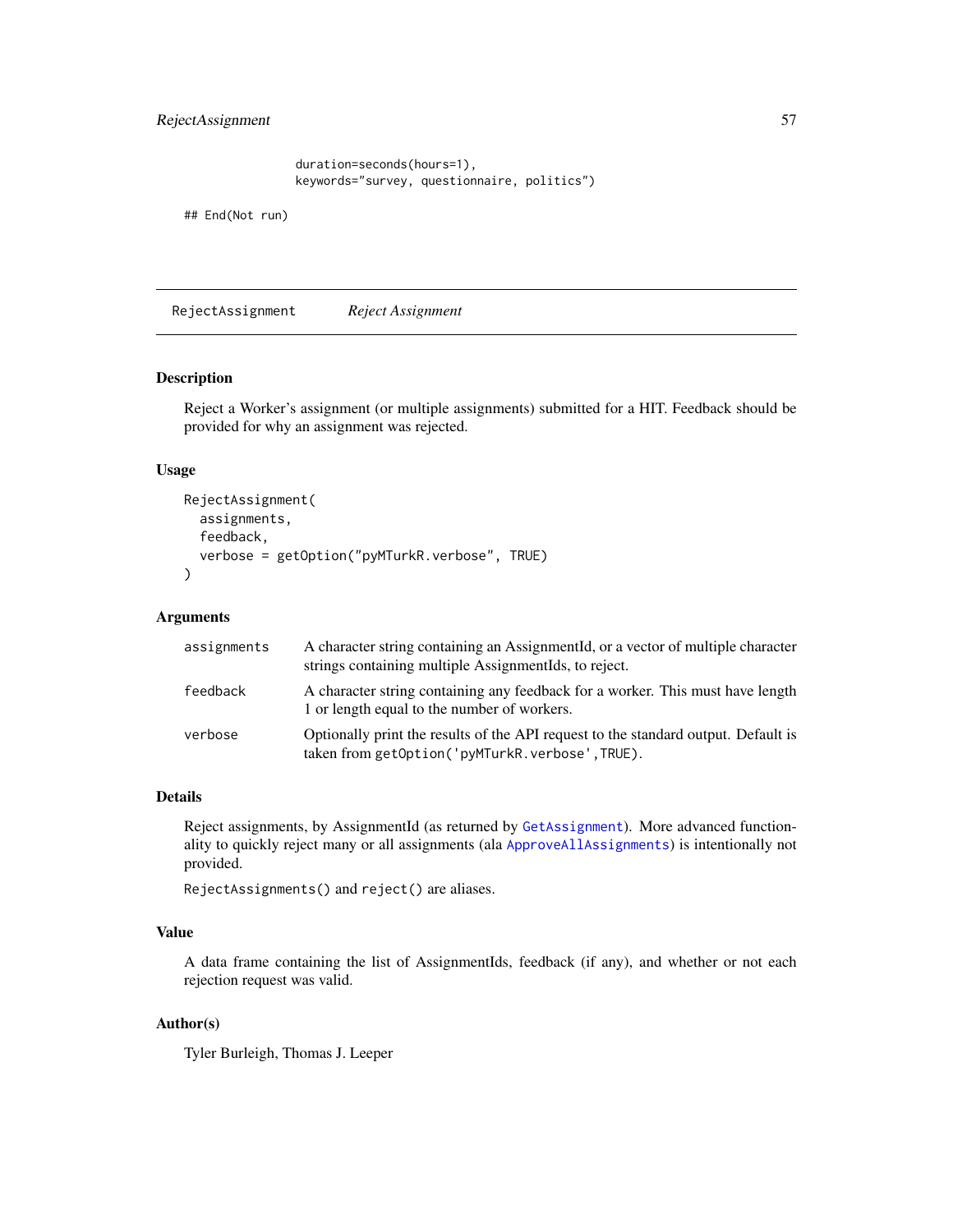# References

[API Reference](https://docs.aws.amazon.com/AWSMechTurk/latest/AWSMturkAPI/ApiReference_RejectAssignmentOperation.html)

# See Also

[ApproveAssignment](#page-4-1)

# Examples

```
## Not run:
RejectAssignment(assignments = "26XXH0JPPSI23H54YVG7BKLEXAMPLE")
## End(Not run)
```
<span id="page-57-0"></span>RevokeQualification *Revoke a Qualification from a Worker*

# Description

Revoke a Qualification from a worker or multiple workers. This deletes their qualification score and any record thereof.

## Usage

```
RevokeQualification(
  qual,
  workers,
  reasons = NULL,
  verbose = getOption("pyMTurkR.verbose", TRUE)
\mathcal{E}
```

| qual    | A character string containing a QualificationTypeId.                                                                                                                                                                          |
|---------|-------------------------------------------------------------------------------------------------------------------------------------------------------------------------------------------------------------------------------|
| workers | A character string containing a WorkerId, or a vector of character strings con-<br>taining multiple WorkerIds.                                                                                                                |
| reasons | An optional character string, or vector of character strings of length equal to<br>length of the workers parameter, supplying each worker with a reason for re-<br>voking their Qualification. Workers will see this message. |
| verbose | Optionally print the results of the API request to the standard output. Default is<br>taken from getOption('pyMTurkR.verbose',TRUE).                                                                                          |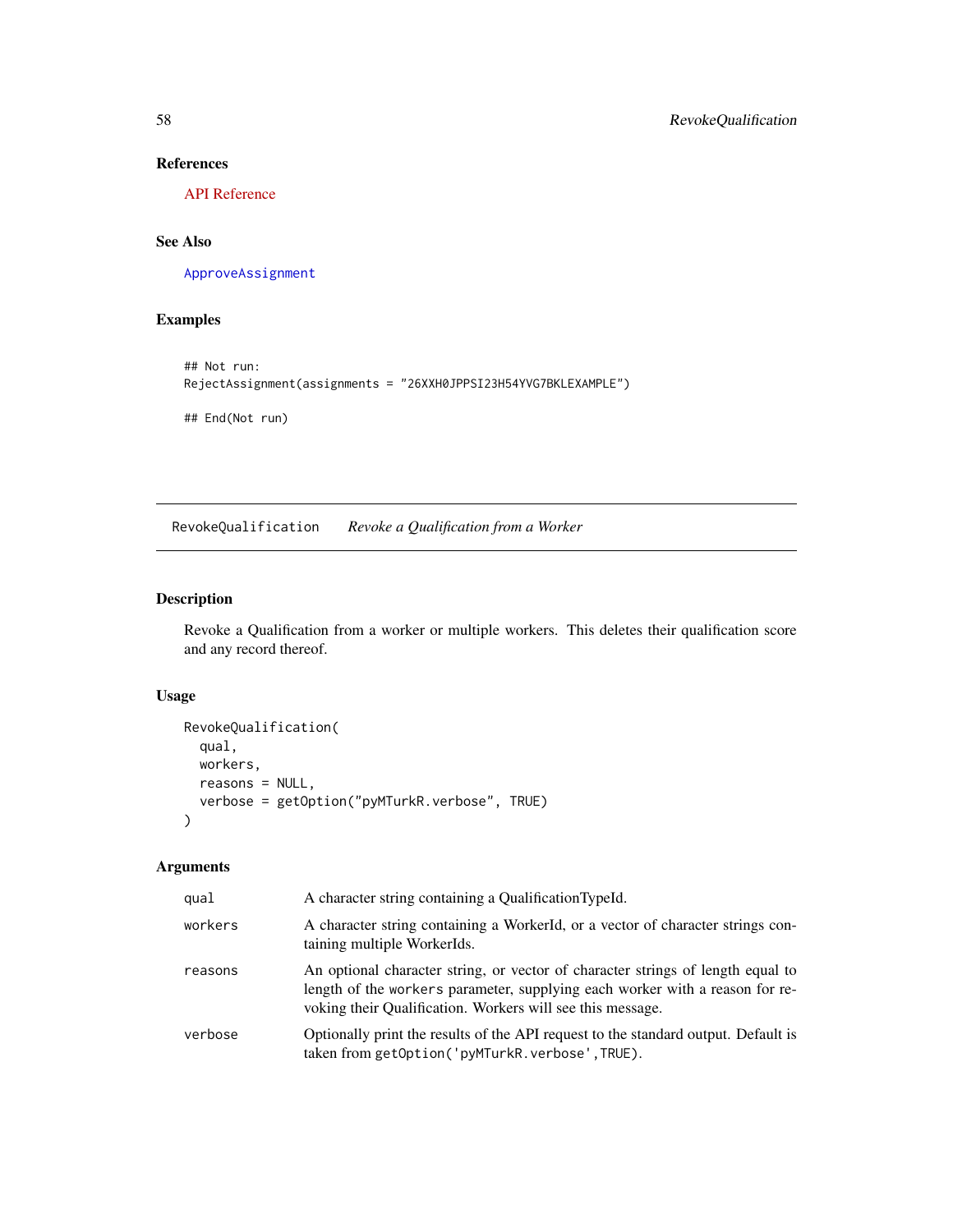A simple function to revoke a Qualification assigned to one or more workers.

RevokeQualifications(), revokequal() and DisassociateQualificationFromWorker() are aliases.

#### Value

A data frame containing the QualificationTypeId, WorkerId, reason (if applicable), and whether each request was valid.

#### Author(s)

Tyler Burleigh, Thomas J. Leeper

#### References

[API Reference](https://docs.aws.amazon.com/AWSMechTurk/latest/AWSMturkAPI/ApiReference_DisassociateQualificationFromWorkerOperation.html)

## See Also

[GrantQualification](#page-53-0)

[RejectQualification](#page-53-1)

### Examples

```
## Not run:
qual1 < -AssignQualification(workers = "A1RO9UJNWXMU65",
                   name = "Worked for me before",
             description = "This qualification is for people who have worked for me before",
                    status = "Active",
                    keywords = "Worked for me before")
RevokeQualification(qual = qual1$QualificationTypeId,
                    worker = qual1$WorkerId,
                    reason = "No longer needed")
```
DisposeQualificationType(qual1\$QualificationTypeId)

## End(Not run)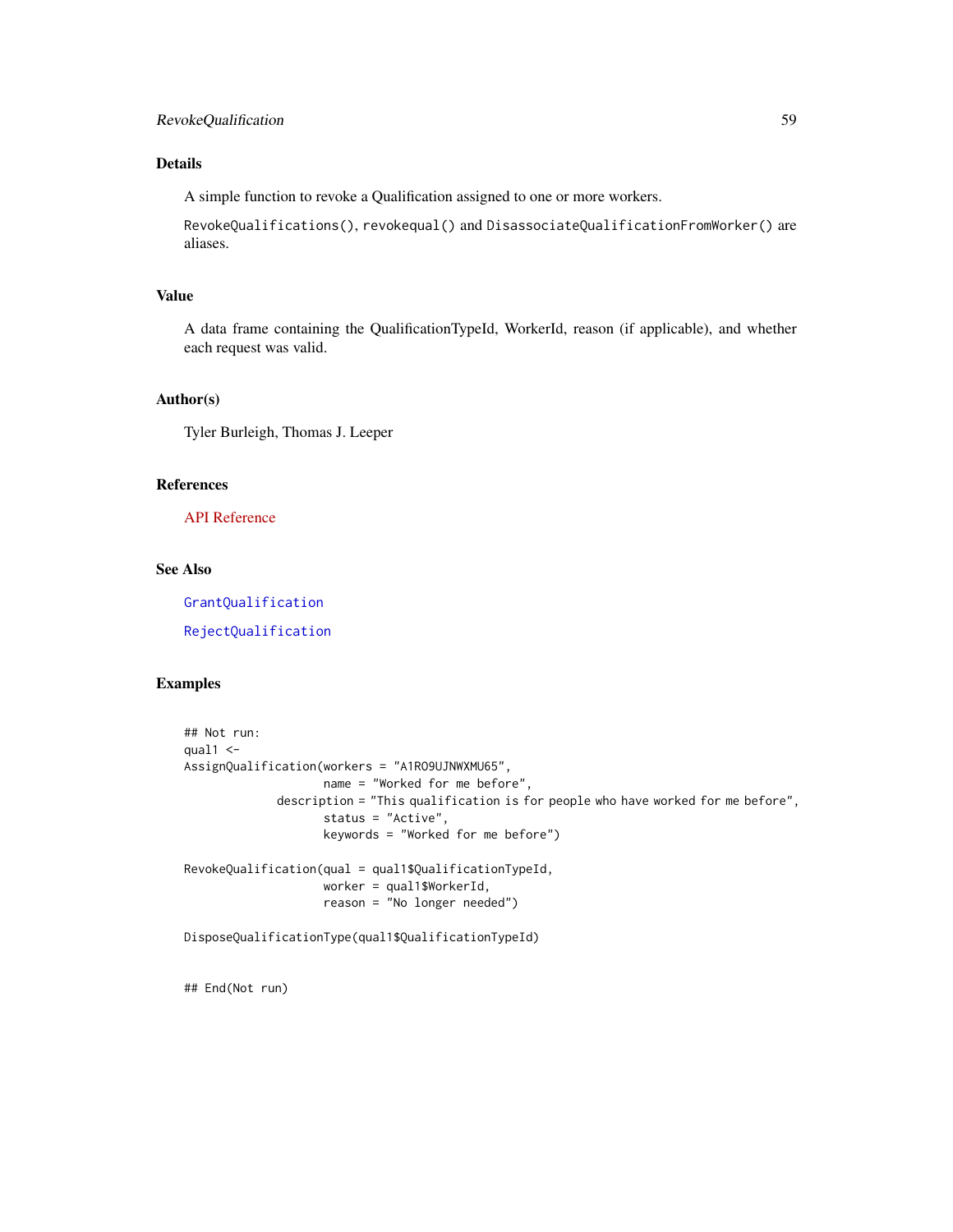<span id="page-59-0"></span>

## Description

Search for your HITs and return those HITs as R objects.

### Usage

```
SearchHITs(
  return.pages = NULL,
 results = as.integer(100),
 pagetoken = NULL,
 verbose = getOption("pyMTurkR.verbose", TRUE)
\mathcal{E}
```
# Arguments

| return.pages | An integer indicating how many pages of results should be returned.                                                                   |
|--------------|---------------------------------------------------------------------------------------------------------------------------------------|
| results      | An optional character string indicating how many results to fetch per page. Must<br>be between 1 and 100. Most users can ignore this. |
| pagetoken    | An optional character string indicating which page of search results to start at.<br>Most users can ignore this.                      |
| verbose      | Optionally print the results of the API request to the standard output. Default is<br>taken from getOption('pyMTurkR.verbose',TRUE).  |

# Details

Retrieve your current HITs (and, optionally, characteristics thereof).

searchhits(), ListHITs(), and listhits() are aliases

# Value

A list containing data frames of HITs and Qualification Requirements

# Author(s)

Tyler Burleigh, Thomas J. Leeper

#### References

[API Reference](https://docs.aws.amazon.com/AWSMechTurk/latest/AWSMturkAPI/ApiReference_ListHITsOperation.html)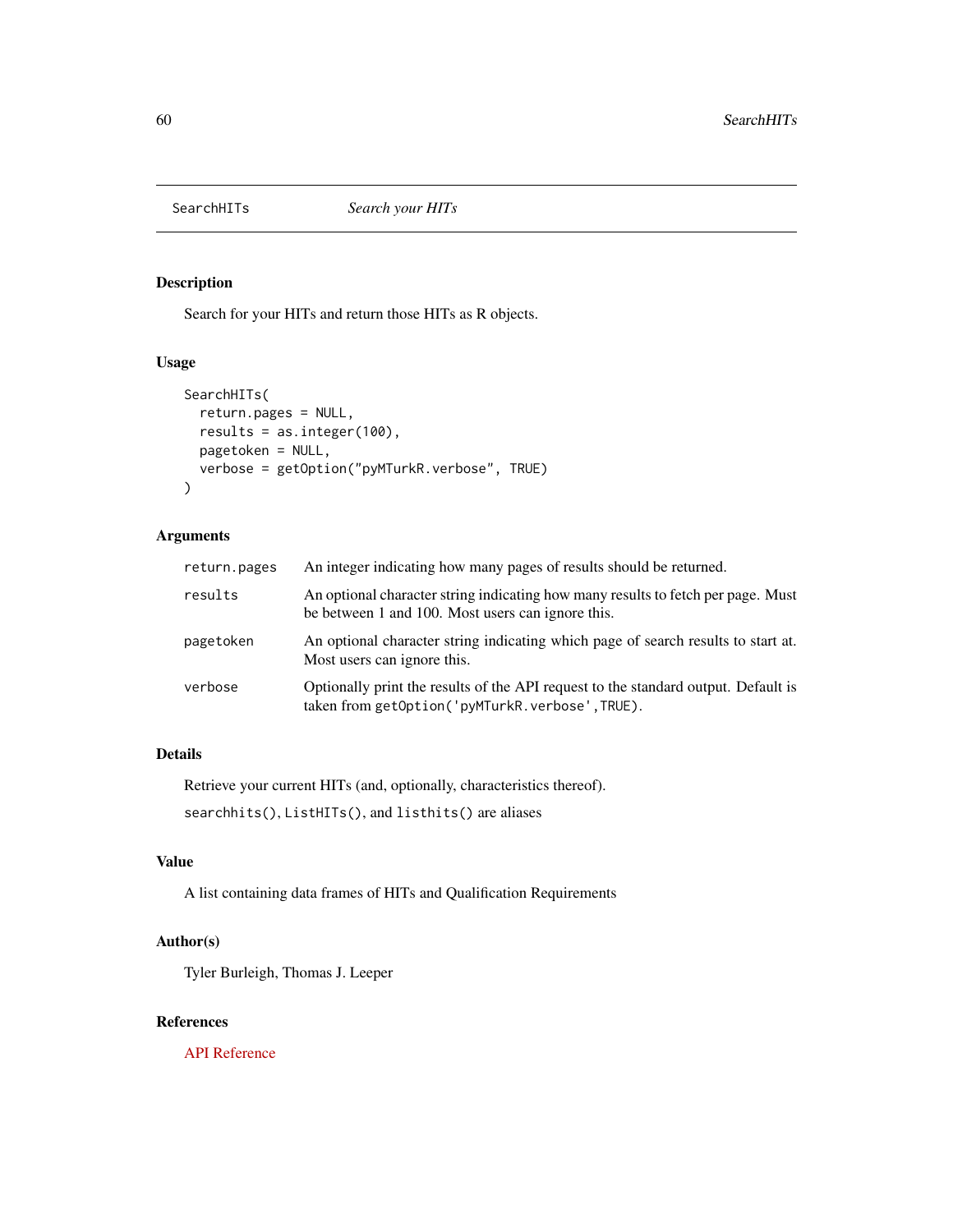# Examples

## Not run: SearchHITs()

## End(Not run)

SearchQualificationTypes

*Search Qualification Types*

# Description

Search for Qualification Types.

# Usage

```
SearchQualificationTypes(
  search.query = NULL,
 must.be.requestable = FALSE,
 must.be.owner = FALSE,
 results = as.integer(100),
 return.pages = NULL,
 pagetoken = NULL,
  verbose = getOption("pyMTurkR.verbose", TRUE)
\mathcal{L}
```

| search.query        | An optional character string to use as a search query                                                                                      |
|---------------------|--------------------------------------------------------------------------------------------------------------------------------------------|
| must.be.requestable |                                                                                                                                            |
|                     | A boolean indicating whether the Qualification must be requestable by Workers<br>or not.                                                   |
| must.be.owner       | A boolean indicating whether to search only the Qualifications you own / cre-<br>ated, or to search all Qualifications. Defaults to FALSE. |
| results             | An optional character string indicating how many results to fetch per page. Must<br>be between 1 and 100. Most users can ignore this.      |
| return.pages        | An integer indicating how many pages of results should be returned.                                                                        |
| pagetoken           | An optional character string indicating which page of search results to start at.<br>Most users can ignore this.                           |
| verbose             | Optionally print the results of the API request to the standard output. Default is<br>taken from getOption('pyMTurkR.verbose',TRUE).       |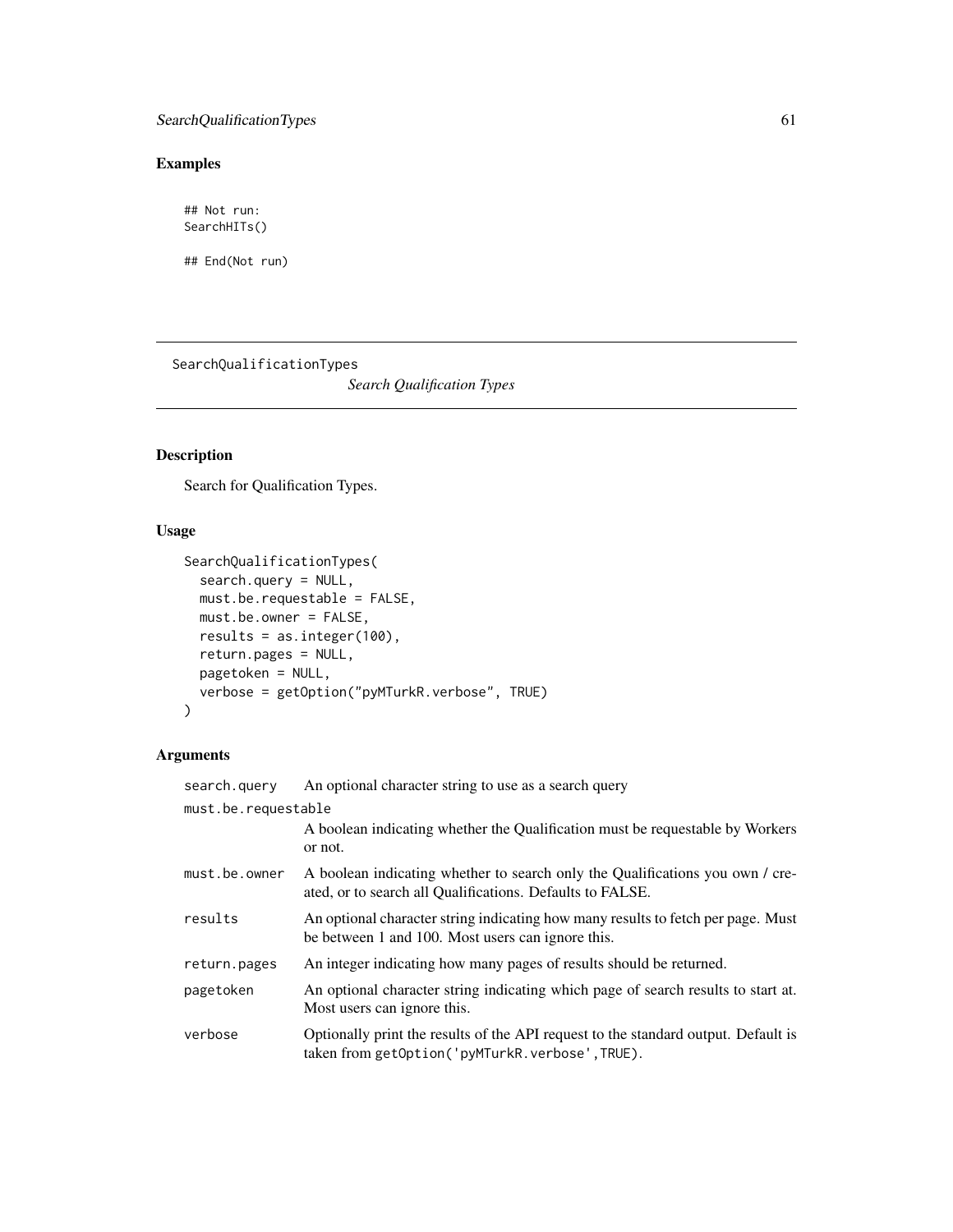This function will search Qualification Types. It can search through the Qualifications you created, or through all the Qualifications that exist.

SearchQuals(), searchquals(),ListQualificationTypes() listquals(), ListQuals() are aliases

# Value

A data frame of Qualification Types

#### Author(s)

Tyler Burleigh

# References

[API Reference](https://docs.aws.amazon.com/AWSMechTurk/latest/AWSMturkAPI/ApiReference_ListQualificationTypesOperation.html)

#### Examples

## Not run: SearchQuals()

## End(Not run)

<span id="page-61-0"></span>seconds *Convert arbitrary times to seconds*

### Description

A convenience function to convert arbitrary numbers of days, hours, minutes, and/or seconds into seconds.

#### Usage

seconds(days = NULL, hours = NULL, minutes = NULL, seconds = NULL)

| days    | An optional number of days.    |
|---------|--------------------------------|
| hours   | An optional number of hours.   |
| minutes | An optional number of minutes. |
| seconds | An optional number of seconds. |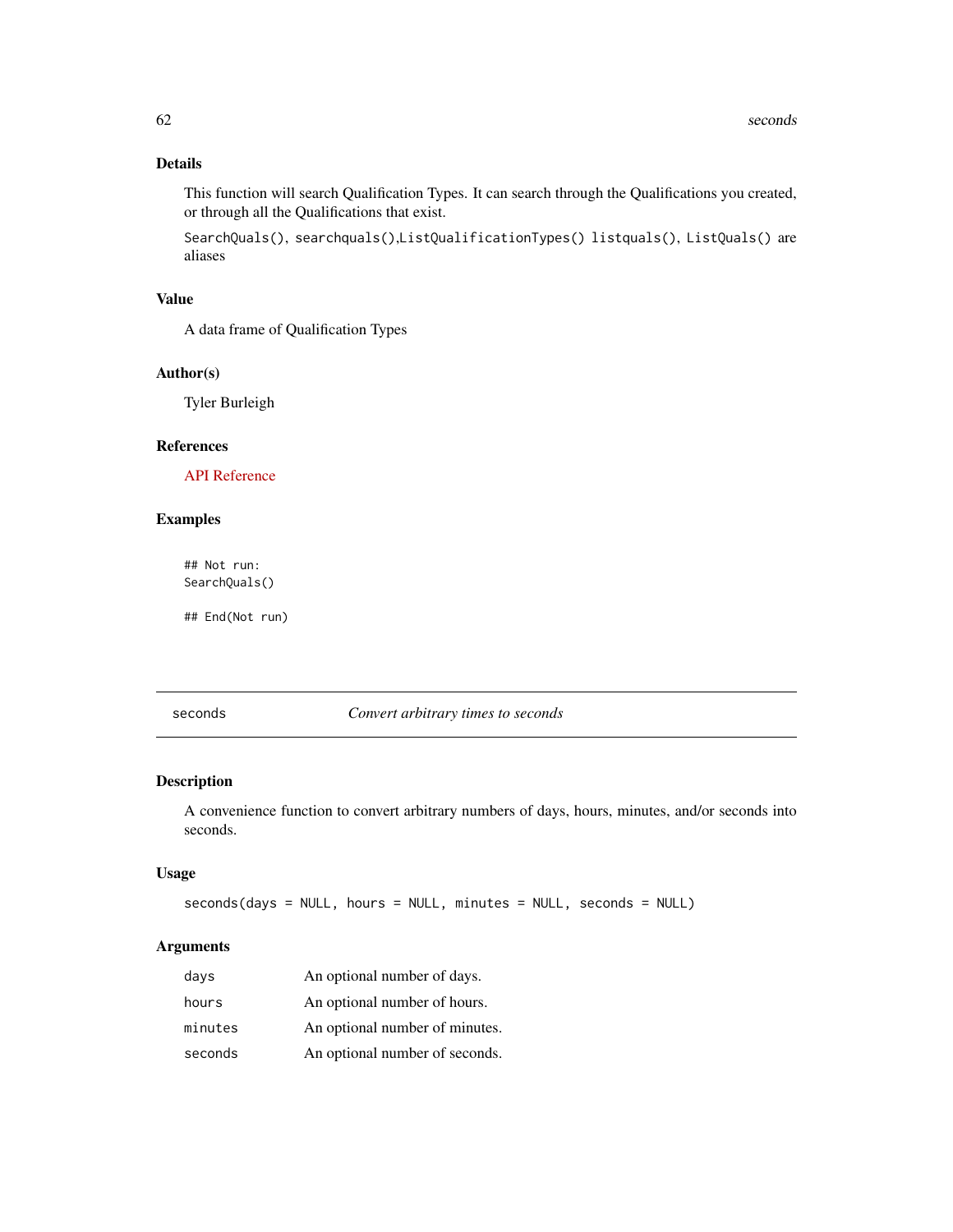A convenience function to convert arbitrary numbers of days, hours, minutes, and/or seconds into seconds. For example, to be used in setting a HIT expiration time. MTurk only accepts times (e.g., for HIT expirations, or the duration of assignments) in seconds. This function returns an integer value equal to the number of seconds of the input, and can be used atomically within other MTurkR calls (e.g., [CreateHIT](#page-14-0)).

#### Value

An integer equal to the requested amount of time in seconds.

# Author(s)

Thomas J. Leeper

<span id="page-62-0"></span>SendTestEventNotification

*Test a Notification*

## Description

Test a HITType Notification, for example, to try out a HITType Notification before creating a HIT.

# Usage

```
SendTestEventNotification(
  notification,
  test.event.type,
  verbose = getOption("pyMTurkR.verbose", TRUE)
\lambda
```

| notification    | A dictionary object Notification structure (e.g., returned by GenerateNotification).                                                                                                                                                                                                                                    |
|-----------------|-------------------------------------------------------------------------------------------------------------------------------------------------------------------------------------------------------------------------------------------------------------------------------------------------------------------------|
| test.event.type |                                                                                                                                                                                                                                                                                                                         |
|                 | A character string containing one of: Assignment Accepted, Assignment Abandoned,<br>AssignmentReturned, AssignmentSubmitted, AssignmentRejected, AssignmentApproved,<br>HITCreated, HITExtended, HITDisposed, HITReviewable, HITCreated, HITExtended,<br>HITDisposed, HITReviewable, HITExpired (the default), or Ping. |
| verbose         | Optionally print the results of the API request to the standard output. Default is<br>taken from getOption('pyMTurkR.verbose',TRUE).                                                                                                                                                                                    |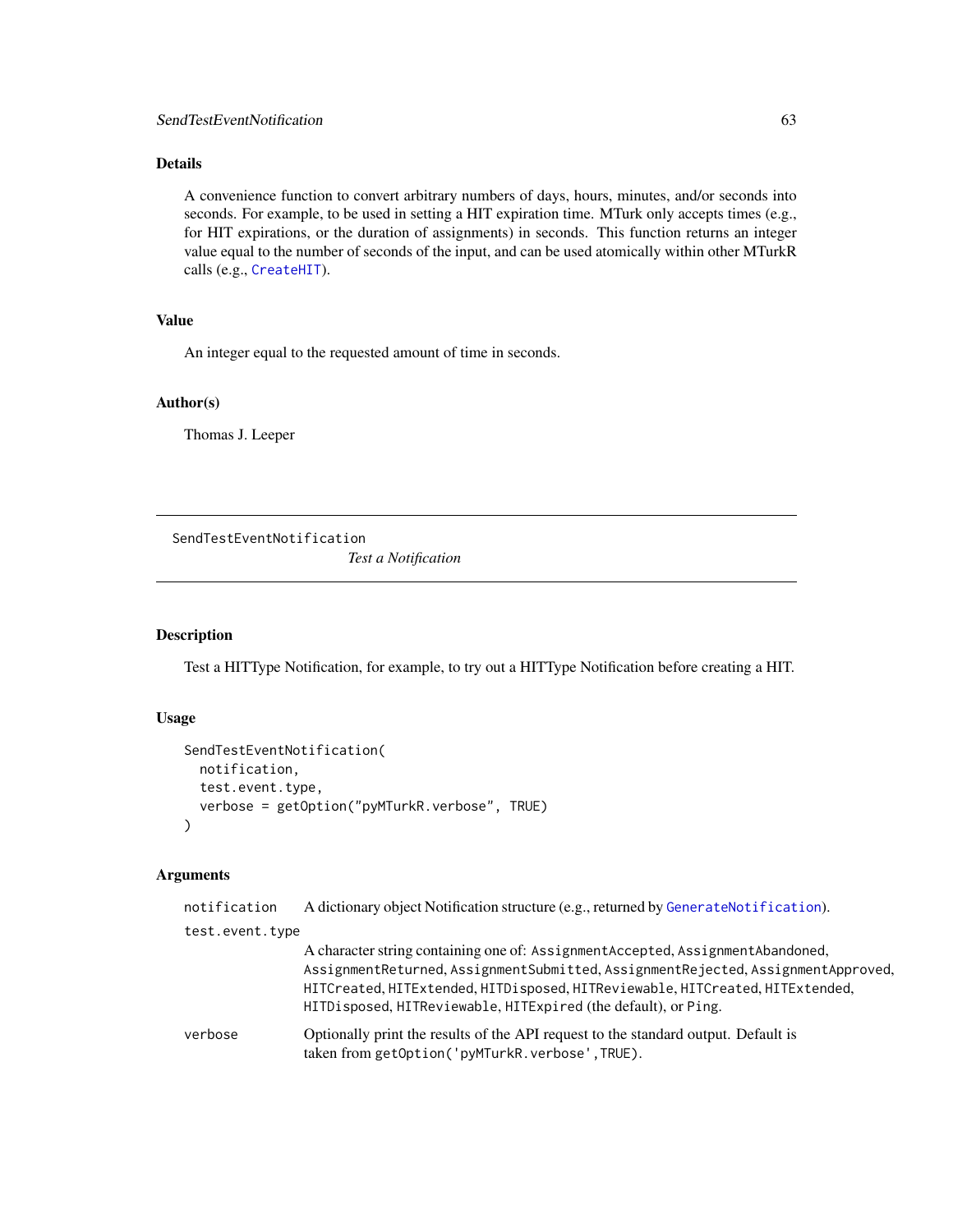Test a Notification configuration. The test mimics whatever the Notification configuration will do when the event described in test.event.type occurs. For example, if a Notification has been configured to send an email any time an Assignment is Submitted, testing for an AssignmentSubmitted event should trigger an email. Similarly, testing for an AssignmentReturned event should do nothing.

notificationtest is an alias.

#### Value

A data frame containing the notification, the event type, and details on whether the request was valid. As a side effect, a notification will be sent to the configured destination (either an email or an SQS queue).

#### Author(s)

Tyler Burleigh, Thomas J. Leeper

#### References

[API Reference](https://docs.aws.amazon.com/AWSMechTurk/latest/AWSMturkAPI/ApiReference_SendTestEventNotificationOperation.html)

## See Also

[SetHITTypeNotification](#page-65-0)

# Examples

```
## Not run:
hittype <- RegisterHITType(title="10 Question Survey",
                           description = "Complete a 10-question survey",
                           reward = ".20",duration = seconds(hours = 1),
                           keywords = "survey, questionnaire, politics")
a <- GenerateNotification("requester@example.com", event.type = "HITExpired")
SetHITTypeNotification(hit.type = hittype$HITTypeId,
                       notification = a,
                       active = TRUE)
```
## End(Not run)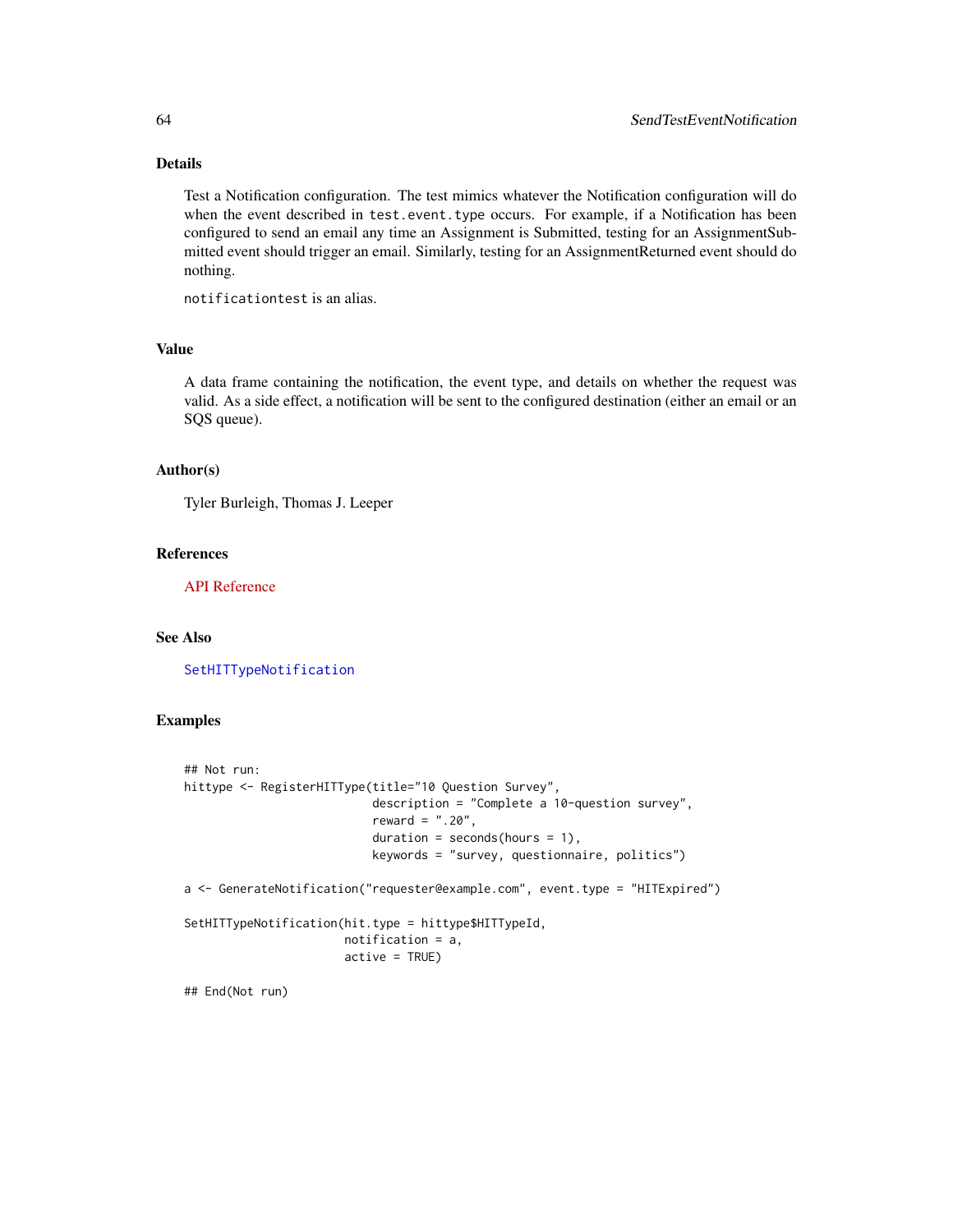## Description

Update the review status of a HIT, from "Reviewable" to "Reviewing" or the reverse.

#### Usage

```
SetHITAsReviewing(
  hit = NULL,hit.type = NULL,
  annotation = NULL,
  revert = FALSE,
  verbose = getOption("pyMTurkR.verbose", TRUE)
)
```
#### Arguments

| hit        | An optional character string containing a HITId, or a vector character strings<br>containing HITIds, whose status are to be changed. Must specify hit xor<br>hit.type xor annotation.                                                                                                                                                                                                                                                           |
|------------|-------------------------------------------------------------------------------------------------------------------------------------------------------------------------------------------------------------------------------------------------------------------------------------------------------------------------------------------------------------------------------------------------------------------------------------------------|
| hit.type   | An optional character string specifying a HITTypeId (or a vector of HITType-<br>Ids), all the HITs of which should be set as "Reviewing" (or the reverse). Must<br>specify hit xor hit. type xor annotation.                                                                                                                                                                                                                                    |
| annotation | An optional character string specifying the value of the Requester Annotation<br>field for a batch of HITs. This can be used to set the review status all HITs from<br>a "batch" created in the online Requester User Interface (RUI). To use a batch<br>ID, the batch must be written in a character string of the form "BatchId:78382;",<br>where "73832" is the batch ID shown in the RUI. Must specify hit xor hit. type<br>xor annotation. |
| revert     | An optional logical to revert the HIT from "Reviewing" to "Reviewable".                                                                                                                                                                                                                                                                                                                                                                         |
| verbose    | Optionally print the results of the API request to the standard output. Default is<br>taken from getOption('pyMTurkR.verbose', TRUE).                                                                                                                                                                                                                                                                                                           |

# Details

A function to change the status of one or more HITs (or all HITs of a given HITType) to "Reviewing" or the reverse. This affects what HITs are returned by [GetReviewableHITs](#page-48-0). Must specify a HITId xor a HITTypeId xor an annotation.

reviewing() and UpdateHITReviewStatus() are aliases.

#### Value

A data frame containing HITId, status, and whether the request to change the status of each was valid.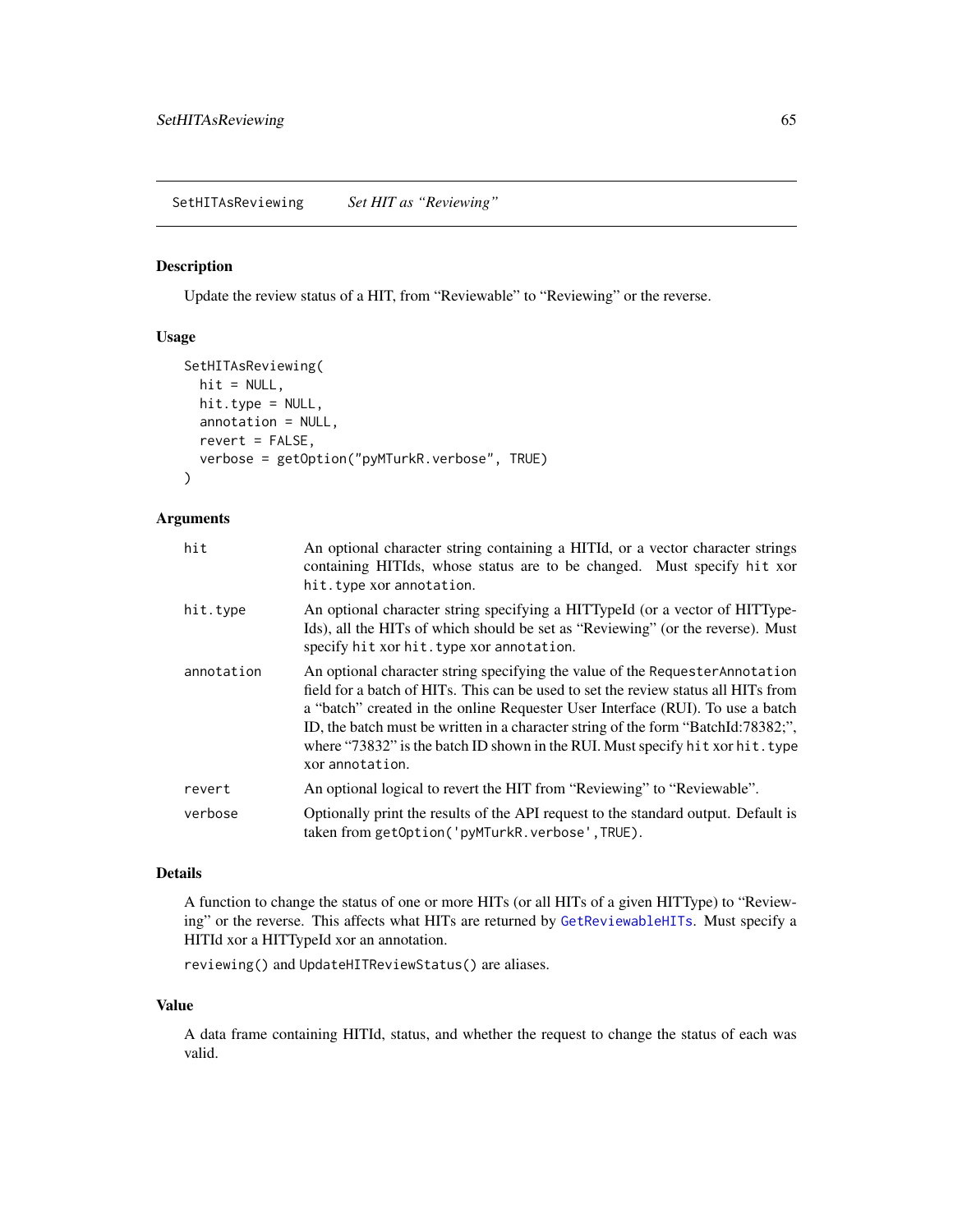## Author(s)

Tyler Burleigh, Thomas J. Leeper

# References

[API Reference](https://docs.aws.amazon.com/AWSMechTurk/latest/AWSMturkAPI/ApiReference_UpdateHITReviewStatusOperation.html)

# See Also

[GetReviewableHITs](#page-48-0)

#### Examples

```
## Not run:
a <- GenerateExternalQuestion("https://www.example.com/", "400")
hit1 <- CreateHIT(hit.type = "2FFNCWYB49F9BBJWA4SJUNST5OFSOW",
                  question = a$string,
                  expiration = seconds(hours = 1))
SetHITAsReviewing(hit1$HITId)
# cleanup
DisableHIT(hit1$HITId)
```
## End(Not run)

<span id="page-65-0"></span>SetHITTypeNotification

*Configure a HITType Notification*

## Description

Configure a notification to be sent when specific actions occur for the specified HITType.

# Usage

```
SetHITTypeNotification(
  hit.type,
  notification = NULL,
  active = NULL,
  verbose = getOption("pyMTurkR.verbose", TRUE)
\mathcal{E}
```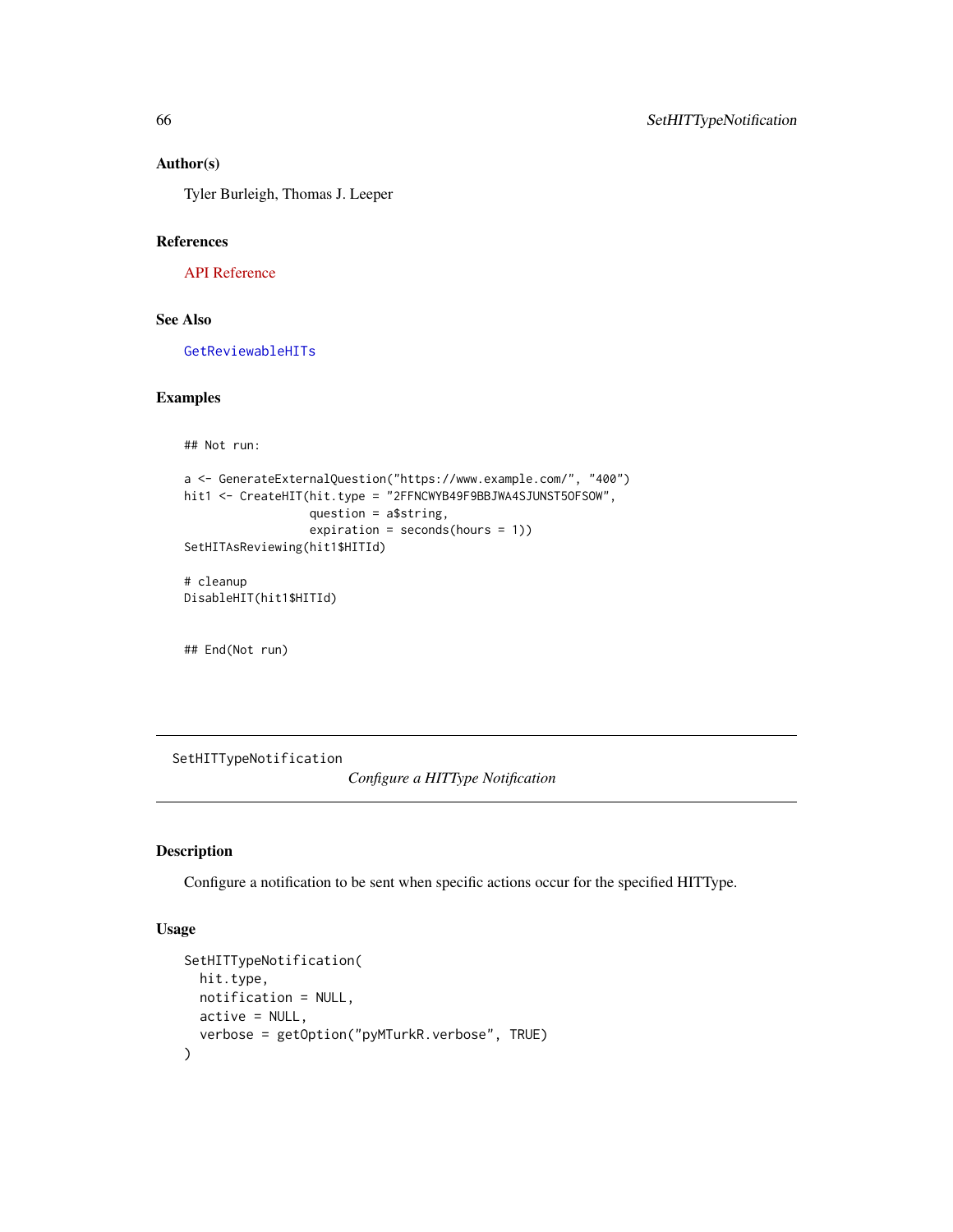#### **Arguments**

| hit.type     | A character string specifying the HITTypeId of the HITType for which notifica-<br>tions are being configured.                        |
|--------------|--------------------------------------------------------------------------------------------------------------------------------------|
| notification | An optional dictionary object Notification structure (e.g., returned by GenerateNotification).                                       |
| active       | A logical indicating whether the Notification is active or inactive.                                                                 |
| verbose      | Optionally print the results of the API request to the standard output. Default is<br>taken from getOption('pyMTurkR.verbose',TRUE). |

#### Details

Configure a notification to be sent to the requester whenever an event (specified in the Notification object) occurs. This is useful, for example, to enable email notifications about when assignments are submitted or HITs are completed, or for other HIT-related events.

Email notifications are useful for small projects, but configuring notifications to use the Amazon Simple Queue Service (SQS) is more reliable for large projects and allows automated processing of notifications.

setnotification() is an alias.

#### Value

A data frame containing details of the Notification and whether or not the request was successfully executed by MTurk.

Once configured, events will trigger a side effect in the form of a notification sent to the specified transport (either an email address or SQS queue). That notification will contain the following details: EventType, EventTime, HITTypeId, HITId, and (if applicable) AssignmentId.

Note that the 'Notification' column in this dataframe is a dictionary object coerced into a character type. This cannot be used again directly as a notification parameter, but it can be used to re-construct the dictionary object.

#### Author(s)

Tyler Burleigh, Thomas J. Leeper

## References

[API Reference: Operation](https://docs.aws.amazon.com/AWSMechTurk/latest/AWSMturkAPI/ApiReference_UpdateNotificationSettingsOperation.html)

[API Reference: Concept](https://docs.aws.amazon.com/AWSMechTurk/latest/AWSMechanicalTurkRequester/Concepts_NotificationsArticle.html)

# See Also

[GenerateNotification](#page-32-0) [SendTestEventNotification](#page-62-0)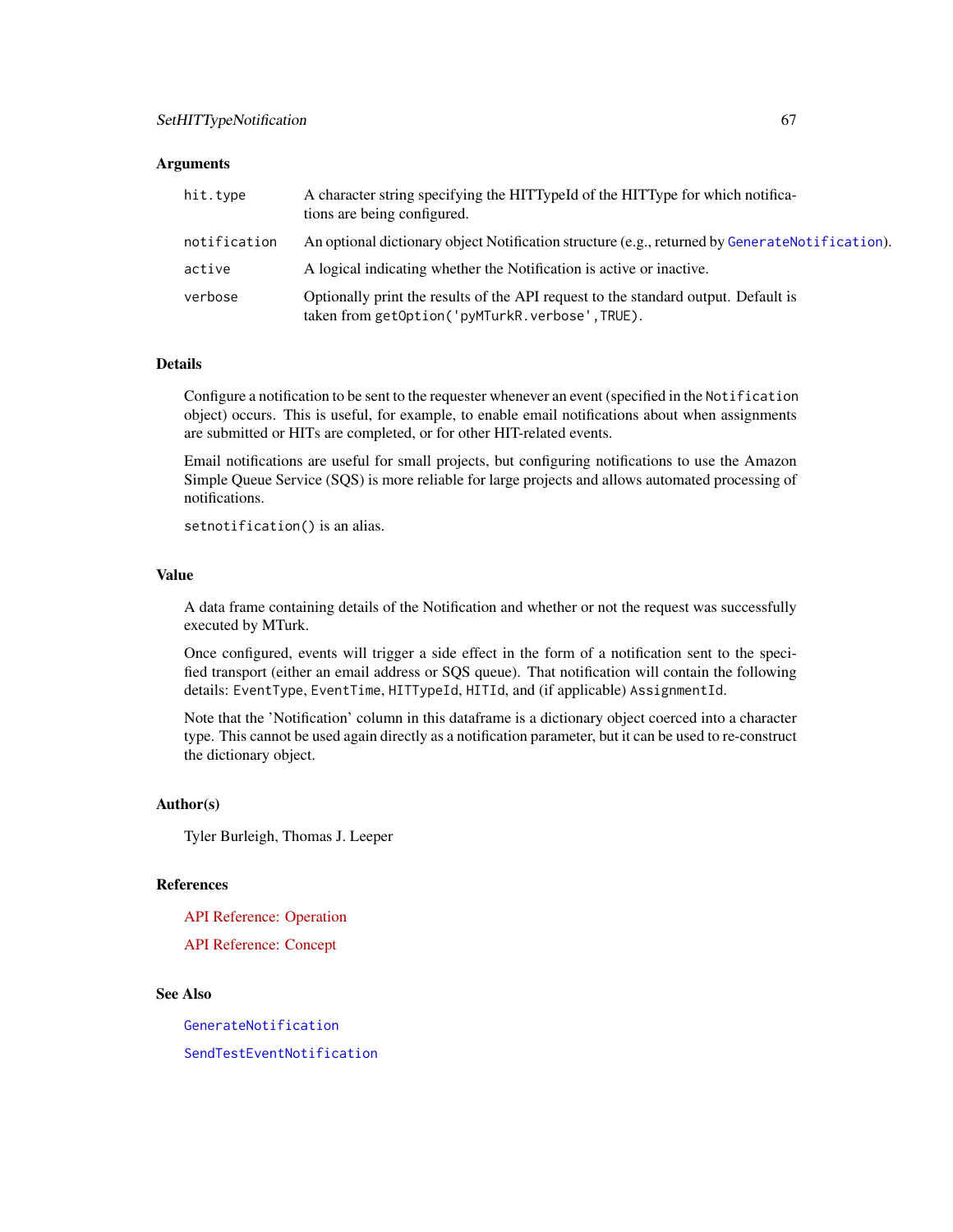# Examples

```
## Not run:
# setup email notification
hittype <- RegisterHITType(title = "10 Question Survey",
                description = "Complete a 10-question survey",
                reward = ".20",duration = seconds(hours = 1),
                keywords = "survey, questionnaire, politics")
a <- GenerateNotification("user@gmail.com", "Email", "AssignmentAccepted")
SetHITTypeNotification(hit.type = hittype$HITTypeId,
                       notification = a,
                       active = TRUE)
# send test notification
SendTestEventNotification(a, test.event.type = "AssignmentAccepted")
## End(Not run)
```
ToDataFrameAssignment *ToDataFrameAssignment*

### Description

Get a list of assignment and answer information for an assignment

#### Usage

ToDataFrameAssignment(assignment)

### Arguments

assignment assignment

## Value

A list of Data frames, for assignment information and answers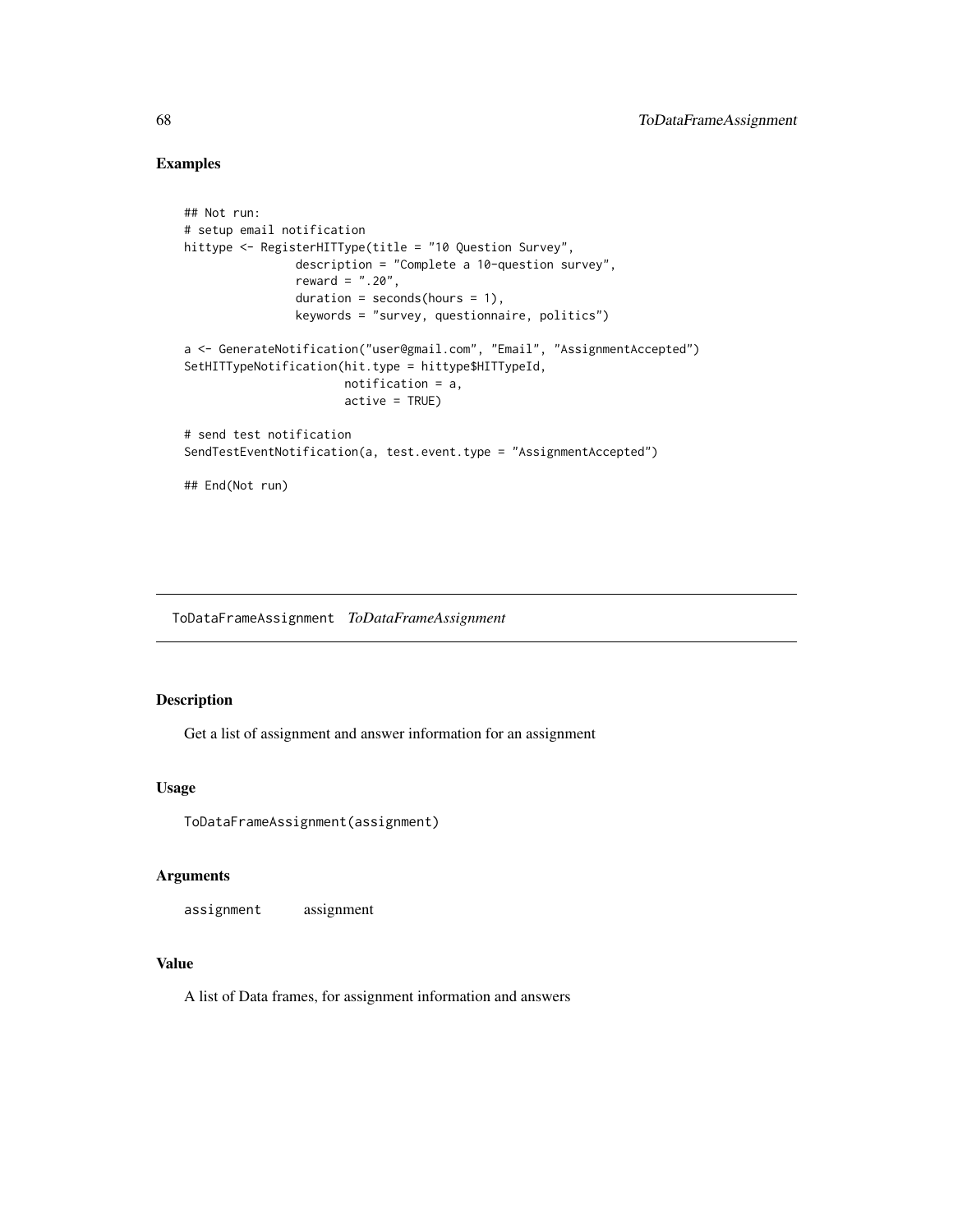ToDataFrameBonusPayments

*ToDataFrameBonusPayments*

# Description

ToDataFrameBonusPayments

# Usage

ToDataFrameBonusPayments(bonuses)

# Arguments

bonuses bonuses

# Value

A Data frame of Bonus payment information

ToDataFrameHITs *ToDataFrameHITs*

# Description

Convert a list of HITs to a data frame

# Usage

ToDataFrameHITs(hits)

# Arguments

hits hits

# Value

A data frame of information on HITs, one per row.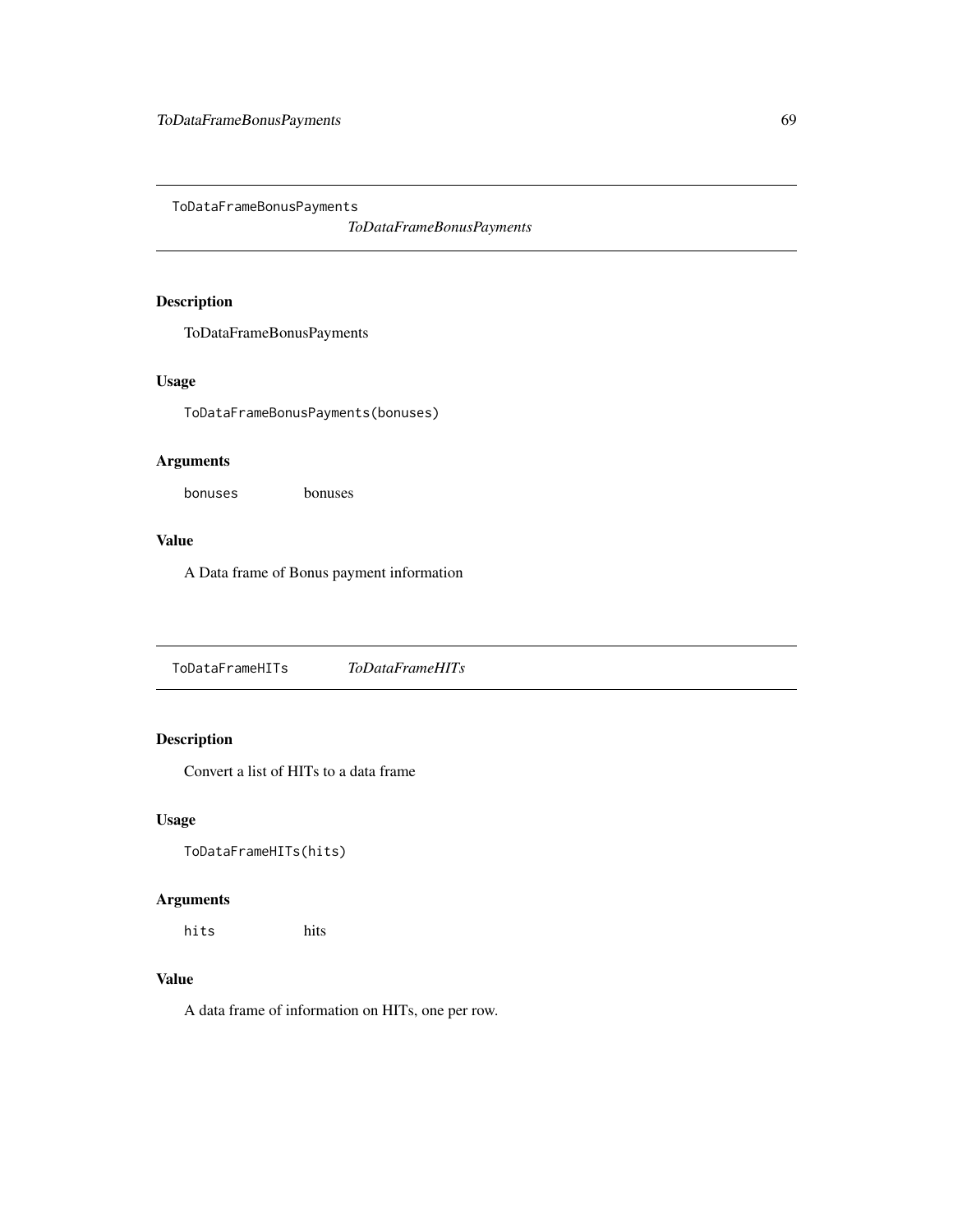ToDataFrameQualificationRequests

*ToDataFrameQualificationRequests*

# Description

ToDataFrameQualificationRequests

# Usage

ToDataFrameQualificationRequests(requests)

# Arguments

requests requests

## Value

A Data frame of Qualification Request information

ToDataFrameQualificationRequirements *ToDataFrameQualificationRequirements*

# Description

ToDataFrameQualificationRequirements

# Usage

ToDataFrameQualificationRequirements(hits)

## Arguments

hits hits

## Value

A Data frame of Qualification Requirements for the given HITs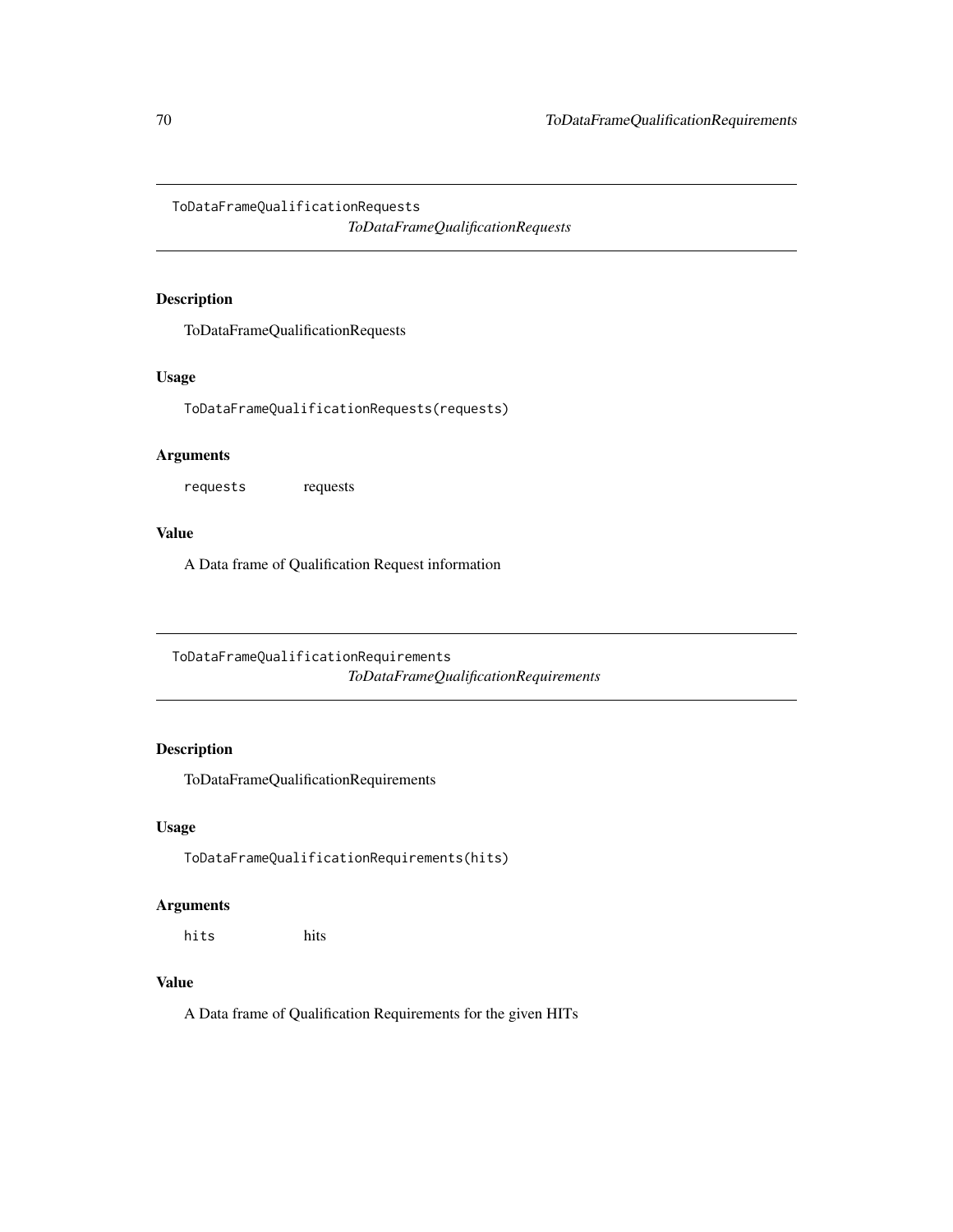ToDataFrameQualifications

*ToDataFrameQualifications*

# Description

ToDataFrameQualifications

# Usage

ToDataFrameQualifications(quals)

# Arguments

quals qualifications

## Value

A Data frame of qualification information

ToDataFrameQualificationTypes *ToDataFrameQualificationTypes*

# Description

ToDataFrameQualificationTypes

# Usage

ToDataFrameQualificationTypes(quals)

# Arguments

quals qualifications

## Value

A Data frame of Qualification Types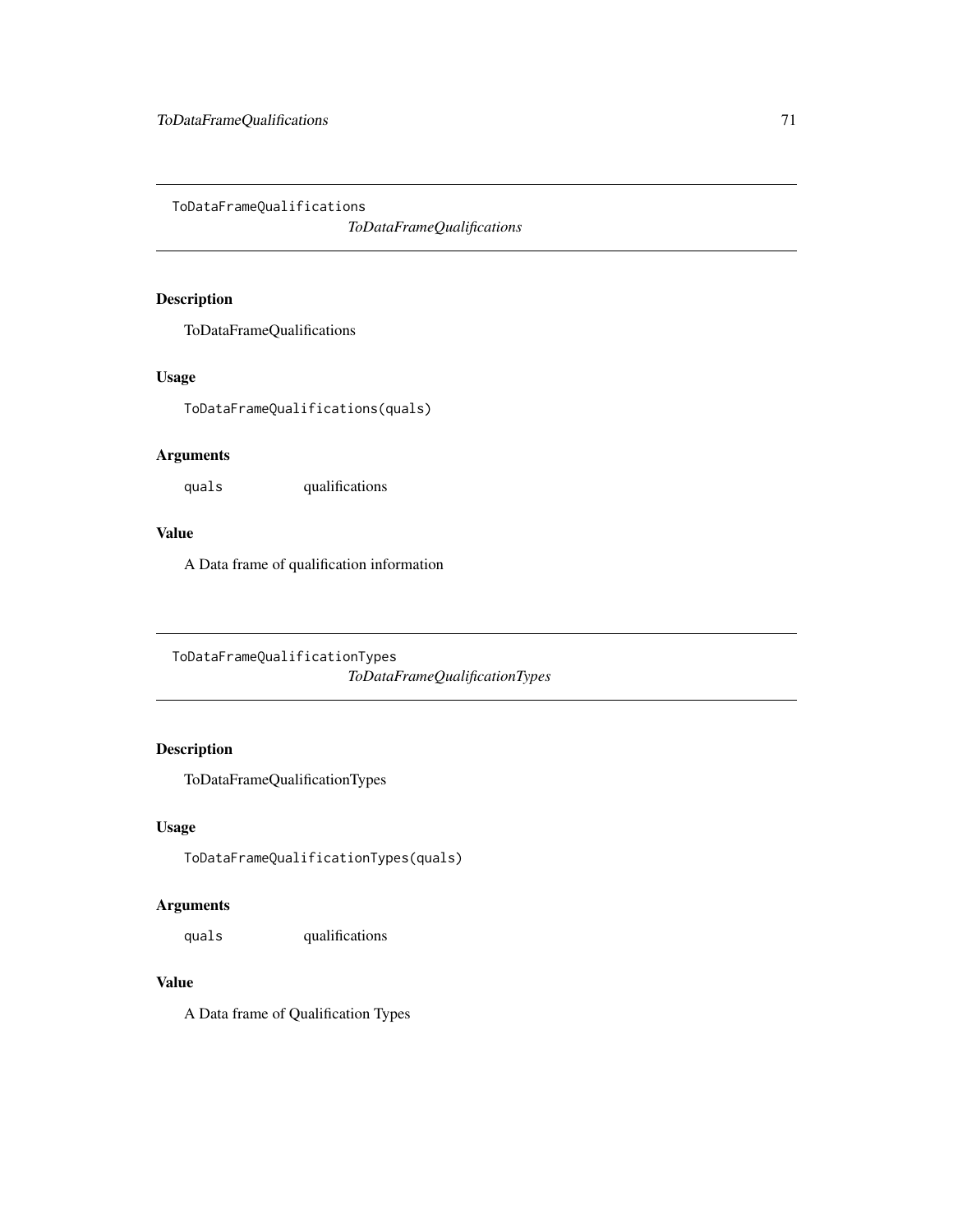ToDataFrameQuestionFormAnswers

*ToDataFrameQuestionFormAnswers*

# Description

ToDataFrameQuestionFormAnswers

## Usage

ToDataFrameQuestionFormAnswers(assignment, answers)

# Arguments

| assignment | assignment |
|------------|------------|
| answers    | answers    |

## Value

A Data frame of Answer information for the assignment

ToDataFrameReviewableHITs *ToDataFrameReviewableHITs*

# Description

ToDataFrameReviewableHITs

### Usage

ToDataFrameReviewableHITs(hits)

# Arguments

hits hits

### Value

A Data frame of reviewable HIT information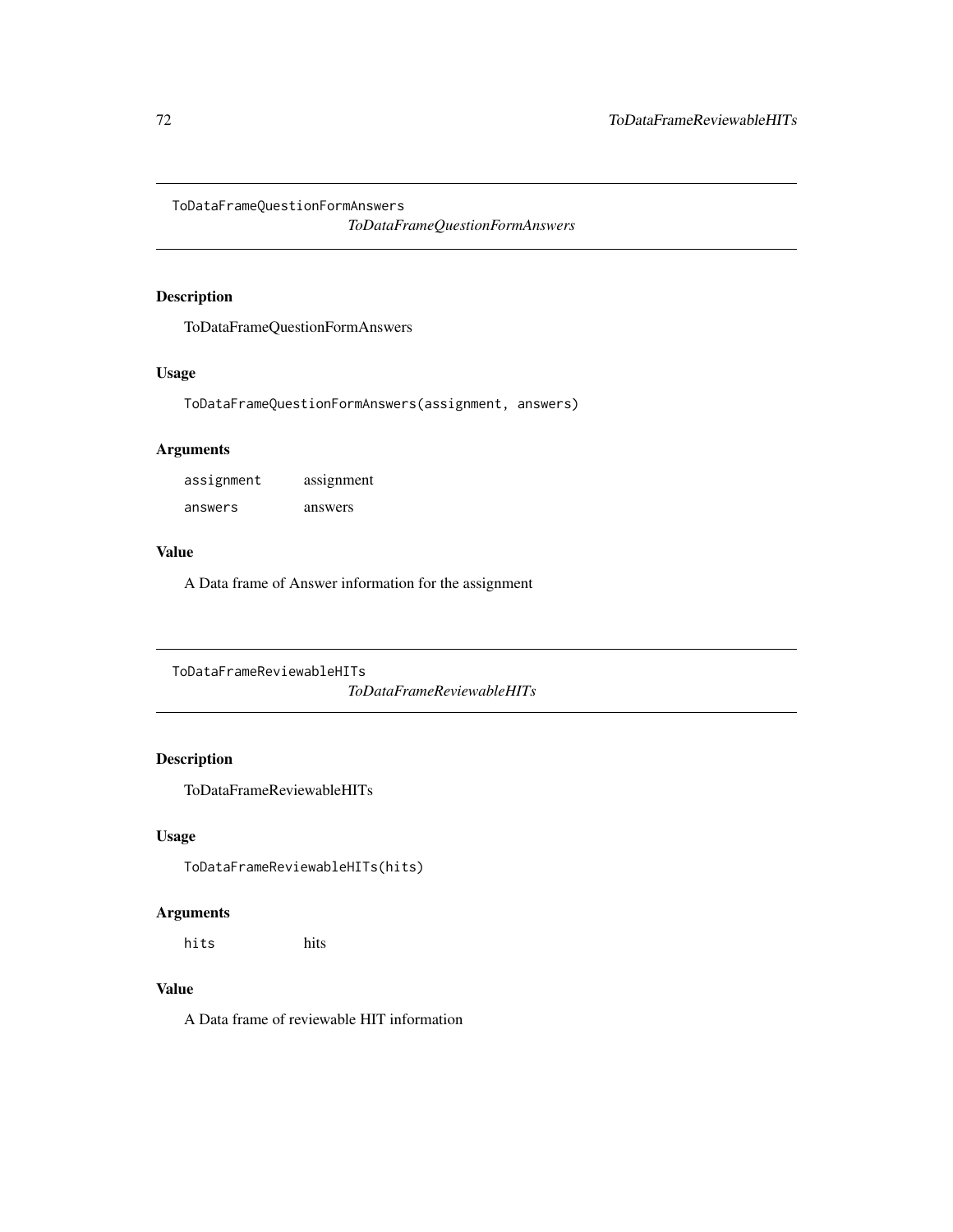<span id="page-72-0"></span>ToDataFrameReviewResults

*ToDataFrameReviewResults*

# Description

ToDataFrameReviewResults

# Usage

ToDataFrameReviewResults(results)

# Arguments

results results

# Value

A list of Data frames of Assignment Reviews/Actions and HIT Reviews/Actions.

ToDataFrameWorkerBlock

*ToDataFrameWorkerBlock*

# Description

ToDataFrameWorkerBlock

# Usage

ToDataFrameWorkerBlock(workers)

#### Arguments

workers workers

# Value

A Data frame of blocked workers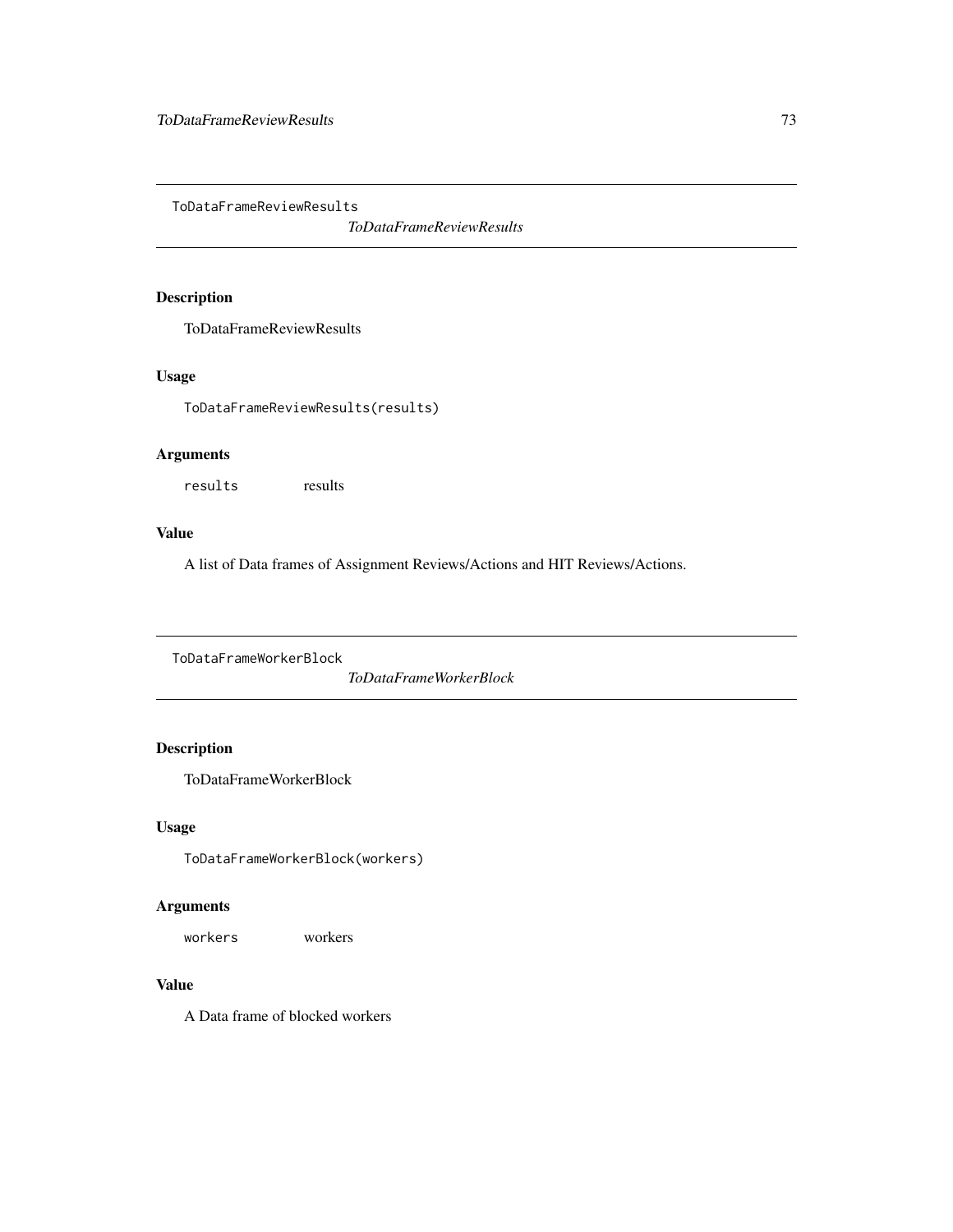<span id="page-73-0"></span>UpdateQualificationScore

*Update a worker's score for a QualificationType*

#### Description

Update a worker's score for a QualificationType that you created. Scores for built-in Qualification-Types (e.g., location, worker statistics) cannot be updated.

# Usage

```
UpdateQualificationScore(
  qual,
  workers,
  values = NULL,
  increment = NULL,
  verbose = getOption("pyMTurkR.verbose", TRUE)
)
```
#### Arguments

| qual      | A character string containing a QualificationTypeId.                                                                                                                                                                                    |
|-----------|-----------------------------------------------------------------------------------------------------------------------------------------------------------------------------------------------------------------------------------------|
| workers   | A character string containing a WorkerId, or a vector of character strings con-<br>taining multiple WorkerIds.                                                                                                                          |
| values    | A character string containing an integer value to be assigned to the worker, or<br>a vector of character strings containing integer values to be assigned to each<br>worker (and thus must have length equal to the number of workers). |
| increment | An optional character string specifying, in lieu of "values", the amount that each<br>worker's current Qualfiication Score should be increased (or decreased).                                                                          |
| verbose   | Optionally print the results of the API request to the standard output. Default is<br>taken from getOption('pyMTurkR.verbose',TRUE).                                                                                                    |

#### Details

A function to update the Qualification score assigned to one or more workers for the specified custom QualificationType. The simplest use is to specify a QualificationTypeId, a WorkerId, and a value to be assigned to the worker. Scores for multiple workers can be updated in one request.

Additionally, the increment parameter allows you to increase (or decrease) each of the specified workers scores by the specified amount. This might be useful, for example, to keep a QualificationType that records how many of a specific style of HIT a worker has completed and increase the value of each worker's score by 1 after they complete a HIT.

This function will only affect workers who already have a score for the QualificationType. If a worker is given who does not already have a score, they will not be modified.

updatequalscore() is an alias.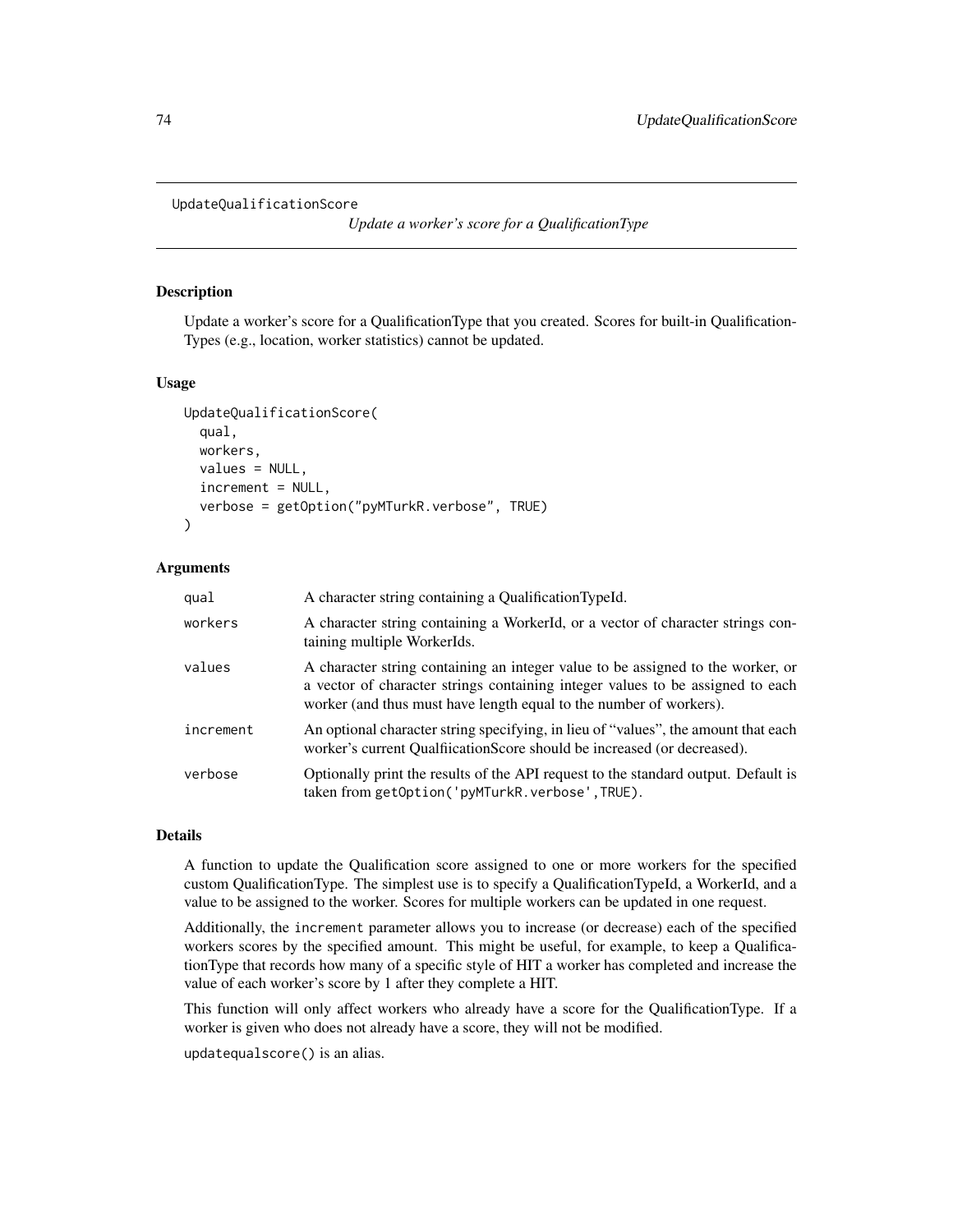#### <span id="page-74-0"></span>Value

A data frame containing the QualificationTypeId, WorkerId, Qualification score, and whether the request to update each was valid.

#### Author(s)

Tyler Burleigh, Thomas J. Leeper

#### References

[API Reference](https://docs.aws.amazon.com/AWSMechTurk/latest/AWSMturkAPI/ApiReference_UpdateQualificationScoreOperation.html)

# See Also

[GetQualificationScore](#page-45-0)

[GetQualifications](#page-44-0)

#### Examples

```
## Not run:
qual1 <- CreateQualificationType(name="Worked for me before",
   description="This qualification is for people who have worked for me before",
   status = "Active",
   keywords="Worked for me before")
AssignQualification(qual1$QualificationTypeId, "A1RO9UJNWXMU65", value="50")
UpdateQualificationScore(qual1$QualificationTypeId, "A1RO9UJNWXMU65", value="95")
UpdateQualificationScore(qual1$QualificationTypeId, "A1RO9UJNWXMU65", increment="1")
DisposeQualificationType(qual1$QualificationTypeId)
```
## End(Not run)

UpdateQualificationType

*Update a Worker QualificationType*

#### Description

Update characteristics of a QualificationType.

# Usage

```
UpdateQualificationType(
  qual,
  description = NULL,
  status = NULL,retry.delay = NULL,
```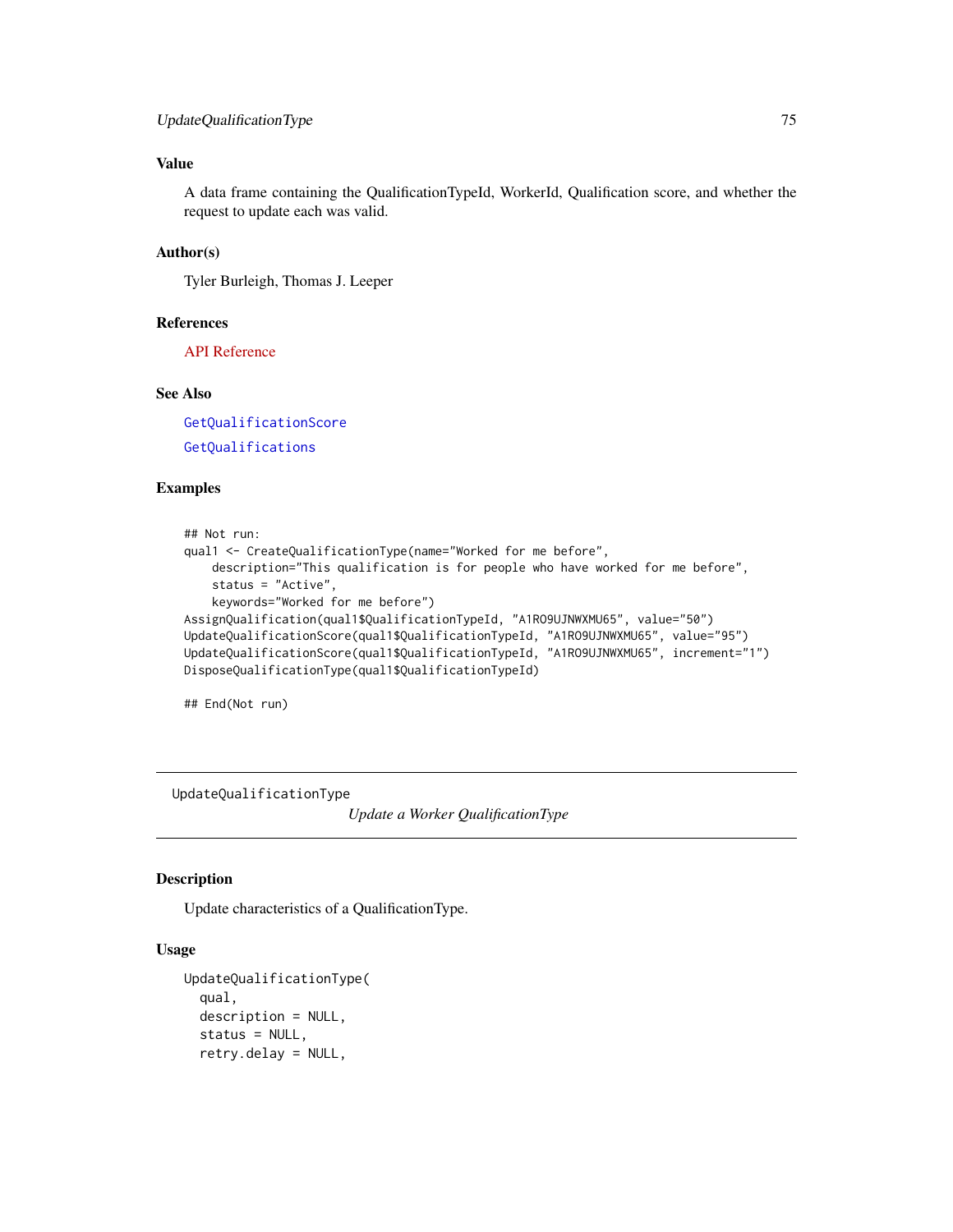```
test = NULL,answerkey = NULL,
 test.duration = NULL,
 auto = NULL,auto.value = NULL,
 verbose = getOption("pyMTurkR.verbose", TRUE)
)
```
# Arguments

| qual          | A character string containing a QualificationTypeId.                                                                                                                                                                                                                                                                  |
|---------------|-----------------------------------------------------------------------------------------------------------------------------------------------------------------------------------------------------------------------------------------------------------------------------------------------------------------------|
| description   | A longer description of the QualificationType. This is visible to workers. Maxi-<br>mum of 2000 characters.                                                                                                                                                                                                           |
| status        | A character vector of "Active" or "Inactive", indicating whether the Qualifica-<br>tionType should be active and visible.                                                                                                                                                                                             |
| retry.delay   | An optional time (in seconds) indicating how long workers have to wait before<br>requesting the QualificationType after an initial rejection. If not specified, retries<br>are disabled and Workers can request a Qualification of this type only once, even<br>if the Worker has not been granted the Qualification. |
| test          | An optional character string consisting of a QuestionForm data structure, used<br>as a test a worker must complete before the Qualification Type is granted to them.                                                                                                                                                  |
| answerkey     | An optional character string consisting of an AnswerKey data structure, used to<br>automatically score the test                                                                                                                                                                                                       |
| test.duration | An optional time (in seconds) indicating how long workers have to complete the<br>test.                                                                                                                                                                                                                               |
| auto          | A logical indicating whether the Qualification is automatically granted to work-<br>ers who request it. Default is NULL meaning FALSE.                                                                                                                                                                                |
| auto.value    | An optional parameter specifying the value that is automatically assigned to<br>workers when they request it (if the Qualification is automatically granted).                                                                                                                                                         |
| verbose       | Optionally print the results of the API request to the standard output. Default is<br>taken from getOption('pyMTurkR.verbose', TRUE).                                                                                                                                                                                 |

#### Details

A function to update the characteristics of a QualificationType. Name and keywords cannot be modified after a QualificationType is created.

updatequal() is an alias.

# Value

A data frame containing the QualificationTypeId of the newly created QualificationType and other details as specified in the request.

# Author(s)

Tyler Burleigh, Thomas J. Leeper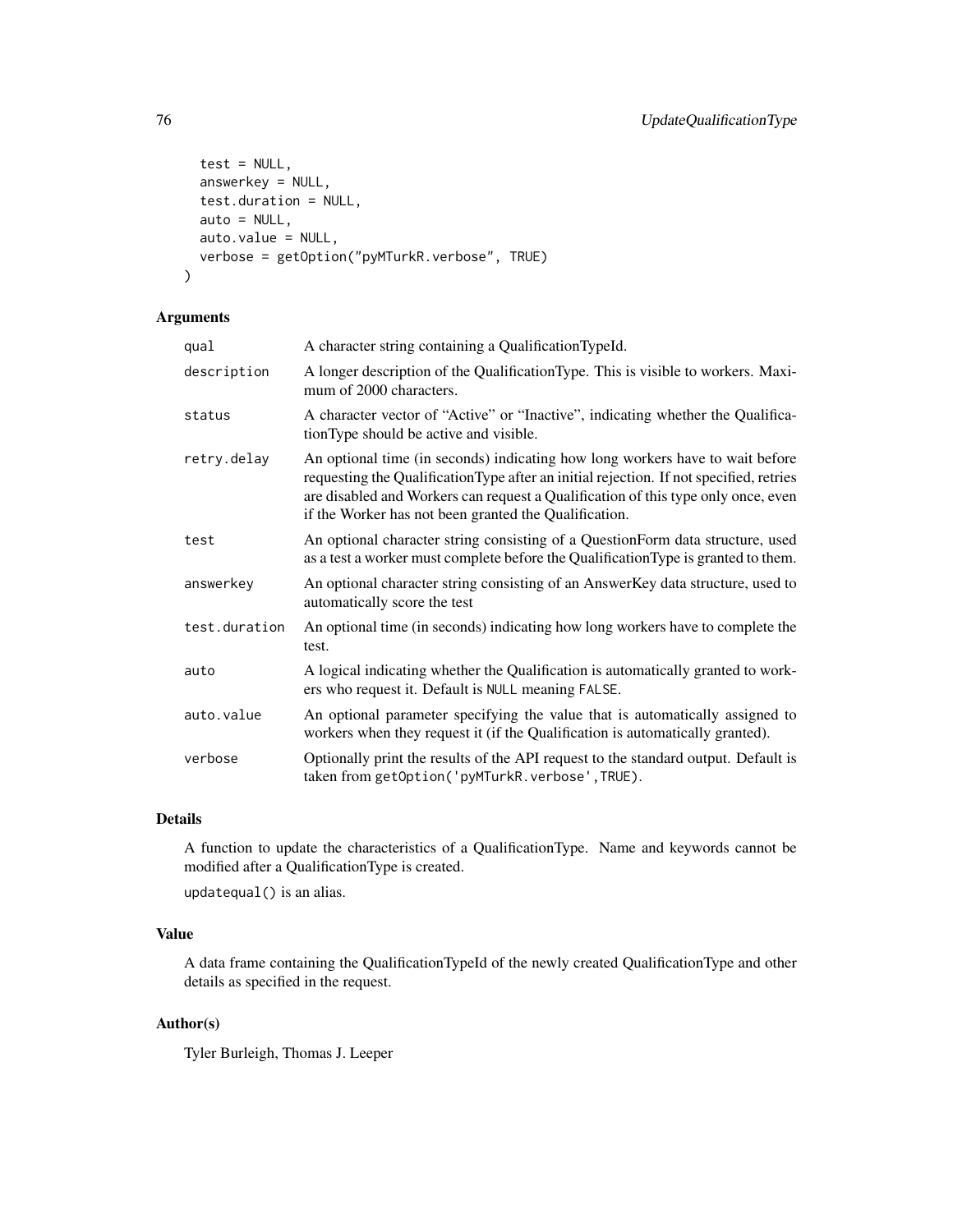# <span id="page-76-0"></span>References

[API Reference](https://docs.aws.amazon.com/AWSMechTurk/latest/AWSMturkAPI/ApiReference_UpdateQualificationTypeOperation.html)

# See Also

[GetQualificationType](#page-47-0) [CreateQualificationType](#page-16-0) [DisposeQualificationType](#page-21-0) [SearchQualificationTypes](#page-60-0)

# Examples

```
## Not run:
qual1 <- CreateQualificationType(name="Worked for me before",
   description="This qualification is for people who have worked for me before",
   status = "Active",
   keywords="Worked for me before")
qual2 <- UpdateQualificationType(qual1$QualificationTypeId,
   description="This qualification is for everybody!",
    auto=TRUE, auto.value="5")
DisposeQualificationType(qual1$QualificationTypeId)
```
## End(Not run)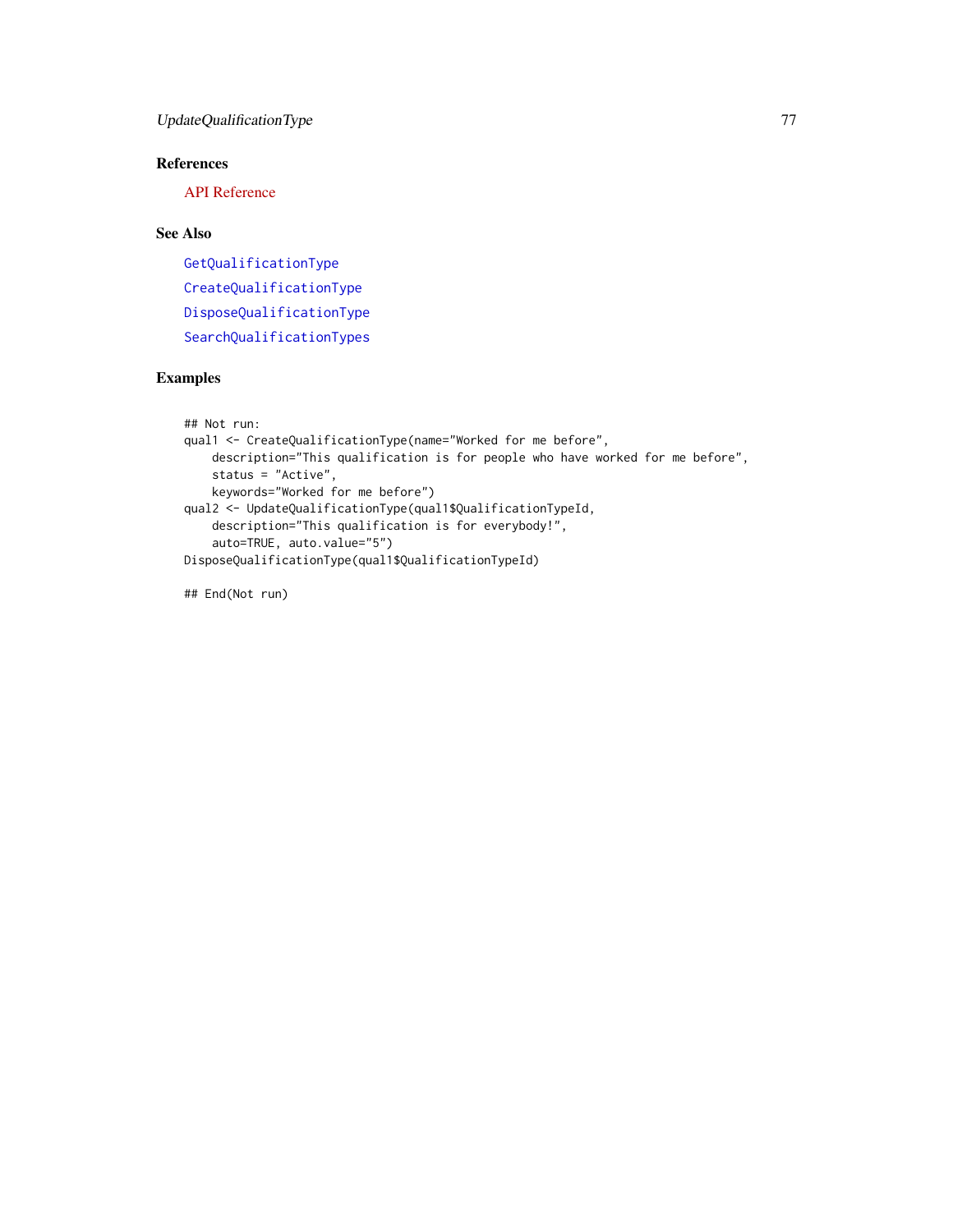# **Index**

∗ Assignments ApproveAssignment, [5](#page-4-0) GetAssignment, [36](#page-35-0) RejectAssignment, [57](#page-56-0) ∗ HITs ChangeHITType, [10](#page-9-0) CreateHIT, [15](#page-14-0) DisableHIT, [20](#page-19-0) ExtendHIT, [23](#page-22-0) GenerateExternalQuestion, [25](#page-24-0) GenerateHITReviewPolicy, [27](#page-26-0) GenerateHITsFromTemplate, [30](#page-29-0) GenerateHTMLQuestion, [32](#page-31-0) GetHIT, [41](#page-40-0) GetHITsForQualificationType, [42](#page-41-0) GetReviewableHITs, [49](#page-48-0) GetReviewResultsForHIT, [50](#page-49-0) RegisterHITType, [55](#page-54-0) SearchHITs, [60](#page-59-0) SearchQualificationTypes, [61](#page-60-1) SetHITAsReviewing, [65](#page-64-0) ∗ Notifications GenerateNotification, [33](#page-32-0) SendTestEventNotification, [63](#page-62-0) SetHITTypeNotification, [66](#page-65-0) ∗ Qualifications AssignQualification, [6](#page-5-0) CreateQualificationType, [17](#page-16-1) GenerateQualificationRequirement, [35](#page-34-0) GetHITsForQualificationType, [42](#page-41-0) GetQualificationRequests, [43](#page-42-0) GetQualifications, [45](#page-44-1) GetQualificationScore, [46](#page-45-1) GetQualificationType, [48](#page-47-1) GrantQualification, [54](#page-53-0) RevokeQualification, [58](#page-57-0) UpdateQualificationScore, [74](#page-73-0) UpdateQualificationType, [75](#page-74-0)

∗ Workers BlockWorker, [8](#page-7-0) ContactWorker, [13](#page-12-0) GetBonuses, [38](#page-37-0) GrantBonus, [52](#page-51-0) ∗ package pyMTurkR-package, [3](#page-2-0) AcceptQualificationRequest *(*GrantQualification*)*, [54](#page-53-0) acceptrequest *(*GrantQualification*)*, [54](#page-53-0) AccountBalance, [4](#page-3-0) accountbalance *(*AccountBalance*)*, [4](#page-3-0) approve *(*ApproveAssignment*)*, [5](#page-4-0) approveall *(*ApproveAssignment*)*, [5](#page-4-0) ApproveAllAssignments, *[57](#page-56-0)* ApproveAllAssignments *(*ApproveAssignment*)*, [5](#page-4-0) ApproveAssignment, [5,](#page-4-0) *[58](#page-57-0)* ApproveAssignments, *[3](#page-2-0)* ApproveAssignments *(*ApproveAssignment*)*, [5](#page-4-0) assignment *(*GetAssignment*)*, [36](#page-35-0) assignments *(*GetAssignment*)*, [36](#page-35-0) assignqual *(*AssignQualification*)*, [6](#page-5-0) AssignQualification, [6,](#page-5-0) *[19](#page-18-0)* AssignQualifications *(*AssignQualification*)*, [6](#page-5-0) AssociateQualificationWithWorker *(*AssignQualification*)*, [6](#page-5-0) block *(*BlockWorker*)*, [8](#page-7-0) blockedworkers *(*BlockWorker*)*, [8](#page-7-0) BlockWorker, [8](#page-7-0) BlockWorkers *(*BlockWorker*)*, [8](#page-7-0)

ChangeHITType, [10,](#page-9-0) *[56](#page-55-0)* changehittype *(*ChangeHITType*)*, [10](#page-9-0)

bonus *(*GrantBonus*)*, [52](#page-51-0) bonuses *(*GetBonuses*)*, [38](#page-37-0)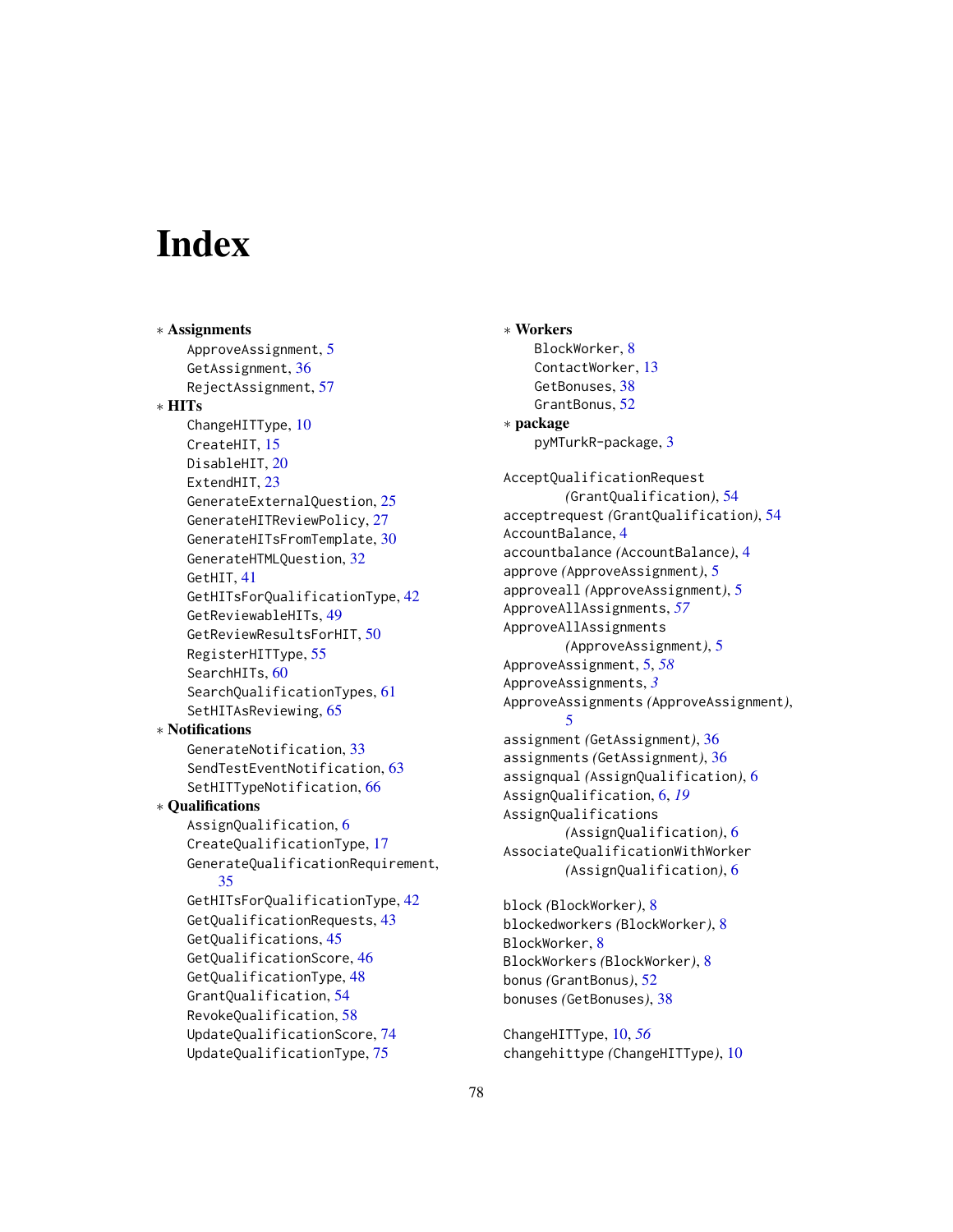#### INDEX 29

CheckAWSKeys, [12](#page-11-0) contact *(*ContactWorker*)*, [13](#page-12-0) ContactWorker, *[3](#page-2-0)*, [13](#page-12-0) ContactWorkers *(*ContactWorker*)*, [13](#page-12-0) create *(*CreateHIT*)*, [15](#page-14-0) CreateHIT, *[3](#page-2-0)*, *[11](#page-10-0)*, [15,](#page-14-0) *[19](#page-18-0)*, *[25–](#page-24-0)[27](#page-26-0)*, *[32,](#page-31-0) [33](#page-32-0)*, *[35](#page-34-0)*, *[51](#page-50-0)*, *[56](#page-55-0)*, *[63](#page-62-0)* createhit *(*CreateHIT*)*, [15](#page-14-0) CreateHITType *(*RegisterHITType*)*, [55](#page-54-0) createhittype *(*RegisterHITType*)*, [55](#page-54-0) CreateHITWithHITType *(*CreateHIT*)*, [15](#page-14-0) createhitwithhittype *(*CreateHIT*)*, [15](#page-14-0) createqual *(*CreateQualificationType*)*, [17](#page-16-1) CreateQualificationType, *[6](#page-5-0)*, *[8](#page-7-0)*, [17,](#page-16-1) *[48](#page-47-1)*, *[77](#page-76-0)* CreateWorkerBlock *(*BlockWorker*)*, [8](#page-7-0) DeleteHIT *(*DisableHIT*)*, [20](#page-19-0) deletehit *(*DisableHIT*)*, [20](#page-19-0) deletequal *(*DisposeQualificationType*)*, [22](#page-21-1) DeleteQualificationType *(*DisposeQualificationType*)*, [22](#page-21-1) DeleteWorkerBlock *(*BlockWorker*)*, [8](#page-7-0) DisableHIT, [20](#page-19-0) disablehit *(*DisableHIT*)*, [20](#page-19-0) DisassociateQualificationFromWorker *(*RevokeQualification*)*, [58](#page-57-0) DisposeHIT *(*DisableHIT*)*, [20](#page-19-0) disposehit *(*DisableHIT*)*, [20](#page-19-0) disposequal *(*DisposeQualificationType*)*, [22](#page-21-1) DisposeQualificationType, [22,](#page-21-1) *[77](#page-76-0)* emptydf, [23](#page-22-0) ExpireHIT *(*DisableHIT*)*, [20](#page-19-0) extend *(*ExtendHIT*)*, [23](#page-22-0) ExtendHIT, [23](#page-22-0) GenerateAssignmentReviewPolicy, *[15](#page-14-0)* GenerateAssignmentReviewPolicy *(*GenerateHITReviewPolicy*)*, [27](#page-26-0) GenerateExternalQuestion, [25,](#page-24-0) *[32,](#page-31-0) [33](#page-32-0)* GenerateHITReviewPolicy, *[16](#page-15-0)*, [27,](#page-26-0) *[51](#page-50-0)* GenerateHITsFromTemplate, *[17](#page-16-1)*, [30](#page-29-0) GenerateHTMLQuestion, [32](#page-31-0) GenerateNotification, [33,](#page-32-0) *[63](#page-62-0)*, *[67](#page-66-0)* GenerateQualificationRequirement, *[11](#page-10-0)*, *[16](#page-15-0)*, [35,](#page-34-0) *[56](#page-55-0)* get\_account\_balance *(*AccountBalance*)*, [4](#page-3-0)

GetAssignment, *[5](#page-4-0)*, [36,](#page-35-0) *[57](#page-56-0)* GetAssignments, *[3](#page-2-0)* GetAssignments *(*GetAssignment*)*, [36](#page-35-0) getbalance *(*AccountBalance*)*, [4](#page-3-0) GetBlockedWorkers *(*BlockWorker*)*, [8](#page-7-0) GetBonuses, [38,](#page-37-0) *[53](#page-52-0)* getbonuses *(*GetBonuses*)*, [38](#page-37-0) GetClient, [40](#page-39-0) GetHIT, [41,](#page-40-0) *[50](#page-49-0)* gethit *(*GetHIT*)*, [41](#page-40-0) gethitsbyqual *(*GetHITsForQualificationType*)*, [42](#page-41-0) GetHITsForQualificationType, [42](#page-41-0) GetQualificationRequests, [43,](#page-42-0) *[54,](#page-53-0) [55](#page-54-0)* GetQualifications, [45,](#page-44-1) *[47](#page-46-0)*, *[75](#page-74-0)* GetQualificationScore, *[45,](#page-44-1) [46](#page-45-1)*, [46,](#page-45-1) *[75](#page-74-0)* GetQualificationType, [48,](#page-47-1) *[77](#page-76-0)* getquals *(*GetQualifications*)*, [45](#page-44-1) GetReviewableHITs, [49,](#page-48-0) *[65,](#page-64-0) [66](#page-65-0)* GetReviewResultsForHIT, [50](#page-49-0) GrantBonus, *[3](#page-2-0)*, *[39](#page-38-0)*, [52](#page-51-0) grantqual *(*GrantQualification*)*, [54](#page-53-0) GrantQualification, *[44](#page-43-0)*, [54,](#page-53-0) *[59](#page-58-0)* GrantQualifications *(*GrantQualification*)*, [54](#page-53-0) hit *(*GetHIT*)*, [41](#page-40-0) HITStatus *(*GetHIT*)*, [41](#page-40-0) hittype *(*RegisterHITType*)*, [55](#page-54-0) ListAssignmentsForHIT *(*GetAssignment*)*, [36](#page-35-0) ListBonusPayments *(*GetBonuses*)*, [38](#page-37-0) listbonuspayments *(*GetBonuses*)*, [38](#page-37-0) ListHITs *(*SearchHITs*)*, [60](#page-59-0) listhits *(*SearchHITs*)*, [60](#page-59-0) ListHITsForQualificationType *(*GetHITsForQualificationType*)*, [42](#page-41-0) ListQualificationRequests *(*GetQualificationRequests*)*, [43](#page-42-0) ListQualificationTypes *(*SearchQualificationTypes*)*, [61](#page-60-1) ListQuals *(*SearchQualificationTypes*)*, [61](#page-60-1) listquals *(*SearchQualificationTypes*)*, [61](#page-60-1) ListReviewPolicyResultsForHIT *(*GetReviewResultsForHIT*)*, [50](#page-49-0) ListWorkerBlocks *(*BlockWorker*)*, [8](#page-7-0)